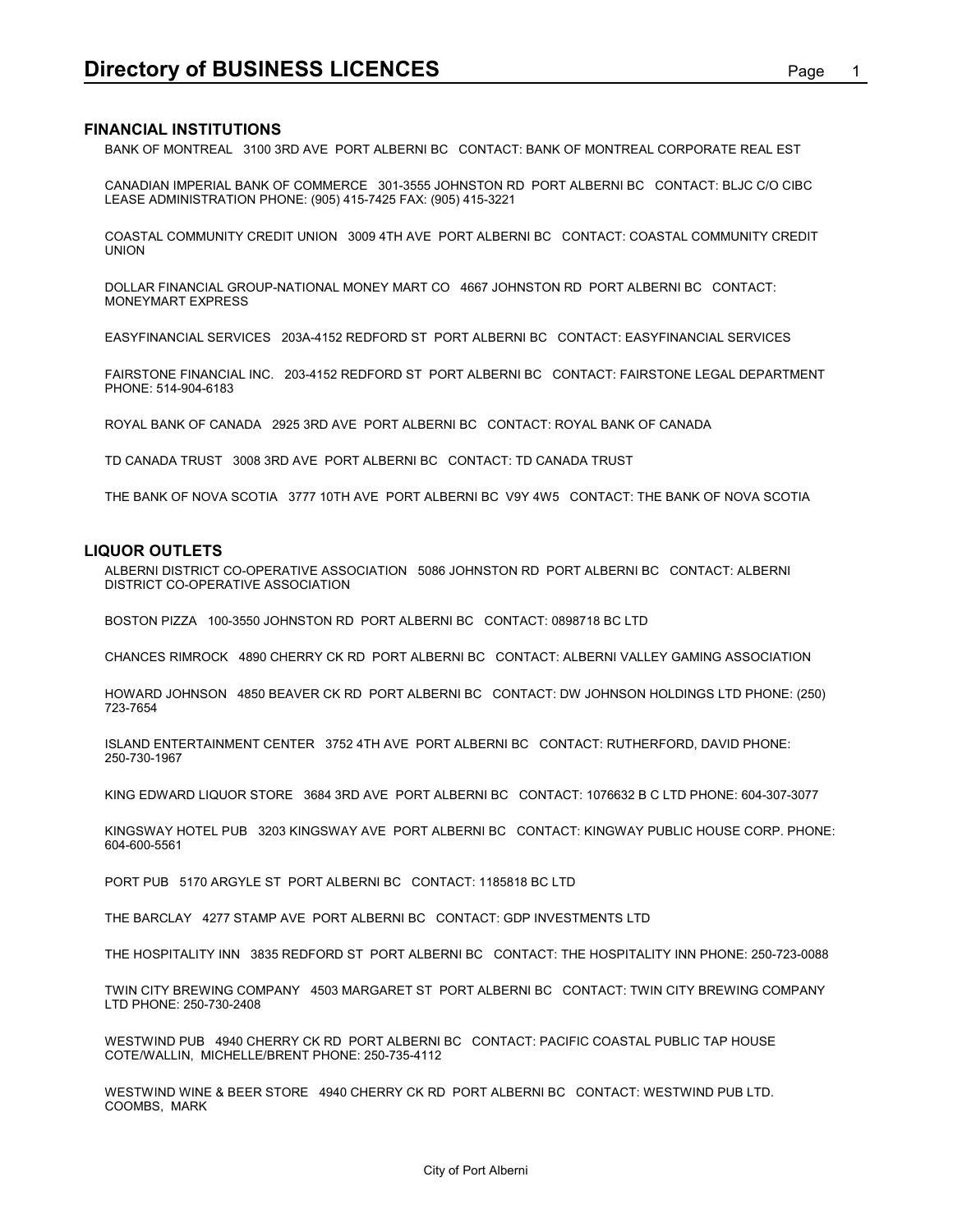## **PAWNBROKERS**

Page 2<br> **Directory of BUSINESS LICENCES**<br>
A PLUS PAWN BROKERS 3787 3RD AVE PORT ALBERNI BC CONTACT: CLARKE, JASON & SORLAND, BARRY<br>
PORT ALBERNI PAWNBROKERS LTD 4549 GERTRUDE ST PORT ALBERNI BC CONTACT: PORT ALBERNI A PLUS PAWN BROKERS 3787 3RD AVE PORT ALBERNI BC CONTACT: CLARKE, JASON & SORLAND, BARRY

PORT ALBERNI PAWNBROKERS LTD 4549 GERTRUDE ST PORT ALBERNI BC CONTACT: PORT ALBERNI PAWNBROKERS LTD

TREASURE CHEST 3745 10TH AVE PORT ALBERNI BC V9Y 4W5 CONTACT: JANSSEN, DUANE PHONE: (250)337-5124

#### **RETAIL & SERVICE B**

ACTION AUTO ASSISTANCE 4479 GLENWOOD DR PORT ALBERNI BC CONTACT: BRENNAN, GEORGE

#### **RETAIL & SERVICES**

ACE FLAGGING LTD BUSINESS - OUT OF TOWN CONTACT: 0946982 BC LTD DBA ACE FLAGGING

0766543 BC LTD 4444 GLENSIDE CRES PORT ALBERNI BC CONTACT: FROST, DOUG PHONE: 250-720-7244

1069950 BC LTD DBA PAUL DAVIS CENTRAL VANCOUVER ISLAND B-4650 MARGARET ST PORT ALBERNI BC CONTACT: PORTER, DAVID PHONE: 604-802-4288

1129468 BC LTD (QUALITY FOODS CHINESE KITCHEN) 2943 10TH AVE PORT ALBERNI BC CONTACT: LOCKWOOD, ADELAIDA PHONE: 250-730-2608

1163840 BC LTD (EM SALON & SPA) 4439 MARGARET ST PORT ALBERNI BC CONTACT: VAN NIEKERK, NADINE PHONE: 1-437-925-8519

1215793 BC LTD OA DELLA WEST DEVELOPMENTS BUSINESS - OUT OF TOWN CONTACT: BRADBURY, JAYSON

1216544 BC LTD DBA SPEEDY GLASS 3599 3RD AVE PORT ALBERNI BC CONTACT: ANDRES, DONNA PHONE: 250-927-0151

1224319 BC LTD DBA ANYTIME FITNESS PORT ALBERNI 106-3550 JOHNSTON RD PORT ALBERNI BC CONTACT: SPURLING, IAN PHONE: 250-744-7555

1228529 BC LTD (TREE SERVICE) BUSINESS - OUT OF TOWN CONTACT: PUT, JACOB

1229676 BC LTD DBA SAN CEDAR DIRECT SALES (PORT ALBERNI) LTD 5005 NUUPTS' IKAPIS WAY PORT ALBERNI BC CONTACT: MOLANDER, BRUCE PHONE: 250-724-7585

1244907 BC LTD 3483 3RD AVE PORT ALBERNI BC CONTACT: KUHR, LINDA

3 DROPS OF POISON BUSINESS - OUT OF TOWN CONTACT: KOPAS, MARTINA PHONE: 604-306-9579

3D GEOMATICS INC 7-4565 WALLACE ST PORT ALBERNI BC CONTACT: BLEAY, BARRY

413549 BC LTD 4824 BUTE ST PORT ALBERNI BC CONTACT: GAUTHIER, ROBIN

413549 BC LTD (DOWNTOWN MANOR) 4916 ATHOL ST PORT ALBERNI BC CONTACT: 413549 BC LTD

490636 BC LTD 300-2750 HARBOUR RD PORT ALBERNI BC CONTACT: MARGIOTTIELLO, JOHN PHONE: (250) 723-8434

522521 BC LTD 5558 BEAVER CK RD PORT ALBERNI BC CONTACT: GEBHARD PARTNERS PHONE: 250-228-0688

5TH AVENUE BED AND BREAKFAST 2550 5TH AVE PORT ALBERNI BC CONTACT: DAWSON, MARK THOMPSON, PAUL PHONE: 250-731-9518

667580 BC LTD DBA FX NITECLUB 3131 3RD AVE PORT ALBERNI BC CONTACT: NARANG, BHUPINDER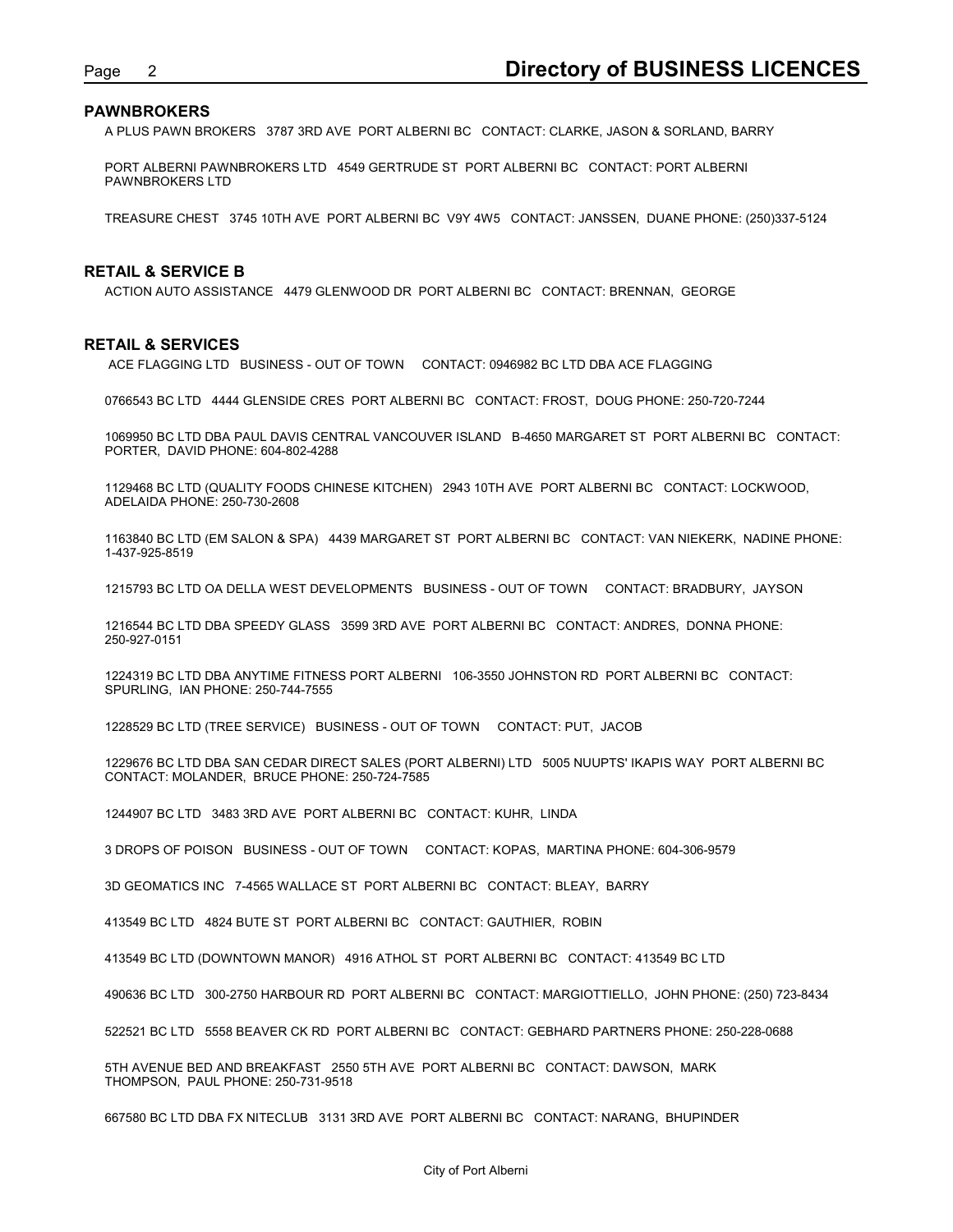**Directory of BUSINESS LICENCES**<br>RETAIL & SERVICES<br>7-ELEVEN FOOD STORE #22134 4233 REDFORD ST PORT ALBERNI BC CONTACT: 7-ELEVEN CANADA INC.<br>7-ELEVEN FOOD STORE #27086 4934 JOHNSTON RD PORT ALBERNI BC CONTACT: 7-ELEVEN CANA 7-ELEVEN FOOD STORE #22134 4233 REDFORD ST PORT ALBERNI BC CONTACT: 7-ELEVEN CANADA INC.

7-ELEVEN FOOD STORE #27086 4934 JOHNSTON RD PORT ALBERNI BC CONTACT: 7-ELEVEN CANADA INC.

88 DIVINE NAILS SPA STUDIO LTD C-4035 REDFORD ST PORT ALBERNI BC CONTACT: BUI, TRINH PHONE: 778-558-2295

A & W RESTAURANT 201-3555 JOHNSTON RD PORT ALBERNI BC CONTACT: ISLAND FRIENDSHIP FOOD SERVICES PHONE: 604-468-9791

A CUT ABOVE INSTALLATIONS 3971 ARGYLE ST PORT ALBERNI BC CONTACT: CROTEAU, GLEN

A E L JANITORIAL SERVICE 4336 BALLSON RD PORT ALBERNI BC CONTACT: DUVALL, EDITH PHONE: (250)723-9633

A LITTLE BIT OF EVERYTHING 2876 12TH AVE PORT ALBERNI BC CONTACT: PEARCE, JORDAN WALE, AMBER PHONE: 778-922-1244

A P BRAKE & MUFFLER 4521 MARGARET ST PORT ALBERNI BC CONTACT: A P BRAKE & MUFFLER PHONE: (250)723-5595

A PLUS GARBURATOR SERVICES 5270 TEBO AVE PORT ALBERNI BC CONTACT: WHITLEY, JAMES PHONE: 250-731-8821

A&A ENVIRONMENTAL CONSULTANTS INC BUSINESS - OUT OF TOWN CONTACT: RASOUL, ALI PHONE: 519-498-2138

A&B TIMBER LTD 4804 BUTE ST PORT ALBERNI BC CONTACT: HLATKY, KERRY PHONE: 250-731-5756

A-1 ALBERNI INN 3805 REDFORD ST PORT ALBERNI BC CONTACT: H/S RAI

A-1 CONVENIENCE STORE 3908 REDFORD ST PORT ALBERNI BC CONTACT: RAI, SURINDER K & HARJODHAN S PHONE: (250)723-2856

A-2 D-5262 ARGYLE ST PORT ALBERNI BC V9Y 5MO CONTACT: RAI, MAJOR PHONE: 778-977-0002

A-WEST SERVICES LTD BUSINESS - OUT OF TOWN CONTACT: GODIN, KIT GODIN, JUDE

A.M. FIELD SERVICE 2155 HAMILTON DR PORT ALBERNI BC CONTACT: STEWART, MURRAY PHONE: 250-724-1216

A.V. GRANITE DESIGN WORKS LTD. BUSINESS - OUT OF TOWN CONTACT: A.V. GRANITE DESIGN WORKS LTD. PHONE: 250-720-7853

A5 FINANCIAL INC. 4855 JOHNSTON RD PORT ALBERNI BC CONTACT: VISSIA, AARON H

AA RENOVATIONS 3020 3RD AVE PORT ALBERNI BC CONTACT: 1109898 BC LTD PHONE: 604-720-3629

AARON BREVICK CONTRACTING 4714 MAR ST PORT ALBERNI BC CONTACT: BREVICK, AARON

ABBEY RAE'S CLEANING 5921 BROWN RD PORT ALBERNI BC CONTACT: JONES-DILL, ABBEY R PHONE: 250-731-9543

ABC CHRISTIAN CHILD CARE CENTRE 3946 WALLACE ST PORT ALBERNI BC CONTACT: ABC CHRISTIAN CHILD CARE CENTRE PHONE: (250)723-6021

ACCENT REFRIGERATION SYSTEMS LTD BUSINESS - OUT OF TOWN CONTACT: SUTHERLAND, ART

ACTIVATE ATHLETIC STUDIO 4570 10TH AVE PORT ALBERNI BC CONTACT: DUNCAN, CRAIG PHONE: 250-720-7171

ADELHARDT CONCRETE PLUS CONST BUSINESS - OUT OF TOWN CONTACT: MADSEN, JOHN PHONE: 250-723-2353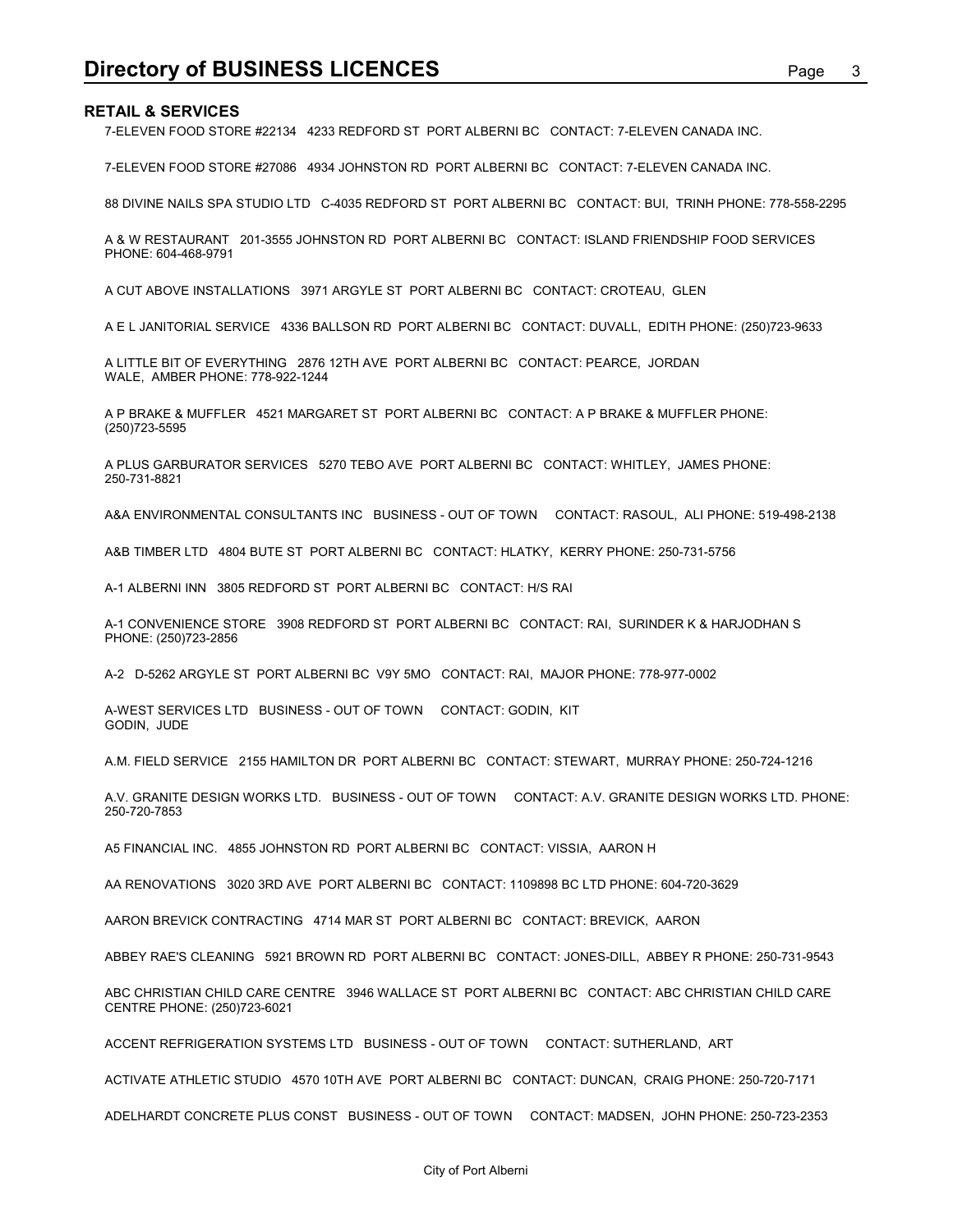Page 4<br>**Directory of BUSINESS LICENCES**<br>ADVANTAGE MOBILE RV REPAIR 4236 RAVENHILL AVE PORT ALBERNI BC CONTACT: FINES, KELLY PHONE:<br>250-723-8697 ADVANTAGE MOBILE RV REPAIR 4236 RAVENHILL AVE PORT ALBERNI BC CONTACT: FINES, KELLY PHONE: 250-723-8697

AGGRESSIVE TRUCK REPAIR LTD 4820 WALLACE ST PORT ALBERNI BC CONTACT: HETHERINGTON, PETER PHONE: 250-735-5125

AIM CLINIC 3949 PORT ALBERNI HWY PORT ALBERNI BC CONTACT: FEYI, DR. KENNEDY

AIMI HOLDING INC BUSINESS - OUT OF TOWN CONTACT: SEE, ALBERT JR PHONE: 250-730-2196

AIMY HOSKIN PHOTOGRAPHY BUSINESS - OUT OF TOWN CONTACT: HOSKIN, AIMY

AINES & TYLER ELECTRIC CO LTD 4727 TEBO AVE PORT ALBERNI BC CONTACT: AINES & TYLER ELECTRIC CO LTD

AIRBORNE CONSTRUCTION LTD. BUSINESS - OUT OF TOWN CONTACT: RUTTAN, ROBERT PHONE: 778-231-8751

AJA WELLNESS 4965 GORDON AVE PORT ALBERNI BC CONTACT: BERG, KALEY PHONE: 780-271-2951

AKIRA PERSONAL COMPUTER TRAINING 2-4641 MARGARET ST PORT ALBERNI BC CONTACT: SOMAIA, SHAILA PHONE: 250-720-7814

AKP CENTRAL JANITORIAL SERVICES 3510 GALIANO DR PORT ALBERNI BC CONTACT: AKP CENTRAL JANITORIAL **SERVICES** 

AL BROWN ROOFING BUSINESS - OUT OF TOWN CONTACT: BROWN, ALLAN PHONE: (250) 720-6044

ALAIR HOMES NORTH ISLAND BUSINESS - OUT OF TOWN CONTACT: HOPKINS, DION PHONE: 2507319967

ALBERNI AUTOMATIC TRANSMISSION LTD 4494 MARGARET ST PORT ALBERNI BC CONTACT: ALBERNI AUTOMATIC TRANSMISSION LTD

ALBERNI BOOKKEEPING SERVICES LTD 3-4505 VICTORIA QUAY PORT ALBERNI BC CONTACT: FROST, GABRIELLE A PHONE: 778-421-1899

ALBERNI COLOUR CORNER LTD 1-4310 10TH AVE PORT ALBERNI BC CONTACT: BELLWOOD, VALERIE PHONE: (250) 752-5318

ALBERNI COMMUNICATIONS & ELECTRONICS 4570 10TH AVE PORT ALBERNI BC CONTACT: ALBERNI COMMUNICATIONS & ELECTRONICS

ALBERNI CUSTOM EDGES 4440 MONTROSE ST PORT ALBERNI BC CONTACT: BYRNE, KEVIN E PHONE: 250-723-1044

ALBERNI DENTURE CLINIC LTD 5092 ANGUS ST PORT ALBERNI BC CONTACT: KIROUAC, JASON

ALBERNI DISTRICT CO-OP ASSOCIATION 4885 BEAVER CK RD PORT ALBERNI BC CONTACT: ALBERNI DISTRICT CO-OP ASSOCIATION PHONE: 250-723-2831

ALBERNI DISTRICT UNITED CABS ASSOCIATION 3556 4TH AVE PORT ALBERNI BC CONTACT: ALBERNI DISTRICT UNITED CABS ASSOCIATION

ALBERNI ECO DRY CLEANERS 3741 10TH AVE PORT ALBERNI BC V9Y 4W5 CONTACT: 428994 BC LTD PHONE: (250)723-8684

ALBERNI ELECTRIC LTD C-3218 3RD AVE PORT ALBERNI BC CONTACT: SMITH, STACEY PHONE: 250-720-5117

ALBERNI FIRST AID 3052 2ND AVE PORT ALBERNI BC CONTACT: LUKAS, WENDY L PHONE: (250)723-1414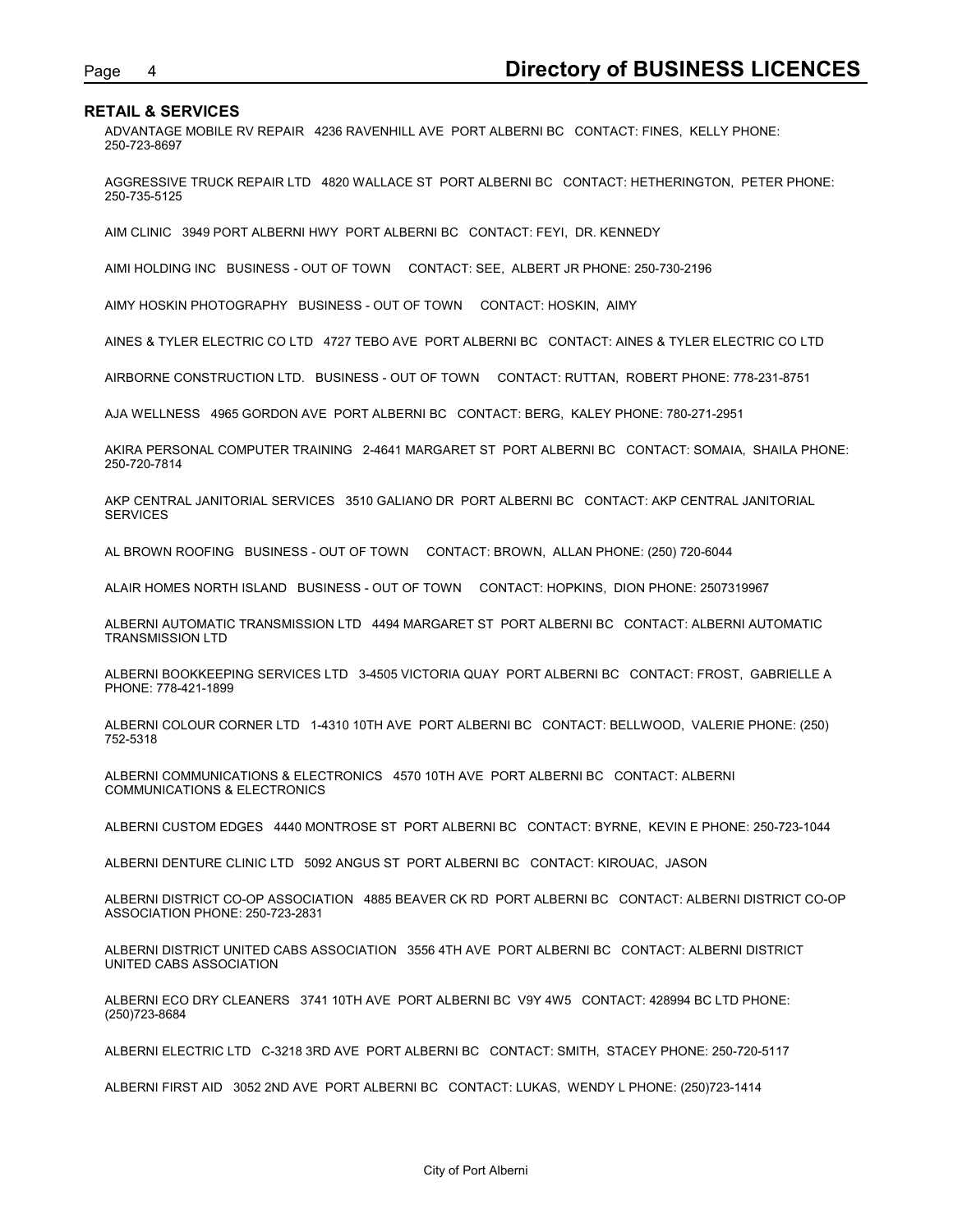**Directory of BUSINESS LICENCES**<br>RETAIL & SERVICES<br>ALBERNI FITNESS CENTER 4795 GERTRUDE ST PORT ALBERNI BC CONTACT: BARLOW, KEN PHONE: (250)724-0349<br>ALBERNI FOUNDRY LTD BUSINESS - OUT OF TOWN CONTACT: ALBERNI FOUNDRY LTD ALBERNI FITNESS CENTER 4795 GERTRUDE ST PORT ALBERNI BC CONTACT: BARLOW, KEN PHONE: (250)724-0349

ALBERNI FOUNDRY LTD BUSINESS - OUT OF TOWN CONTACT: ALBERNI FOUNDRY LTD

ALBERNI GLASS & MIRROR BUSINESS - OUT OF TOWN CONTACT: MORETTO, LORENA

ALBERNI HEALTH MARKET 4744 JOHNSTON RD PORT ALBERNI BC CONTACT: KISS, JAMES PHONE: 250-731-6188

ALBERNI INDUSTRIAL MARINE SUPPLY 3149 KINGSWAY AVE PORT ALBERNI BC CONTACT: ALBERNI INDUSTRIAL MARINE SUPPLY

ALBERNI ISLAND SHUTTLE BUSINESS - OUT OF TOWN CONTACT: GAIGA, MARINA

ALBERNI LANDSCAPING 2675 3RD AVE PORT ALBERNI BC CONTACT: BERNSTEIN, MANFRED

ALBERNI LOW ENERGY HOUSING SOCIETY 4488 SOUTHGATE RD PORT ALBERNI BC CONTACT: ALBERNI LOW ENERGY HOUSING SOCIETY PHONE: 2507249627

ALBERNI MASSAGE THERAPY 4711 ELIZABETH ST PORT ALBERNI BC CONTACT: SHANNON, ANDRIA

ALBERNI MOBILE MECHANIC 2926 ANDERSON AVE PORT ALBERNI BC CONTACT: HIEBERT, KYLE PHONE: 250-913-9620

ALBERNI PAVING & CONTRACTING LTD 10-4090 HOLLYWOOD ST PORT ALBERNI BC CONTACT: ALBERNI PAVING & CONTRACTING LTD

ALBERNI ROOFING 5921 BROWN RD PORT ALBERNI BC CONTACT: JONES-DILL, NATHAN

ALBERNI STORAGE 4730 CHERRY CK RD PORT ALBERNI BC CONTACT: 1118759 BC LTD (BRENDA BARR) PHONE: 250-720-9390

ALBERNI SUSHI HOUSE 6-4505 VICTORIA QUAY PORT ALBERNI BC CONTACT: JEONG MIN, SON PHONE: 778-689-2019

ALBERNI TOWERS HOLDINGS LTD 4204 MORTON ST PORT ALBERNI BC CONTACT: ALBERNI TOWERS HOLDINGS LTD

ALBERNI TOWING LTD BUSINESS - OUT OF TOWN CONTACT: ALBERNI TOWING LTD PHONE: (250) 724-4679

ALBERNI UPHOLSTERY LTD 4453 VICTORIA QUAY PORT ALBERNI BC CONTACT: NEVILLE, CHRIS PHONE: 250-720-5605

ALBERNI VALLEY BULLDOGS 3737 ROGER ST PORT ALBERNI BC CONTACT: ALBERNI VALLEY BULLDOGS

ALBERNI VALLEY NEWS 4918 NAPIER ST PORT ALBERNI BC CONTACT: BLACK PRESS GROUP LTD

ALBERNI VALLEY PROPERTY MAINTENANCE BUSINESS - OUT OF TOWN CONTACT: WICKMAN, MICHAEL G

ALBERNI VALLEY REFRIGERATION LTD BUSINESS - OUT OF TOWN CONTACT: ALBERNI VALLEY REFRIGERATION LTD PHONE: (250)724-2644

ALBERNI VALLEY SAPLINGS 5100 TEBO AVE PORT ALBERNI BC CONTACT: LAMB, MARGARET I THOMPSON, JESSICA L

ALBERNI VALLEY STEAMWORKS COFFEE CO. LTD. 3025 3RD AVE PORT ALBERNI BC CONTACT: PHILLIPS, CAROL-ANNE PHONE: 250-730-1789

ALBERNI VALLEY THERAPEUTICS 4211 KENDALL AVE PORT ALBERNI BC CONTACT: MCGOVERN, LISA

ALBERNI VALLEY VACUUMS 4941 JOHNSTON RD PORT ALBERNI BC CONTACT: KRIZSAN, LES PHONE: 250-731-7637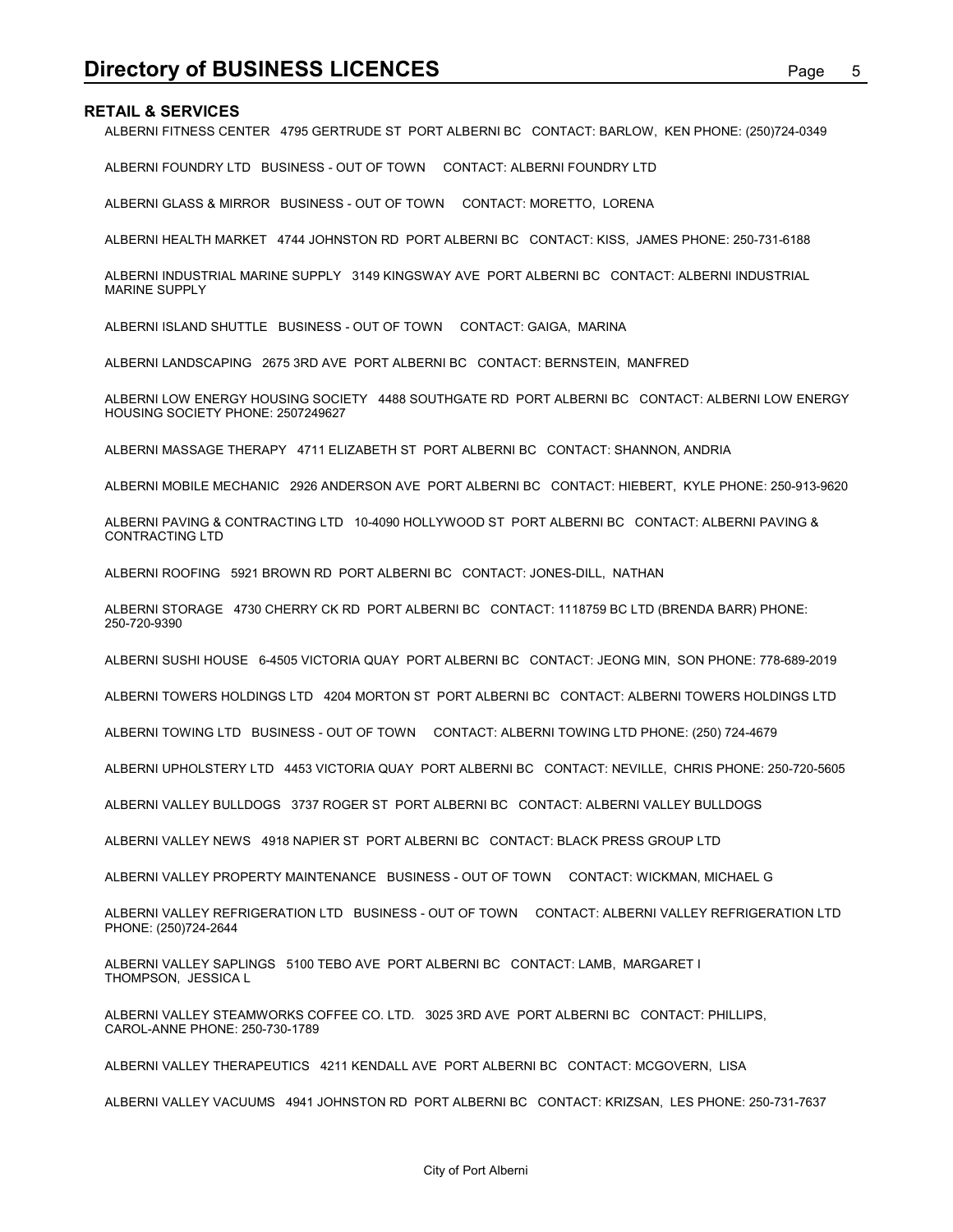Page 6<br>**Directory of BUSINESS LICENCES**<br>ALEXANDER GEORGE SMITH 4671 GLENSIDE CRES PORT ALBERNI BC CONTACT: SMITH, ALEXANDER G PHONE:<br>250-723-8557 ALEXANDER GEORGE SMITH 4671 GLENSIDE CRES PORT ALBERNI BC CONTACT: SMITH, ALEXANDER G PHONE: 250-723-8557

ALIGN CONSTRUCTION LTD BUSINESS - OUT OF TOWN CONTACT: DUHS, ANTHONY

ALL MEX'D UP 6-5440 ARGYLE ST PORT ALBERNI BC CONTACT: ALL MEX'D UP INC PHONE: 250-723-8226

ALL TERRAIN SECURITY BUSINESS - OUT OF TOWN CONTACT: PARCHER, RICK PHONE: 250-720-9291

ALL TOW BOAT MOVING SERVICE BUSINESS - OUT OF TOWN CONTACT: FARIS, KYLE R PHONE: 250 724 5034

ALLY PEST CONTROL 4663 DURANT ST PORT ALBERNI BC CONTACT: DOBSON, TERRY W PHONE: 778-421-2554

ALPHA GOLD & SILVER 3203 3RD AVE PORT ALBERNI BC CONTACT: BREMNER, ROB PHONE: 250-731-6407

ALPHA HOME INSPECTIONS LTD 3579 MCKNIGHT ST PORT ALBERNI BC CONTACT: NEYEDLI, TERRANCE

ALPINE HEAVYHAUL LTD BUSINESS - OUT OF TOWN CONTACT: ALPINE HEAVYHAUL LTD

ALPORT INSURANCE AGENCIES INC 3767 10TH AVE PORT ALBERNI BC V9Y 4W5 CONTACT: PORT ALBERNI SHIPPING CO LTD

ALTER EGO STUDIO AND COSMETOLOGY INSTITUTE 4545 GERTRUDE ST PORT ALBERNI BC CONTACT: CLARKE, MICHELLE PHONE: 1-250-723-8300

AMANDA MCRAE RMT 2482 8TH AVE PORT ALBERNI BC CONTACT: MCRAE, AMANDA

ANDREA'S SEW EASY 3762 16TH AVE PORT ALBERNI BC CONTACT: BAILEY, ANDREA PHONE: 250-298-9147

ANGEL EYES 2907 6TH AVE PORT ALBERNI BC CONTACT: LAZAR, DANICA PHONE: 250-735-2154

ANIMAL ARK 3020 3RD AVE PORT ALBERNI BC CONTACT: ARSENAULT, FAYDRA PHONE: 778-421-3699

ARABIAN KABAB 5114 PLEASANT RD PORT ALBERNI BC CONTACT: AL-SADOON, SAAD

ARBUTUS AND RIVERSIDE WELLNESS CENTER 4795 GERTRUDE ST PORT ALBERNI BC CONTACT: KOSHIEFF, PAT

ARBUTUS RV & MARINE SALES LTD 5540 BEAVER CK RD PORT ALBERNI BC CONTACT: LITTLE, CRAIG PHONE: 250-743-3800

ARCHIBALD VENTURES INC. BUSINESS - OUT OF TOWN CONTACT: ARCHIBALD, CURTIS PHONE: 604-830-5991 FAX: 604-560-0189

ARCHIE ZANOLLI STYLING SHOP 5049 JOHNSTON RD PORT ALBERNI BC CONTACT: ZANOLLI, ARCHIE A PHONE: 250-918-8234

ARGYLE PHARMACY 3054 3RD AVE PORT ALBERNI BC CONTACT: 1198178 BC LTD PHONE: 250-730-0876

ARLENES PAINTING & WALLPAPERING 3993 ANDERSON AVE PORT ALBERNI BC CONTACT: LAMONT, ARLENE

ARROW FLOW HVAC BALANCING 5119 GOLDEN ST PORT ALBERNI BC CONTACT: TURNER, ROD PHONE: 250-720-7683

ARROWSMITH ATHLETIC THERAPY 4110 6TH AVE PORT ALBERNI BC CONTACT: DEKONINCK, MARIAH

ARROWSMITH BOOKKEEPING SERVICES INC. 3590 GALIANO DR PORT ALBERNI BC CONTACT: MEYER, MERANDA PHONE: 250-720-7892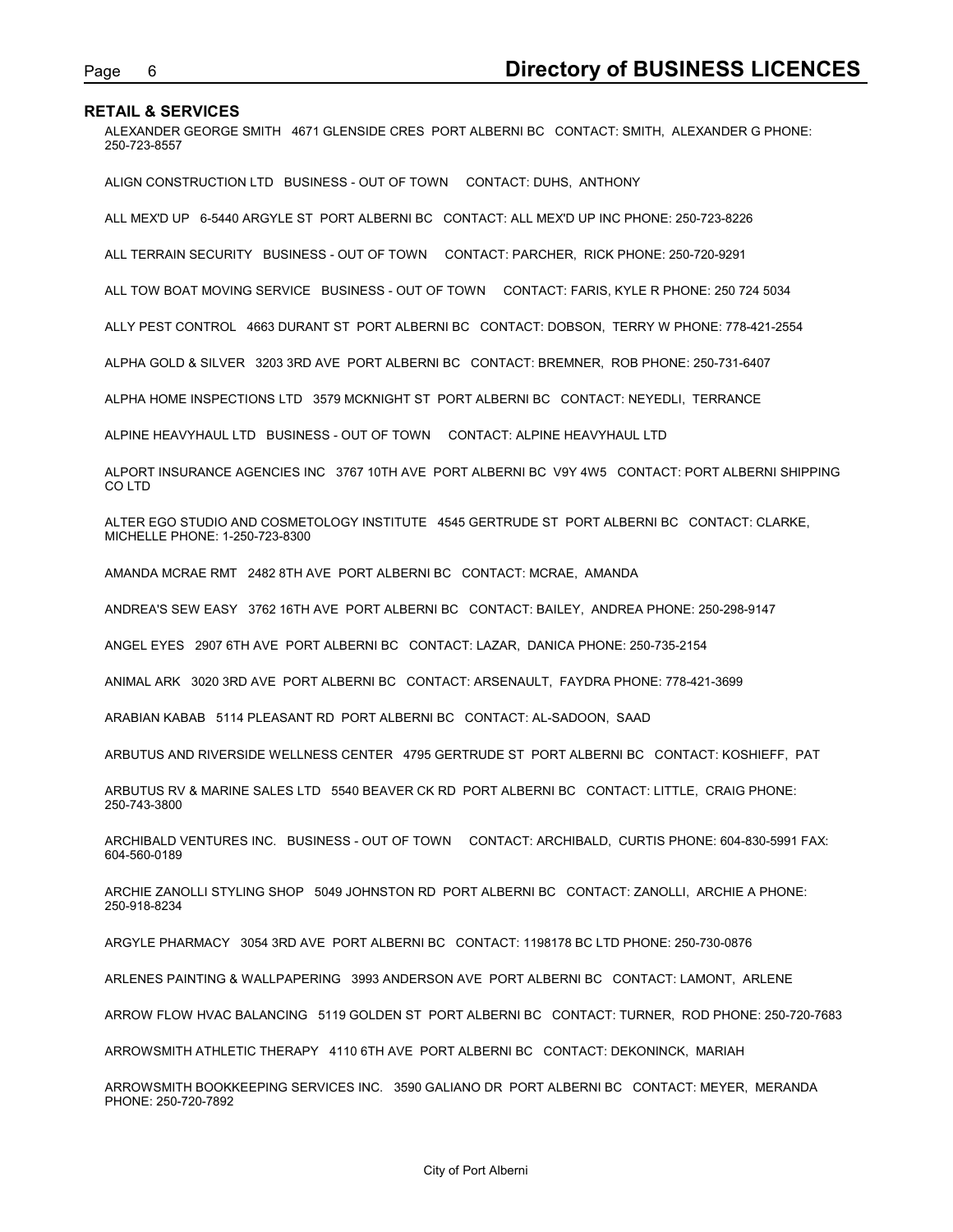**Directory of BUSINESS LICENCES**<br>RETAIL & SERVICES<br>ARROWSMITH GLASS BUSINESS - OUT OF TOWN CONTACT: THORPE, ROBERT M PHONE: (250)723-0755<br>ARROWSMITH PAINTING CO 2726 14TH AVE PORT ALBERNI BC CONTACT: SEAMAN, TREVOR PHONE: ARROWSMITH GLASS BUSINESS - OUT OF TOWN CONTACT: THORPE, ROBERT M PHONE: (250)723-0755

ARROWSMITH PAINTING CO 2726 14TH AVE PORT ALBERNI BC CONTACT: SEAMAN, TREVOR PHONE: 250-735-3965

ARROWSMITH SEAMLESS GUTTERS 3775 WATERHOUSE ST PORT ALBERNI BC CONTACT: GREEN, ZACK PHONE: 250-720-7445

ARROWSMITH TILE & MORE 5062 ANGUS ST PORT ALBERNI BC CONTACT: J RUISSEN HOLDINGS LTD PHONE: 250-724-3587

ARROWSMITH TRADING LTD 3075 3RD AVE PORT ALBERNI BC CONTACT: SIMON, BRAD CARUBB, TRAVIS PHONE: 778-237-1473

ART OF PRESSURE REFLEXOLOGY AND MASSAGE 4782 REDFORD ST PORT ALBERNI BC CONTACT: ENSIGN, MARION PHONE: 778-421-4782

ART TRIM WOODWORK BUSINESS - OUT OF TOWN CONTACT: PLESSOVSKIKH, ANDREY PHONE: 250-735-1132

ASIA GARDEN RESTAURANT 4541 MARGARET ST PORT ALBERNI BC CONTACT: CHEN, SZU Y

ASM DESIGN CONCEPTS LTD. BUSINESS - OUT OF TOWN CONTACT: TOWNSEND, JEFFREY

ATHECON PROJECTS INC BUSINESS - OUT OF TOWN CONTACT: BONAR, BRAD PHONE: 250-732-5599

AV GARDEN SUPPLY LTD BUSINESS - OUT OF TOWN CONTACT: HARDY, PAMELA PHONE: 250-735-1025 FAX: 250-724-5226

AV LEARNING LAB 3500 ARGYLE ST PORT ALBERNI BC CONTACT: NAHORNEY, CARRIE PHONE: 778-421-3031

AV MAINTENANCE SERVICES BUSINESS - OUT OF TOWN CONTACT: MOSLEY, SCOTT E PHONE: 250-730-2054

AVON CANADA CORPORATION BUSINESS - OUT OF TOWN CONTACT: AVON CANADA CORPORATION PHONE: (514) 695-3371

AYLOTT CONSTRUCTION 2550 9TH AVE PORT ALBERNI BC CONTACT: AYLOTT, SEAN PHONE: 250-735-5119

AZALEA FLOWERS & GIFTS 4528 ADELAIDE ST PORT ALBERNI BC CONTACT: CASSELL, ALVIN L PHONE: 778-421-5508

B VAN VLIET EXCAVATING LTD BUSINESS - OUT OF TOWN CONTACT: VAN VLIET, BRENT

B & A TRANSMISSIONS 4521 10TH AVE PORT ALBERNI BC CONTACT: HOY, BRIAN D PHONE: 250 724 2726

B A HEATING AND AIR CONDITIONING LTD BUSINESS - OUT OF TOWN CONTACT: SINGH, BIKRAMJIT

B BERRY ENTERPRISES LTD 4927 REDFORD ST PORT ALBERNI BC CONTACT: BERRY, BRADLEY J PHONE: 250 724 3104

B PLETTI CONTRACTING INC BUSINESS - OUT OF TOWN CONTACT: PLETTI, BLAIR D

BA CONTRACTING AND RENOVATIONS 3726 MORTON ST PORT ALBERNI BC CONTACT: LONGEUAY, WARREN PHONE: 250-731-9620

BAILEY ELECTRIC CO LTD 3932 WHITTLESTONE AVE PORT ALBERNI BC CONTACT: BAILEY ELECTRIC CO LTD PHONE: (250) 723-0342

BAINBRIDGE APPRAISAL SERVICES BUSINESS - OUT OF TOWN CONTACT: STEVENS, STEPHANIE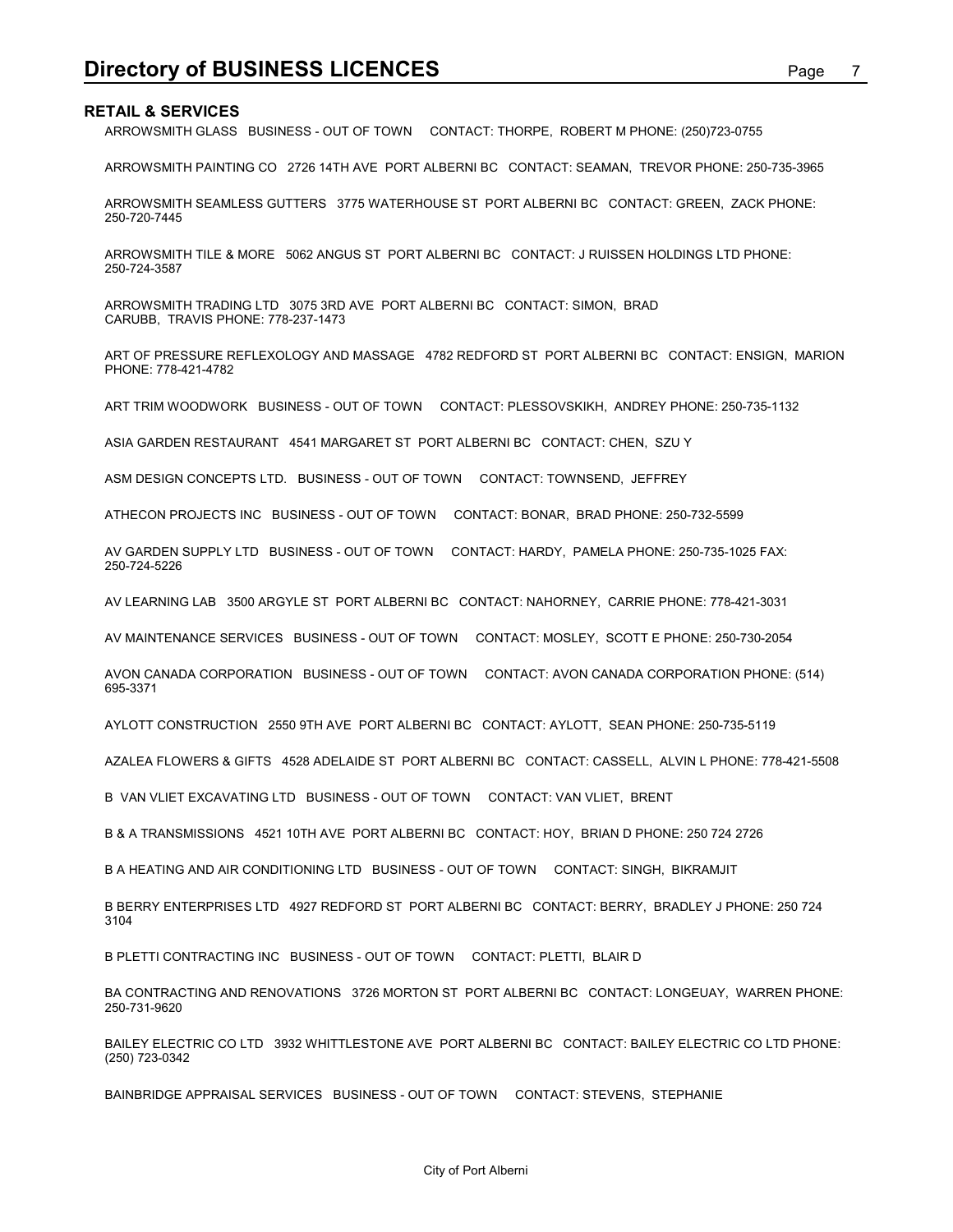Page 8<br>**Directory of BUSINESS LICENCES**<br>BAINBRIDGE CONTRACTING LTD BUSINESS - OUT OF TOWN CONTACT: JONES, RONALD PHONE: 250-720-5737<br>BAKERS DOZEN CATERING BUSINESS - OUT OF TOWN CONTACT: MACZULAT, CHRIS BAINBRIDGE CONTRACTING LTD BUSINESS - OUT OF TOWN CONTACT: JONES, RONALD PHONE: 250-720-5737

BAKERS DOZEN CATERING BUSINESS - OUT OF TOWN CONTACT: MACZULAT, CHRIS MACZULAT, RHONDA

BANNERS CANADA 2639 3RD AVE PORT ALBERNI BC CONTACT: PRICE, JAMES PHONE: 250-797-9213

BARE BONES FISH & CHIPS 4824 JOHNSTON RD PORT ALBERNI BC CONTACT: BARE BONES FISH & CHIPS LTD

BASRA, PIARA S BASRA, REGMINDER K 4910 IAN AVE PORT ALBERNI BC CONTACT: BASRA, PIARA S BASRA, REGMINDER K

BAUER POWER ELECTRICAL SERVICES 4038 GLENSIDE RD PORT ALBERNI BC CONTACT: BAUER, RICHARD PHONE: 250 918-8295

BE DAZZLED SALON & DAY SPA B-5022 ARGYLE ST PORT ALBERNI BC CONTACT: GEORGE, LISA PHONE: 250-735-1275

BE FREE 706-4204 MORTON ST PORT ALBERNI BC CONTACT: YEOMANS, PENNY

BEAUTY & THE BUOY 2877 2ND AVE PORT ALBERNI BC CONTACT: KUJALA, AVALON PHONE: 250-735-3042

BEAVER CREEK HOME CENTER LTD 4643 GERTRUDE ST PORT ALBERNI BC CONTACT: BEAVER CREEK HOME CENTER LTD PHONE: (250) 723-5331

BECKINGHAM LAW CORPORATION 5029 ARGYLE ST PORT ALBERNI BC CONTACT: BECKINGHAM & CO PHONE: (250)723-6538

BED & BREAKFAST 2661 2ND AVE PORT ALBERNI BC CONTACT: WOODWARD, MILLY MCGUIRE, BILL PHONE: 778-814-7829

BED AND BREAKY 5527 WOODLAND CRES E PORT ALBERNI BC CONTACT: TOOR, BOBBY PHONE: 250-228-8667

BEESON GLASS 4556 MAITLAND ST PORT ALBERNI BC CONTACT: BEESON, GEORGE W

BEIJING GRAND RESTAURANT 3274 3RD AVE PORT ALBERNI BC CONTACT: ZHANG, SHAO

BELLE'S HAIRCARE E-5262 ARGYLE ST PORT ALBERNI BC V9Y 5MO CONTACT: MCKITRICK, KRISTA

BEPCA FENCING 4835 DAVID ST PORT ALBERNI BC CONTACT: PAYNE, BLAIR PHONE: 250-724-6705

BERKIE'S B & B 3835 7TH AVE PORT ALBERNI BC CONTACT: ROGERS, YVONNE PHONE: 250-731-4163

BERKS INTERTRUCK LTD 4147 6TH AVE PORT ALBERNI BC CONTACT: BERKS INTERTRUCK LTD

BERNATH, STEVEN L BERNATH, YVONNE R 2850 5TH AVE PORT ALBERNI BC CONTACT: BERNATH, STEVEN L BERNATH, YVONNE R

BERNSTEIN, RALPH & ELIZABETH 4963 IAN AVE PORT ALBERNI BC CONTACT: BERNSTEIN, RALPH & ELIZABETH

BEST COAST ELECTRICAL CONTRACTING 2434 14TH AVE PORT ALBERNI BC CONTACT: HADLEY, MICHAEL T PHONE: 250-731-6453

BEST IN THE WEST GENERAL CONTRACTING BUSINESS - OUT OF TOWN CONTACT: GLADSTONE, VINCENT

BGK JANITORIAL 2819 9TH AVE PORT ALBERNI BC CONTACT: KLEYN, BRIAN PHONE: 250-723-4363

BIG BEN SYSTEMS 4701 REDFORD ST PORT ALBERNI BC CONTACT: TUNALI, TANSU PHONE: 604-562-0121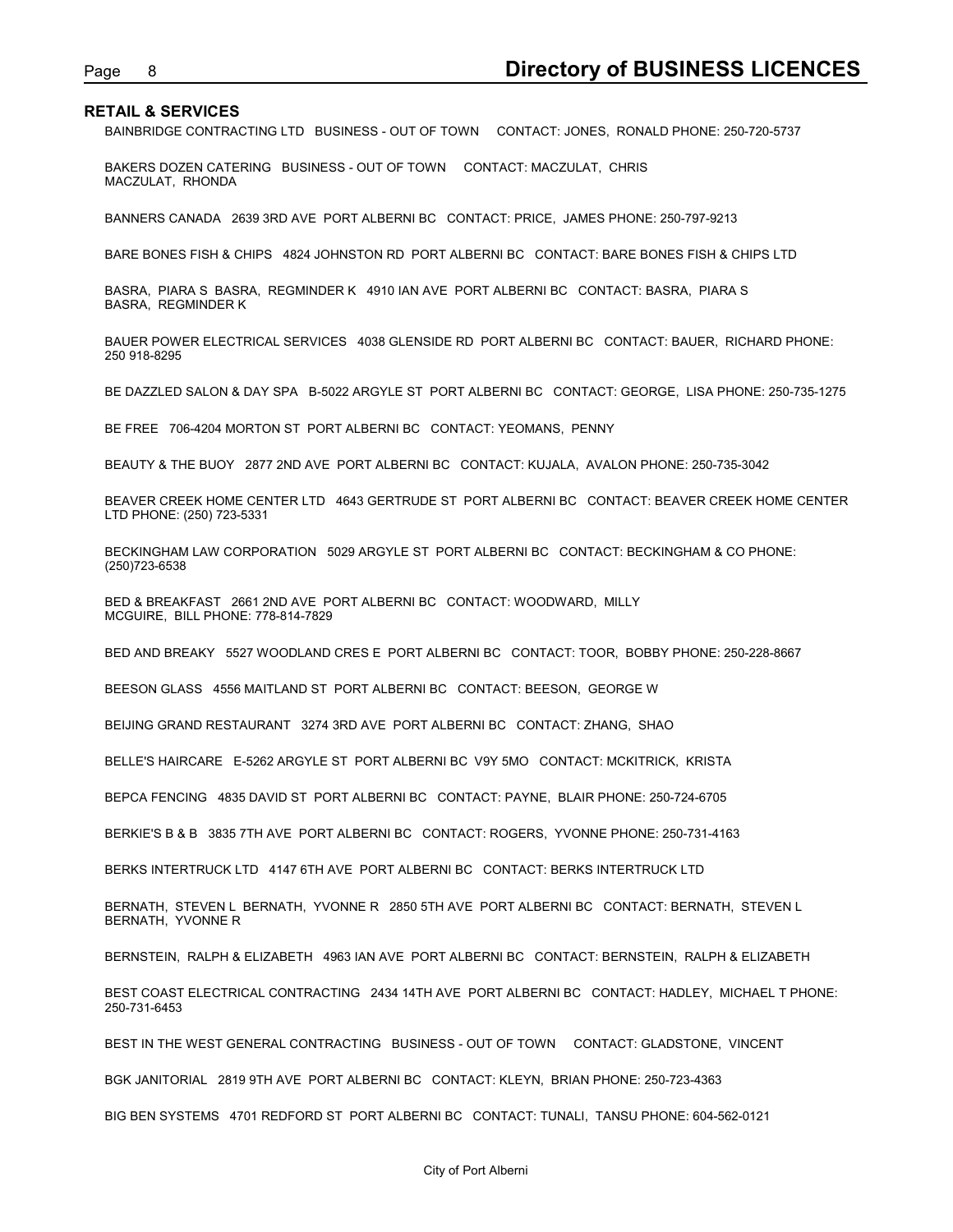BIG LAKE LOGGING LTD 4650 MARGARET ST PORT ALBERNI BC CONTACT: VISSIA, LINDA

**Directory of BUSINESS LICENCES**<br>RETAIL & SERVICES<br>BIG LAKE LOGGING LTD 4650 MARGARET ST PORT ALBERNI BC CONTACT: VISSIA, LINDA<br>BIKE WIZARD BY OZZ 4567 GERTRUDE ST PORT ALBERNI BC CONTACT: OSBERG, KEVIN PHONE: 250-731-6307 BIKE WIZARD BY OZZ 4567 GERTRUDE ST PORT ALBERNI BC CONTACT: OSBERG, KEVIN PHONE: 250-731-6307

BLACKSTONE'S BARBER 4933 JOHNSTON RD PORT ALBERNI BC CONTACT: BLACKSTONE, DAVE PHONE: 250-720-1989

BLAKEY ELECTRIC BUSINESS - OUT OF TOWN CONTACT: BLAKEY, GORDON PHONE: 250-723-9717

BLANCA'S PROFESSIONAL FOOT CARE AND WAXING 5100 TEBO AVE PORT ALBERNI BC CONTACT: GUTIERREZ, BLANCA PHONE: 250-724-4467

BLUE DOOR CAFE 120-5405 ARGYLE ST PORT ALBERNI BC CONTACT: GRIFFIN, SHEILA

BLUE FISH GALLERY 2907 2ND AVE PORT ALBERNI BC CONTACT: IWANOWSKY, CHERYL PHONE: 250-723-7799

BLUEBIRD MOTEL 3755 3RD AVE PORT ALBERNI BC CONTACT: B G M R CHOPRA ENTERPRISES LTD

BODA, ELIZABETH A 4848 SWANSON ST PORT ALBERNI BC CONTACT: BODA, ELIZABETH A

BOOKKEEPING PLUS 2617 10TH AVE PORT ALBERNI BC CONTACT: DORE, SHANNON PHONE: (250) 724-3136

BOOMERANGS CAFE 4833 JOHNSTON RD PORT ALBERNI BC CONTACT: BROWN, DARREN PHONE: 250-735-9723

BORBAS, JULIUS A 4161 BRUCE ST PORT ALBERNI BC CONTACT: BORBAS, JULIUS A

BOREAL CONCRETE LTD 5586 WOODLAND CRES E PORT ALBERNI BC CONTACT: SIMMONS, IAN PHONE: 587-646-2659

BOSLEY'S PETFOOD PLUS 203-3555 JOHNSTON RD PORT ALBERNI BC CONTACT: CATHCART, HOLLY PHONE: 250-735-0138

BOUNDLESS BEAUTY 4821 JOHNSTON RD PORT ALBERNI BC CONTACT: CYR, NATASHA PHONE: 250-731-4699

BOURMAN CONCRETE INC BUSINESS - OUT OF TOWN CONTACT: WARMAN, JAMIE PHONE: 250-918-8900

BOUTIQUE BELLES AMIES 5344 ARGYLE ST PORT ALBERNI BC CONTACT: ZEAL HOLDINGS INC PHONE: 250-720-5182

BOWERMAN EXCAVATING LTD BUSINESS - OUT OF TOWN CONTACT: BOWERMAN, CRAIG

BOWMARK CONCRETE LTD BUSINESS - OUT OF TOWN CONTACT: BOWMARK CONCRETE LTD

BR CUSTOM CONSTRUCTION 2245 MALLORY DR PORT ALBERNI BC CONTACT: PARKER, BRAD PHONE: 250-735-6369

BRAKER ELECTRIC LTD BUSINESS - OUT OF TOWN CONTACT: BRAKER ELECTRIC LTD

BRANDON AUCOIN CELL PHONE REPAIRS 4750 MARGARET ST PORT ALBERNI BC CONTACT: AUCOIN, BRANDON PHONE: 250-731-4343

BREAD OF LIFE CENTRE INC NO S36591 3130 3RD AVE PORT ALBERNI BC CONTACT: BREAD OF LIFE CENTRE INC NO S36591 PHONE: (250)723-4022

BREAKERS MARINE LTD BUSINESS - OUT OF TOWN CONTACT: HAWKINS, GORD PHONE: 250-735-5505

BREMAR ENTERPRISES LTD 4375 10TH AVE PORT ALBERNI BC CONTACT: LAFLAMME, BRENT/ KOEHLE, MARILYN

BRENDA KRANEVELDT INDEPENDENT CONSULTANT FOR PAMPERED CHEF 4639 10TH AVE PORT ALBERNI BC CONTACT: KRANEVELDT, BRENDA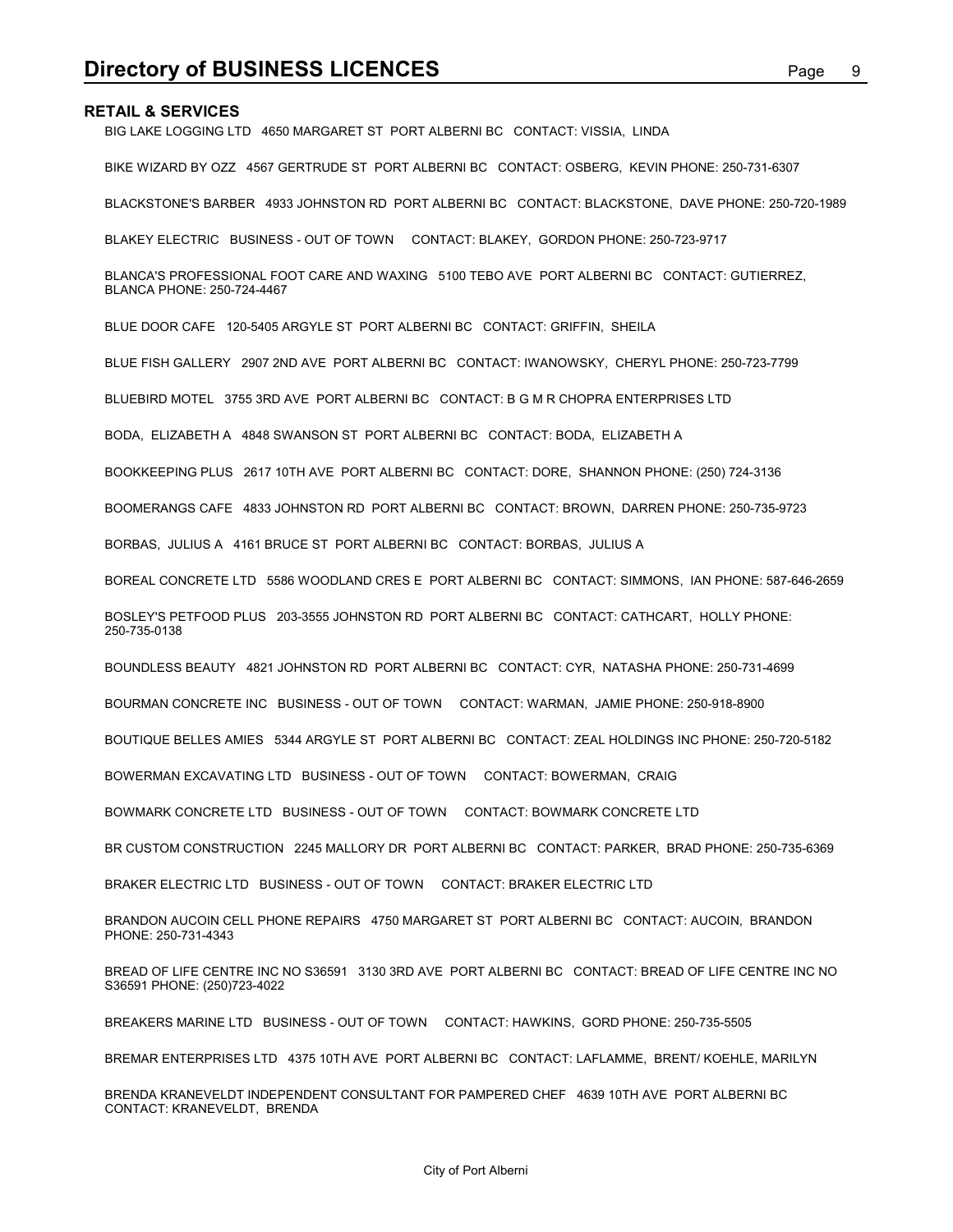Page 10<br>**Directory of BUSINESS LICENCES**<br>BRIE AND BARREL BISTRO 5059 ARGYLE ST PORT ALBERNI BC CONTACT: MINIONS, SHARIE<br>MINIONS, COLIN PHONE: 250-730-0680 BRIE AND BARREL BISTRO 5059 ARGYLE ST PORT ALBERNI BC CONTACT: MINIONS, SHARIE MINIONS, COLIN PHONE: 250-730-0680

BRITZ NAIL STUDIO 4860 SWANSON ST PORT ALBERNI BC CONTACT: LABELL, BRITTANIE C PHONE: 780-897-3667

BROKEN RECORD ENTERTAINMENT 3723 14TH AVE PORT ALBERNI BC CONTACT: SCHEFFERS, MARK PHONE: 250-720-9137

BROWN, O & VAN ZYL, A DR'S 4556 GERTRUDE ST PORT ALBERNI BC CONTACT: BROWN, O & VAN ZYL, A DR'S PHONE: (250)724-7044

BRUCE'S PLUMBING AND GAS 4029 KENDALL AVE PORT ALBERNI BC CONTACT: KRUPEK, BRUCE

BUCKSNORTS 4850 BEAVER CK RD PORT ALBERNI BC CONTACT: URSEL, SHANNON

BUDGET CAR RENTAL AND MINI STORAGE 3500 3RD AVE PORT ALBERNI BC CONTACT: DEVON TRANSPORT LTD

BUFFED AND BARE 3595 12TH AVE PORT ALBERNI BC CONTACT: JONES, LORA PHONE: 1-250-731-4063

BURDE BEANS AND THINGS LTD. 4102 BURDE ST PORT ALBERNI BC CONTACT: HUNT, DAMON

BURGER KING 3355 JOHNSTON RD PORT ALBERNI BC CONTACT: 1125433 BC LTD

BUS STOP MEDIA 4448 NORTH CRES PORT ALBERNI BC CONTACT: WADE, RODNEY T

BUTE STREET VETERINARY CLINIC 4907 BUTE ST PORT ALBERNI BC CONTACT: KOSZEGI, ROBERT C PHONE: (250)723-7420

BUY LOW FOODS LP 4647 JOHNSTON RD PORT ALBERNI BC CONTACT: BUY LOW FOODS LP

BY THE QUAY B&B 2959 KINGSWAY AVE PORT ALBERNI BC CONTACT: WINDLEY, ROSE-MARIE

C O C CONTRACTING 4675 PEMBERTON RD PORT ALBERNI BC CONTACT: PENDERGAST, MICHEAL D

C.R. GUTTERS 4552 MONTROSE ST PORT ALBERNI BC CONTACT: COCKS, CHARLES

C/C COMPLETE CONTRACTING 3590 LOEWEN RD PORT ALBERNI BC CONTACT: COASTAL PORTING ENTERPRISES LTD

CAGE ENTERPRISES GONE FISHIN' LTD 4985 JOHNSTON RD PORT ALBERNI BC CONTACT: CAGE ENTERPRISES GONE FISHIN' LTD PHONE: (250)723-1173

CALDWELL ELECTRICAL & GENERAL CONTRACTING BUSINESS - OUT OF TOWN CONTACT: CALDWELL, TYLER

CAMILLE'S HAIR & BEAUTY STUDIO LTD 5065 ANGUS ST PORT ALBERNI BC CONTACT: CAMILLE'S HAIR & BEAUTY STUDIO LTD

CAMLOCK LOCKSMITHS THE LOCKSMITH MONSTER 4999 ARGYLE ST PORT ALBERNI BC CONTACT: CAMLOCK HOLDINGS LTD

CANADIAN MARITIME ENGINEERING LTD 3101 BIRD AVE PORT ALBERNI BC CONTACT: RUSSELL, DANIEL PHONE: 905-646-7545

CANADIAN TIRE STORE 488 101-3550 JOHNSTON RD PORT ALBERNI BC CONTACT: JOHN WEAVER LTD / WEAVER HOLDINGS LTD PHONE: 250-720-0085

CANET AND CO ACCOUNTING INC 4715 GERTRUDE ST PORT ALBERNI BC CONTACT: HORTON, ELI TOURAND, DONNA PHONE: 250-731-0344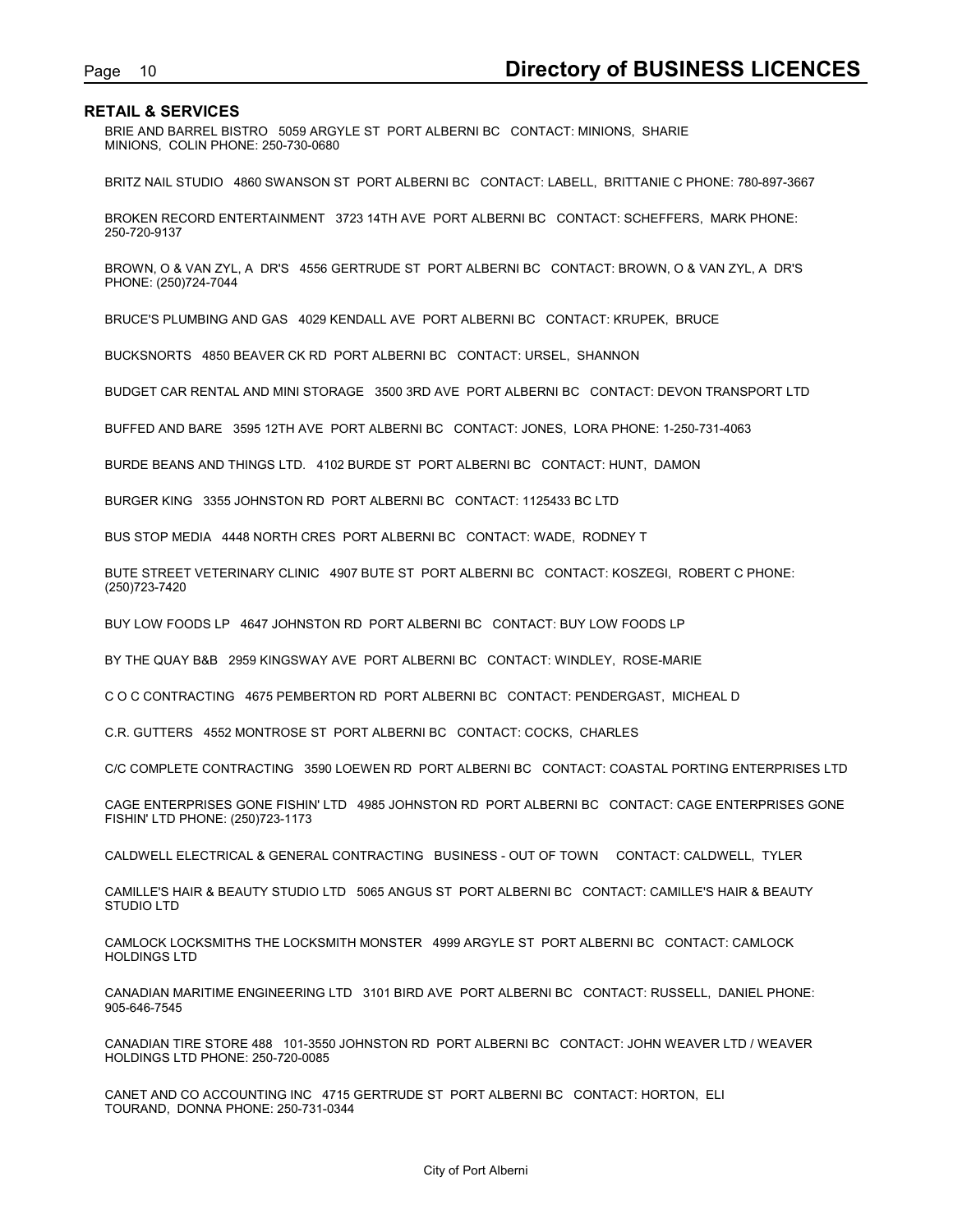**Directory of BUSINESS LICENCES**<br>**RETAIL & SERVICES**<br>CANOPY HOMES LTD BUSINESS - OUT OF TOWN CONTACT: VAN VLIET, JADON<br>SCHWAGER, BRADLEY PHONE: 250-731-4742 CANOPY HOMES LTD BUSINESS - OUT OF TOWN CONTACT: VAN VLIET, JADON SCHWAGER, BRADLEY PHONE: 250-731-4742

CAPELLI HAIR STYLING 8-4505 VICTORIA QUAY PORT ALBERNI BC CONTACT: ROSE LOW LTD

CAPPUS, DAVID M 2551 14TH AVE PORT ALBERNI BC CONTACT: CAPPUS, DAVID M

CAPTAIN COVER-ALLS RESIDENTIAL AND COMMERCIAL SERVICES BUSINESS - OUT OF TOWN CONTACT: BRENNAN, DANIEL PHONE: 250-735-2015

CARAVAN PACIFIC TRUCKING LTD 3703 MAITLAND ST PORT ALBERNI BC CONTACT: BURGESS, DAVID PHONE: 250-720-5200

CARDINAL & SMITH PROPERTY RENTAL 4301 GERTRUDE ST PORT ALBERNI BC CONTACT: CARDINAL, ACHILLE G CARDINAL, SHIRLEY M PHONE: (250) 724-1375

CARING HANDS HEALING CONNECTIONS 4110 6TH AVE PORT ALBERNI BC CONTACT: CAMERON, HOLLY PHONE: 250-720-7779

CARLA CARES FOOT & NAIL CARE 4067 MARPOLE ST PORT ALBERNI BC CONTACT: CREMA, CARLA PHONE: 250-723-7858

CARLSON WAGONLIT TWIN TRAVEL AND CRUISES 4766 JOHNSTON RD PORT ALBERNI BC CONTACT: TWIN TRAVEL LTD

CARLY POTTER ACUPUNCTURE 4110 6TH AVE PORT ALBERNI BC CONTACT: POTTER, CARLY PHONE: 250-720-7179

CARMANAH PACIFIC PLUMBING 3675 LYALL PT CRES PORT ALBERNI BC CONTACT: MORRAN, KEVIN A

CARON'S PET GROOMING STUDIO 3651 6TH AVE PORT ALBERNI BC CONTACT: LAPRADE, CARON

CASA BAMBINI PORT ALBERNI 2668 3RD AVE PORT ALBERNI BC CONTACT: WEIS, DEBORAH PHONE: 250-731-8144

CASCADIA GLASS STUDIO 5063 MARGARET ST PORT ALBERNI BC CONTACT: ROBINSON, GORDON T PHONE: 250 720 6819

CASH FOR CARS 3704 3RD AVE PORT ALBERNI BC CONTACT: HADJAGHAEI, PAUL PHONE: 250-724-3800

CASTELLARIN CONSTRUCTION 3653 14TH AVE PORT ALBERNI BC CONTACT: CASTELLARIN, RICHARD LOUIS, ZACKERY

CASTLE DECKS &ALUMINIUM PRODUCTS BUSINESS - OUT OF TOWN CONTACT: HENGTES, RAYMOND

CATALYST PAPER PORT ALBERNI DIVISION 4000 STAMP AVE PORT ALBERNI BC CONTACT: CATALYST PAPER PORT ALBERNI DIVISION

CATHEDRAL PLACE 3855 11TH AVE PORT ALBERNI BC CONTACT: THE OWNERS STRATA PLAN EPS 439 PHONE: 250-338-2472

CATS TATS SKIN ART STUDIO 4977 PEMBERTON RD PORT ALBERNI BC CONTACT: CATS, OJAS PHONE: 250-352-5575

CEDAR WOOD LODGE 5895 RIVER RD PORT ALBERNI BC CONTACT: HOUSHOLDER, THOMAS & MARLA

CG HAIR 3225 10TH AVE PORT ALBERNI BC CONTACT: GRAHAM, CHERYL

CHAISSON CREATIVE BUSINESS - OUT OF TOWN CONTACT: CHAISSON, DARRAN PHONE: 250-735-7980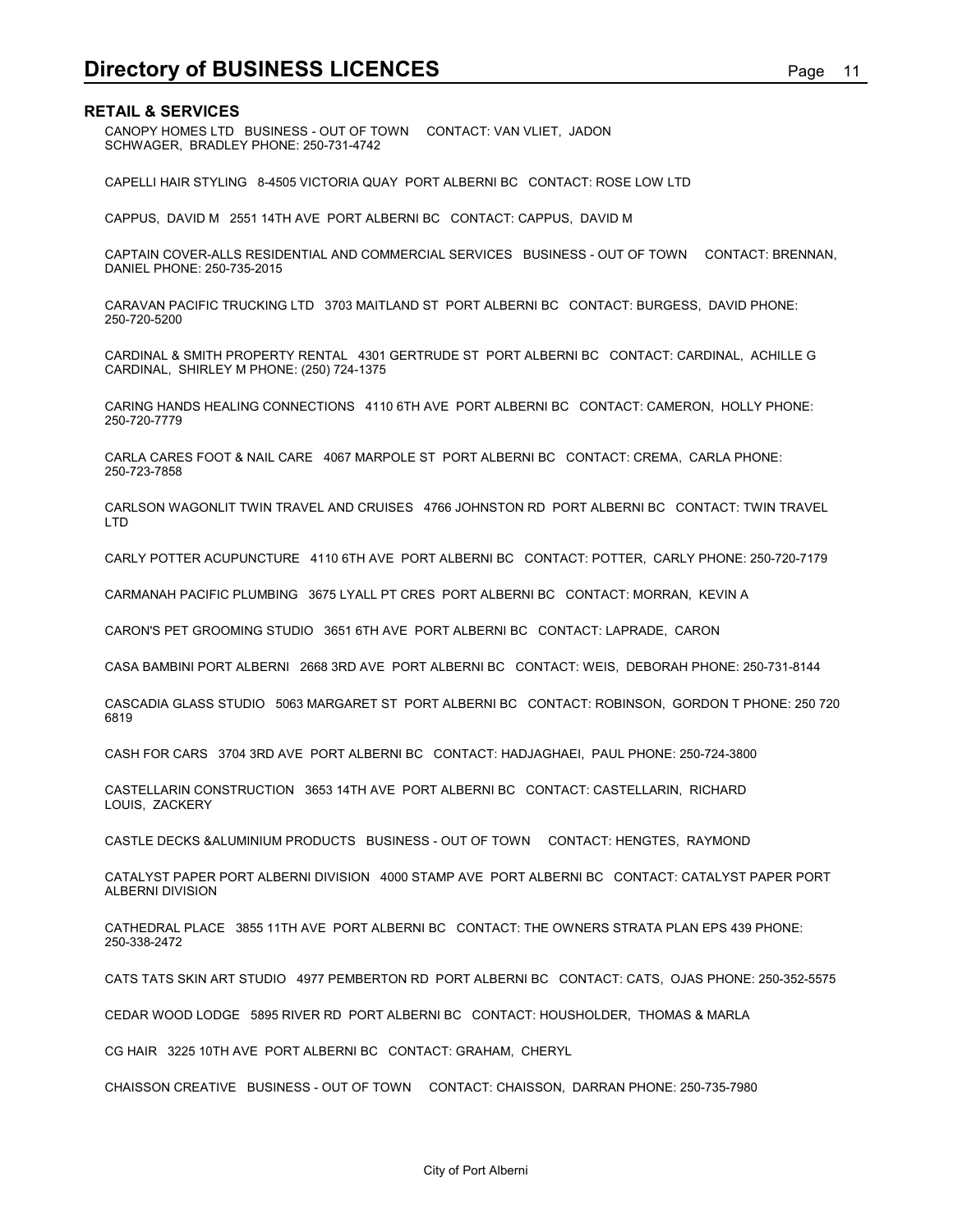CHAPEL OF MEMORIES 4005 6TH AVE PORT ALBERNI BC CONTACT: CHAPEL OF MEMORIES

Page 12<br> **Directory of BUSINESS LICENCES**<br>
CHAPEL OF MEMORIES 4005 6TH AVE PORT ALBERNI BC CONTACT: CHAPEL OF MEMORIES<br>
CHAR'S LANDING 4815 ARGYLE ST PORT ALBERNI BC CONTACT: PATTERSON, CHARLENE PHONE: 778-421-2427 CHAR'S LANDING 4815 ARGYLE ST PORT ALBERNI BC CONTACT: PATTERSON, CHARLENE PHONE: 778-421-2427

CHEVRON TOWN PANTRY 4781 JOHNSTON RD PORT ALBERNI BC CONTACT: JDKL ENTERPRISES LTD. PHONE: (250) 723-1332

CHOP HOPPER CHARTERS BUSINESS - OUT OF TOWN CONTACT: SAM, BRANDEE

CHRISTINE PETERSON, RMT 3020 14TH AVE PORT ALBERNI BC CONTACT: PETERSON, CHRISTINE PHONE: 604-549-1050

CINDY'S PLACE 5776 BROWN RD PORT ALBERNI BC CONTACT: WAGAR, CINDY

CIRCLE DAIRY (1987) LTD 4489 10TH AVE PORT ALBERNI BC CONTACT: CIRCLE DAIRY (1987) LTD PHONE: (250)724-2598

CIRCLE K 3955 JOHNSTON RD PORT ALBERNI BC CONTACT: KUMAR, PREM PHONE: 647-713-5856

CIRCUIT INDUSTRIAL MANAGEMENT CORP BUSINESS - OUT OF TOWN CONTACT: CIRCUIT INDUSTRIAL MANAGEMENT CORP

CJ PLACE 5170 ARGYLE ST PORT ALBERNI BC CONTACT: 1037008 BC LTD.

CJAV RADIO 3296 3RD AVE PORT ALBERNI BC CONTACT: ISLAND RADIO LTD

CLAM BUCKET RESTAURANT 4479 VICTORIA QUAY PORT ALBERNI BC CONTACT: URSEL,RHONDA & SHANNON PHONE: (250)723-4997

CLARITY 3C SERVICES 2837 4TH AVE PORT ALBERNI BC CONTACT: BURNETT, TEHANI PHONE: 250-667-5617

CLARK POWER DESIGNS 4201 JOHNSTON RD PORT ALBERNI BC CONTACT: POWER, CLARK A

CLARKSTONE & DEARIN NOTARY CORPORATION 4679 ELIZABETH ST PORT ALBERNI BC CONTACT: CLARKSTONE, **DOROTHY** DEARIN, MATTHEW PHONE: 250-724-9755

CLOUD CITY MERCHANDISING CO 3042 3RD AVE PORT ALBERNI BC CONTACT: DAME, DUSTIN

CLOVERDALE PAINT INC 4984 JOHNSTON RD PORT ALBERNI BC CONTACT: CLOVERDALE PAINT INC

CLYDESDALE AUTOMOTIVE 4522 MARGARET ST PORT ALBERNI BC CONTACT: CLYDESDALE, SCOTT PHONE: 250-723-7213

COAST CATERING BUSINESS - OUT OF TOWN CONTACT: ERICKSON, JUANITA PHONE: 250-723-6716

COAST CLAIMS SERVICE ALBERNI LTD 3-4310 10TH AVE PORT ALBERNI BC CONTACT: COAST CLAIMS SERVICE ALBERNI LTD

COAST ORTHOTICS 4574 ELIZABETH ST PORT ALBERNI BC CONTACT: JONES, SARAH PHONE: 250-731-3958

COAST QUALITY RENOVATIONS 2917 1ST AVE PORT ALBERNI BC CONTACT: RACICOT, DOMINIQUE R PHONE: (250) 724-6128

COASTAL BRIDGE & CONSTRUCTION LTD. BUSINESS - OUT OF TOWN CONTACT: DODS, CHRIS PHONE: 250-720-9488

COASTAL COMMUNITY INSURANCE SERVICES LTD 311-3555 JOHNSTON RD PORT ALBERNI BC CONTACT: COASTAL COMMUNITY CREDIT UNION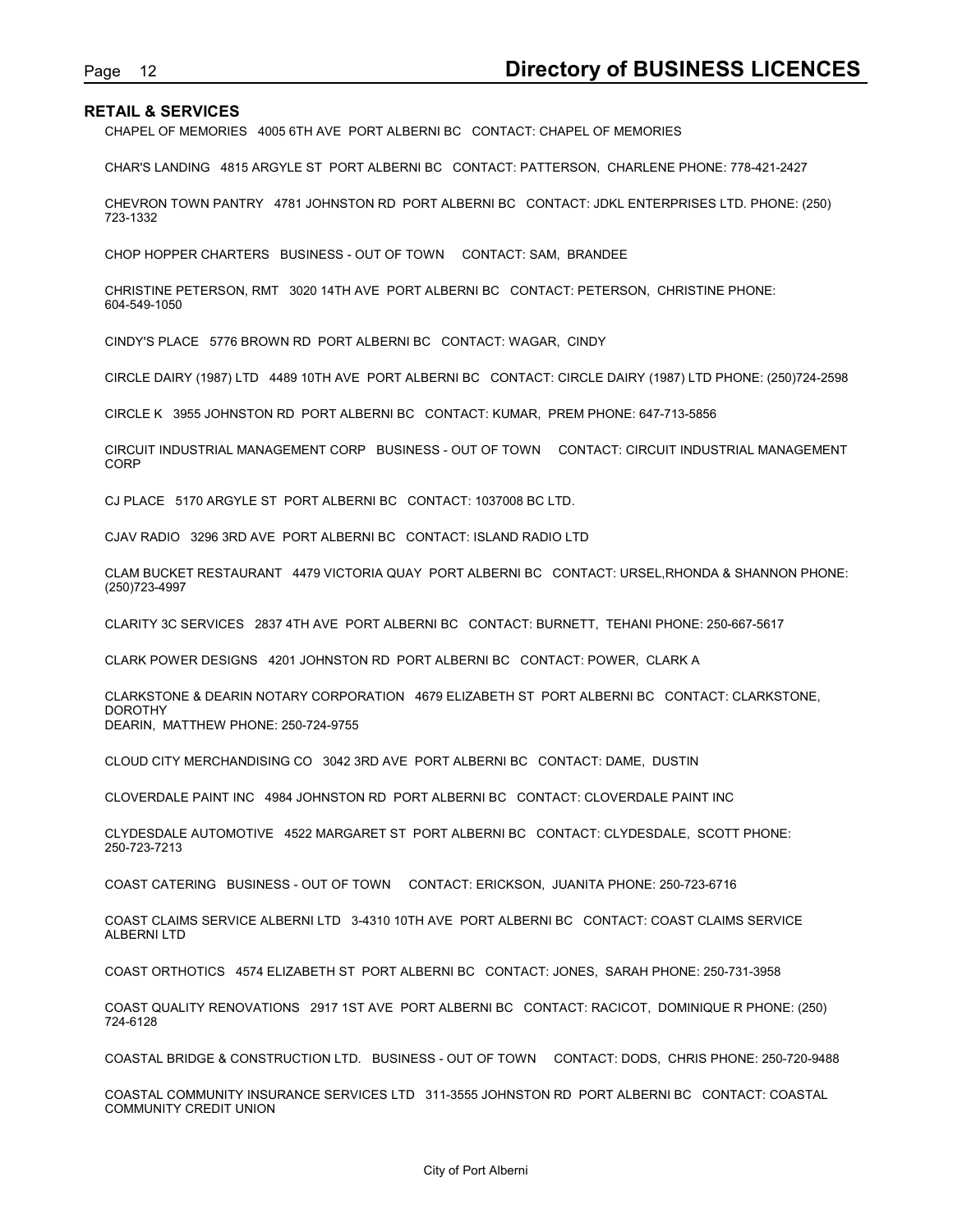**Directory of BUSINESS LICENCES**<br>RETAIL & SERVICES<br>COASTAL FLOW GLASS CO 4-4505 VICTORIA QUAY PORT ALBERNI BC CONTACT: FROST, MICHELLE PHONE:<br>1-250-415-7646 COASTAL FLOW GLASS CO 4-4505 VICTORIA QUAY PORT ALBERNI BC CONTACT: FROST, MICHELLE PHONE: 1-250-415-7646

COASTLINE FOOT CARE 2277 CAMERON DR PORT ALBERNI BC CONTACT: STANGELAND, OLE PHONE: 250-792-4909

COBY IN COLOR 3010 10TH AVE PORT ALBERNI BC CONTACT: SCHAFER, COBY

CODDIWOMPLE CREATIVE WORKSHOPS 3273 5TH AVE PORT ALBERNI BC CONTACT: ROBERTS, CANDYSE PHONE: 778-421-0521

COKELY WIRE ROPE LTD 4536 GLENWOOD DR PORT ALBERNI BC CONTACT: COKELY WIRE ROPE LTD

COLYN'S LANDSCAPING LTD BUSINESS - OUT OF TOWN CONTACT: COLYN, WILLEM A PHONE: 250-720-7566

COLYN'S NURSERY & GARDEN CENTRE LTD 4860 BEAVER CK RD PORT ALBERNI BC CONTACT: COLYN, YVONNE

COMMON CENTS BOOKKEEPING 2140 ANDERSON AVE PORT ALBERNI BC CONTACT: HOEKSTRA, KAREN PHONE: 250-724-1917

COMPUPEN BOOKKEEPING 3152 11TH AVE PORT ALBERNI BC CONTACT: HAWKINS, URSZULA R PHONE: (250)723-7229

CONNECT HEARING 406-3555 JOHNSTON RD PORT ALBERNI BC CONTACT: NATIONAL HEARING SERVICES INC

COPPER MOUNTAIN RENOVATIONS 2496 6TH AVE PORT ALBERNI BC CONTACT: SAWATZKY, JASON J PHONE: 250-735-6586

CORE HOLDINGS CORPORATION BUSINESS - OUT OF TOWN CONTACT: CORE HOLDINGS CORPORATION

CORY ROSS RENOS BUSINESS - OUT OF TOWN CONTACT: ROSS, CORY ROSS, JACKIE PHONE: 250-788-419-1668

COULSON AUTOSPORTS COLLISION REPAIR BUSINESS - OUT OF TOWN CONTACT: COULSON, BRITTON PHONE: 250-724-7600

COULSON FOREST PRODUCTS LTD 4890 CHERRY CK RD PORT ALBERNI BC CONTACT: COULSON FOREST PRODUCTS LTD

COULSON ICE BLAST LTD. 2889 3RD AVE PORT ALBERNI BC CONTACT: COULSON ICE BLAST LTD

COUNT YOUR BEANS BOOKKEEPING 4039 BUTE ST PORT ALBERNI BC CONTACT: FINDLEY, ALAN PHONE: 250-724-6421

CQ ENTERPRISES BUSINESS - OUT OF TOWN CONTACT: YOULDEN, DARYL J

CR MACLEAN INSURANCE & FINANCIAL SERVICES LTD 3748 MEARES DR PORT ALBERNI BC CONTACT: CR MACLEAN INSURANCE & FINANCIAL SERVICES LTD PHONE: (250) 724-2750

CRAFT MARKET 5440 ARGYLE ST PORT ALBERNI BC V9Y 1T7 CONTACT: LOWE, GWEN LARSEN, BETH PHONE: 250-723-8351

CREATE YOUR SUCCESS BUSINESS - OUT OF TOWN CONTACT: ANACLETO, CHRISTINE

CREATIVE DISCOVERY GROUP 6149 RIVER RD PORT ALBERNI BC CONTACT: KRISHAN, SUKHDEV PHONE: (250) 736-1115

CREEKSIDE APARTMENTS 5200 GERTRUDE ST PORT ALBERNI BC CONTACT: 640501 BC LTD PHONE: 778-228-6828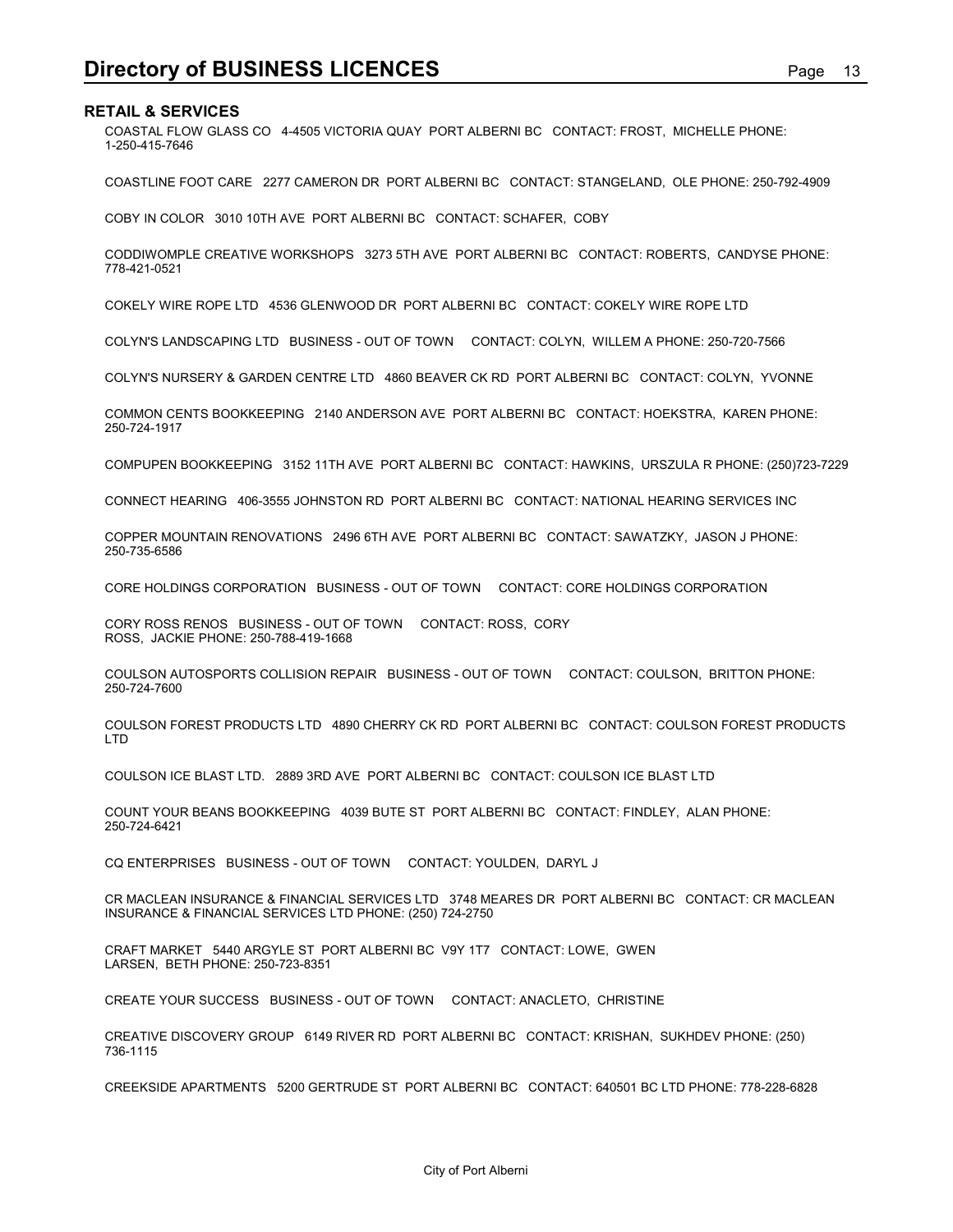Page 14 **Directory of BUSINESS LICENCES**<br>RETAIL & SERVICES<br>CRISTINA'S PLACE 4282 BALLSON RD PORT ALBERNI BC CONTACT: CENTOMO, CRISTINA PHONE: (250) 723-1415<br>CROWNING GLORY COIFFURES 3781 10TH AVE PORT ALBERNI BC V9Y 4W5 CO CRISTINA'S PLACE 4282 BALLSON RD PORT ALBERNI BC CONTACT: CENTOMO, CRISTINA PHONE: (250) 723-1415

CROWNING GLORY COIFFURES 3781 10TH AVE PORT ALBERNI BC V9Y 4W5 CONTACT: BYERS, ZSUZANNA PHONE: 778-990-2237

CULTURE ON THE COAST 4413 SOUTHGATE RD PORT ALBERNI BC CONTACT: GREEN, JANICE E

CUT N GO 3101 3RD AVE PORT ALBERNI BC CONTACT: TSAI, GRACE PHONE: 250-724-7383

CUT THE CORD ANDROID AND IMPORTS 5080 SPENCER ST PORT ALBERNI BC CONTACT: OLSON, TANIS-RAE PHONE: 250-588-4081

CYR, GEORGINA 2897 BURDE ST PORT ALBERNI BC CONTACT: CYR, GEORGINA PHONE: 250-720-5587

D CAISLEY & SON DRYWALL BUSINESS - OUT OF TOWN CONTACT: CAISLEY, DENNIS PHONE: (250) 724-1182

D GALLAGHER RENOVATIONS 4629 LATHOM RD PORT ALBERNI BC CONTACT: GALLAGHER, DANIEL W

D WILLIAMS CONTRACTING 2160 14TH AVE PORT ALBERNI BC CONTACT: WILLIAMS, DAVE PHONE: 250-723-1356

D'SIGN GUY 4348 10TH AVE PORT ALBERNI BC CONTACT: SCOTT, BILL PHONE: (250) 724-1372

D.A.S.T. WELDING INC. 4350 GLENWOOD DR PORT ALBERNI BC CONTACT: BEKKER, TRACY BEKKER, DENNIS PHONE: 250-734-5445

D.I.R.T. ISLAND EXCAVATING INC 5262 GOLDEN ST PORT ALBERNI BC CONTACT: CHERRY, CRAIG PHONE: 250-616-0520

DALMAN, TONY BUSINESS - OUT OF TOWN CONTACT: DALMAN, TONY PHONE: 250-723-4810

DAN PRASAD DEVELOPMENT COMPANY LTD 3645 FOWLIE CRES PORT ALBERNI BC CONTACT: PRASAD, DAN PHONE: 604-803-8858

DANA'S CLEANING SERVICES BUSINESS - OUT OF TOWN CONTACT: LOWE, DANA PHONE: 250-720-1952

DANDELIONS A-4035 REDFORD ST PORT ALBERNI BC CONTACT: HAIDER, FELICIA PHONE: 250-735-3544

DANIELLE'S BOOKKEEPING SERVICES 4082 CRAIG RD PORT ALBERNI BC CONTACT: DELUCA, DANIELLE

DANN HIGGINS GAS SERVICE 3928 ANDERSON AVE PORT ALBERNI BC CONTACT: DANN HIGGINS GAS SERVICE

DARCY'S TOOLBOX 5044 PLEASANT RD PORT ALBERNI BC CONTACT: FEIFFER, DARCY

DARKSTAR KUSTOMZ 2869 2ND AVE PORT ALBERNI BC CONTACT: THOMAS JAY, FORD

DARYL ROBBINS LTD O/A ROBBINS & COMPANY 3245 3RD AVE PORT ALBERNI BC CONTACT: ROBBINS, DARYL PHONE: 250-871-0050

DAUGHTERATHAND 2758 11TH AVE PORT ALBERNI BC CONTACT: URSEL, RHONDA

DAVE AND MIKE'S MOBILE VAC 2725 14TH AVE PORT ALBERNI BC CONTACT: HIEBERT, DAVID D

DAVE GRAY CONTRACTING LTD 4717 TEBO AVE PORT ALBERNI BC CONTACT: GRAY, DAVE PHONE: 1-250-731-6339

DAVE KOSZEGI PERSONAL REAL ESTATE CORP 4646 ELIZABETH ST PORT ALBERNI BC CONTACT: DAVE KOSZEGI PERSONAL REAL ESTATE CORP PHONE: (250) 723-0810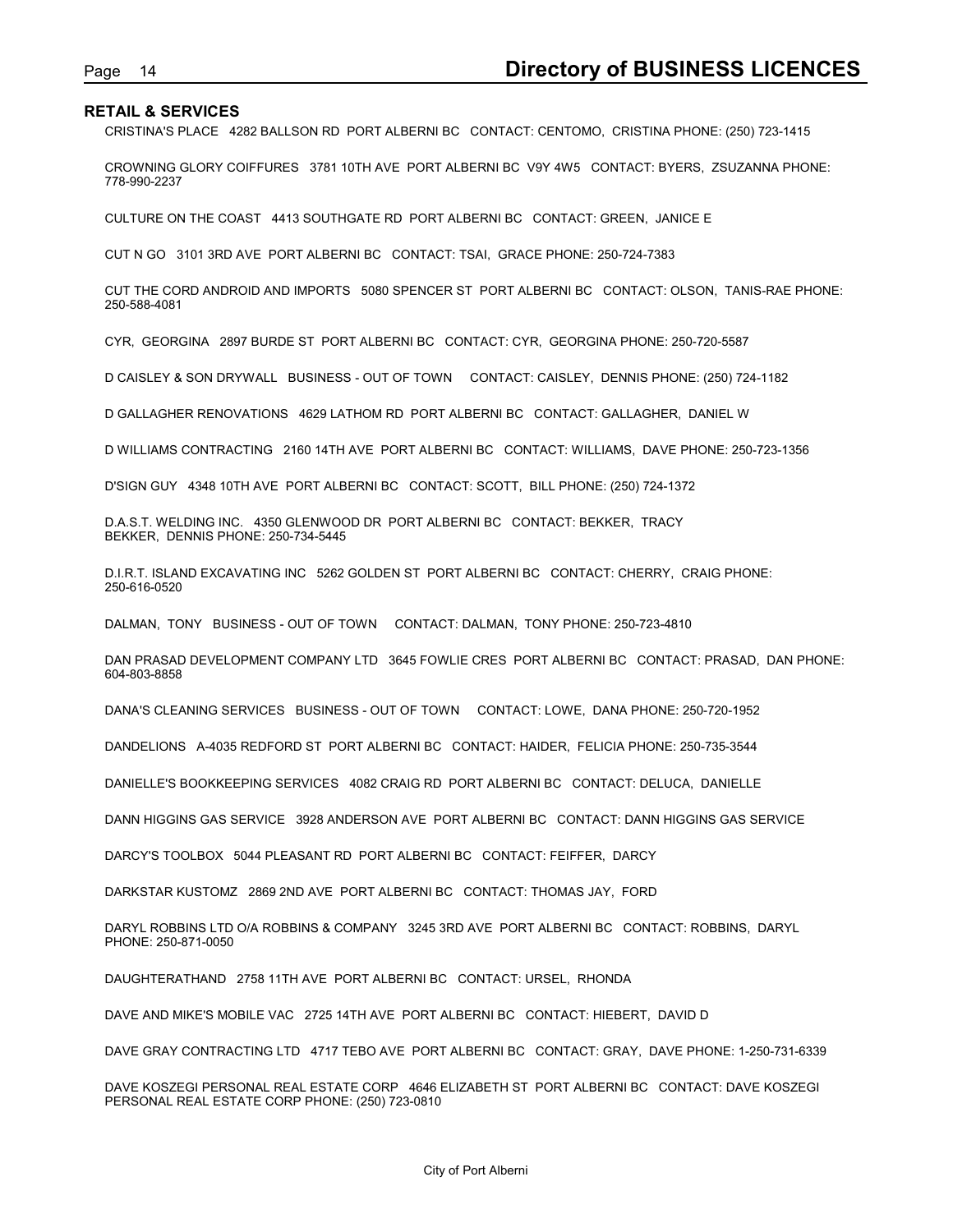**Directory of BUSINESS LICENCES**<br>RETAIL & SERVICES<br>DAVID OSCIENNY CHARTERED ACCOUNTANT 3245 3RD AVE PORT ALBERNI BC CONTACT: DAVID OSCIENNY<br>CHARTERED ACCOUNTANT DAVID OSCIENNY CHARTERED ACCOUNTANT 3245 3RD AVE PORT ALBERNI BC CONTACT: DAVID OSCIENNY CHARTERED ACCOUNTANT

DBA NOODLEBOX (WEST COAST PARTNERSHIP & POTENTIAL INC) 102B-3555 JOHNSTON RD PORT ALBERNI BC CONTACT: NAGTEGAAL, JENNIFER PHONE: 604-741-4381

DEEP BLUE SANCTUARY 4711 ELIZABETH ST PORT ALBERNI BC CONTACT: LAUER, LESLIE PHONE: 778-421-2448

DENIS FRANCOEUR BACKHOEING LTD BUSINESS - OUT OF TOWN CONTACT: DENIS FRANCOEUR BACKHOEING LTD

DENISE NICHOLSON RMT 3823 ANDERSON AVE PORT ALBERNI BC CONTACT: NICHOLSON, DENISE

DEVINE IMAGES 5794 WATSON RD PORT ALBERNI BC CONTACT: STODDARD, SUSAN PHONE: 250-735-4520

DEXTER CONSULTING BUSINESS - OUT OF TOWN CONTACT: DEXTER, CAMERON PHONE: 250-741-6589

DIEVERT'S JEWELLERS LTD 4786 JOHNSTON RD PORT ALBERNI BC CONTACT: DIEVERT'S JEWELLERS LTD

DIEVERT'S ROOFING 3897 MORGAN NORTH CRES PORT ALBERNI BC CONTACT: DIEVERT, MARVIN N

DIEWOLD HOMES AND DESIGN 3621 MICHIGAN RD PORT ALBERNI BC CONTACT: DIEWOLD, MIKE PHONE: 250-731-6534

DIMITRI'S PIZZA STEAK & SEAFOOD 3723 REDFORD ST PORT ALBERNI BC CONTACT: DIMITRI'S PIZZA STEAK & SEAFOOD

DINO-ROO DAYCARE 5517 SWALLOW DR PORT ALBERNI BC CONTACT: BEECROFT, SHEILA PHONE: 250-730-0808

DIZINE CANINE PET DOG TRAINING AND BOARDING BUSINESS - OUT OF TOWN CONTACT: BEGG, SHELAGH

DOG MOUNTAIN BREWING 3141 3RD AVE PORT ALBERNI BC CONTACT: RICHARDS, ANDREW PHONE: 250-668-7023

DOKI DOKI ALBERNI 4264 10TH AVE PORT ALBERNI BC CONTACT: JUNG, EUNTAEK PHONE: 250-487-0263

DOLAN'S CONCRETE LTD 4779 ROGER ST PORT ALBERNI BC CONTACT: DOLAN'S CONCRETE LTD PHONE: (250)723-1941

DOLAN'S GAS FITTING AND HEATING 4737 TEBO AVE PORT ALBERNI BC CONTACT: DOLAN'S LTD

DOLLAR TREE (STORE #40059) 104-3550 JOHNSTON RD PORT ALBERNI BC CONTACT: DOLLAR TREE STORES CANADA INC

DOLLARAMA INC 403-3555 JOHNSTON RD PORT ALBERNI BC CONTACT: DOLLARAMA INC

DOLLS & DIVAS 4054 10TH AVE PORT ALBERNI BC CONTACT: MCGORAM, LISA PHONE: 250-913-5509

DOMINION LENDING CENTRES ARROWSMITH BUSINESS - OUT OF TOWN CONTACT: ARROWSMITH MORTGAGE CORP PHONE: 250-731-9194 FAX: 1-866-230-9563

DON KIMURA MARINE SURVEYOR 4333 VIRGINIA RD PORT ALBERNI BC CONTACT: KIMURA, DON PHONE: 250-724-2892

DOUBLE R MEATS 3030 3RD AVE PORT ALBERNI BC CONTACT: WARD, DALLAS

DOUCETTE, LARRY BUSINESS - OUT OF TOWN CONTACT: DOUCETTE, LARRY

DR A J DE WITT INC 102-4445 GERTRUDE ST PORT ALBERNI BC CONTACT: DR A J DE WITT INC PHONE: 250-735-3422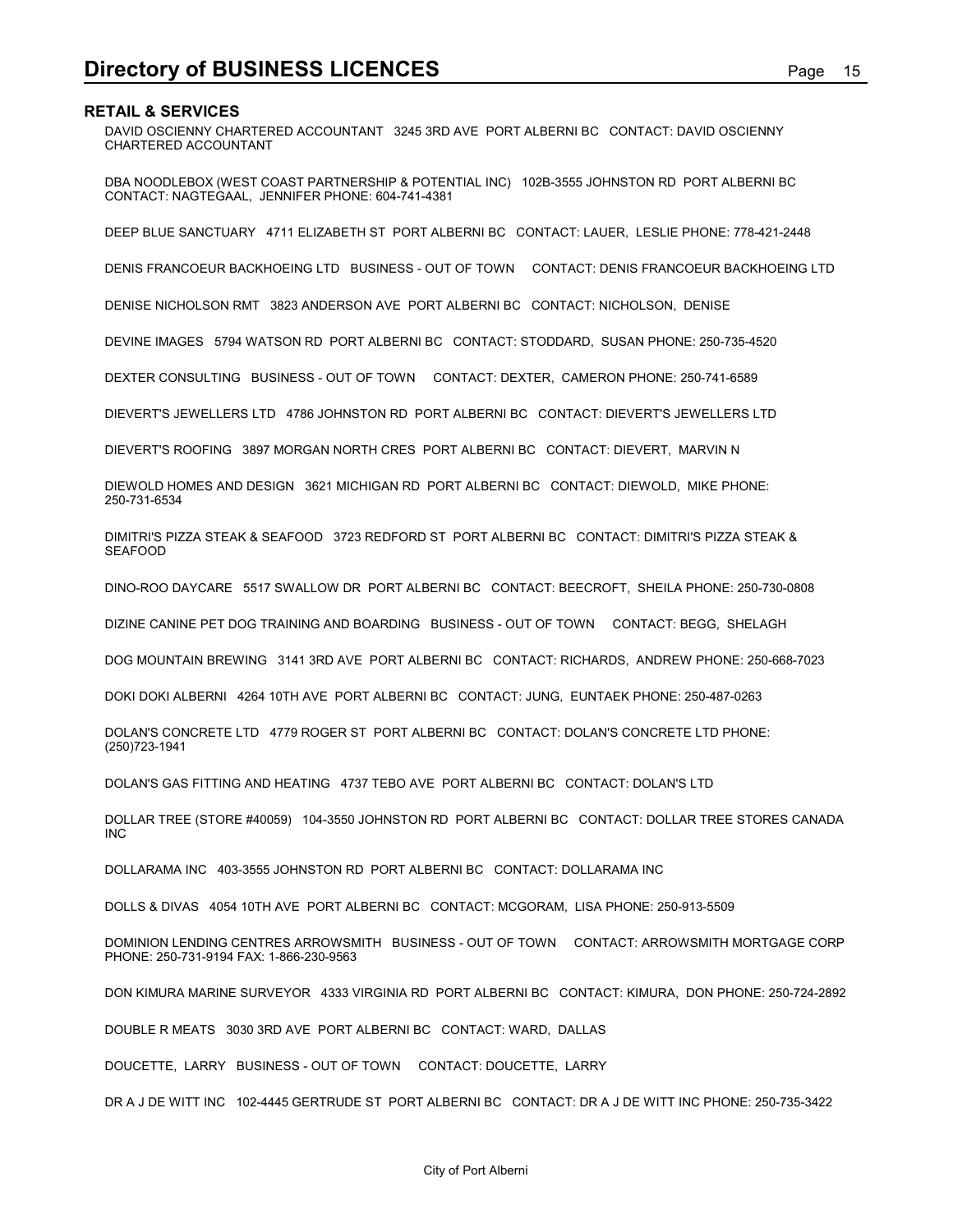Page 16 **Directory of BUSINESS LICENCES**<br>RETAIL & SERVICES<br>DR ANDRE VAN ZYL INC 4556 GERTRUDE ST PORT ALBERNI BC CONTACT: VAN ZYL ANDRE DR<br>DR DAMIAN WHITE INC 105-3949 MAPLE WAY PORT ALBERNI BC CONTACT: DR DAMIAN WHITE DR ANDRE VAN ZYL INC 4556 GERTRUDE ST PORT ALBERNI BC CONTACT: VAN ZYL ANDRE DR

DR DAMIAN WHITE INC 105-3949 MAPLE WAY PORT ALBERNI BC CONTACT: DR DAMIAN WHITE

DR FREDDIE MEYER INC 3062 2ND AVE PORT ALBERNI BC CONTACT: DR FREDDIE MEYER INC

DR HERMAN NELL 3855 9TH AVE PORT ALBERNI BC V9Y 4T9 CONTACT: DR HERMAN NELL PHONE: (250)723-1530

DR JAMES M GRANT 5-4565 WALLACE ST PORT ALBERNI BC CONTACT: DR JAMES M GRANT

DR MAGDY FOUAD INC 4485 ROGER ST PORT ALBERNI BC CONTACT: FOUAD, DR. MAGDY

DR MARC PUTS INC 104-3949 MAPLE WAY PORT ALBERNI BC CONTACT: DR MARC PUTS INC PHONE: 250-724-4707

DR MARLON PETER INC 4590 HELEN ST PORT ALBERNI BC CONTACT: DR PETER MARLON PHONE: 730-0625

DR MOHAMEDALI INC 3540 BARKLEY ST PORT ALBERNI BC CONTACT: MOHAMEDALI, AMIRALI H

DR. ARNO KITSHOFF INC. 101-4445 GERTRUDE ST PORT ALBERNI BC CONTACT: KITSHOFF, ARNO PHONE: 250-723-5822 FAX: 250-723-7304

DR. BRYCE D. TREMBLAY INC. 4256 10TH AVE PORT ALBERNI BC CONTACT: TREMBLAY, BRYCE PHONE: 250-618-3097

DR. C. SIDDHIVARN, DENTIST INC. 8-4565 WALLACE ST PORT ALBERNI BC CONTACT: SIDDHIVARN, CHITPOL PHONE: 778-861-9852

DR. DANIEL VANDER MERWE INC 101-3949 MAPLE WAY PORT ALBERNI BC CONTACT: DR. DANIEL VANDER MERWE INC

DR. FARID NIKFAR INC. 100-4115 6TH AVE PORT ALBERNI BC CONTACT: NIKFAR, FARID PHONE: 250-724-4343 FAX: 250-724-1248

DR. IZAK NEL INC 102-3949 MAPLE WAY PORT ALBERNI BC CONTACT: DR. IZAK NEL INC

DR. JAN KLOMPJE INC. 3855 9TH AVE PORT ALBERNI BC V9Y 4T9 CONTACT: KLOMPJE, JAN DR PHONE: 778-421-0355

DR. KAWAR RANDHAWA INC. 9-4565 WALLACE ST PORT ALBERNI BC CONTACT: RANDHAWA, KAWAR PHONE: 902-478-7081

DR. SERGIO PASQUA CHIROPRACTOR 4710 ROGER ST PORT ALBERNI BC CONTACT: PASQUE, SERGIO PHONE: 604-828-7059 FAX: PREFERRED MAILING ADDRESS

DRAGON MARTIAL ARTS ACADEMY 2982 3RD AVE PORT ALBERNI BC CONTACT: LEE, WARREN J

DRAW GALLERY DRAW BUSINESS 4529 MELROSE ST PORT ALBERNI BC CONTACT: DRAWING ROOM ART WORKS LTD.

DREAM AND GO TRAVEL 5725 BROWN RD PORT ALBERNI BC CONTACT: BACHMEIER, NANCY L PHONE: 250-723-0360

DRS. M. AND A. MARSAY INC. 3855 9TH AVE PORT ALBERNI BC V9Y 4T9 CONTACT: MARSAY, MATTHEW PHONE: 403-952-7452

DTC TATOO COMPANY 4875 JOHNSTON RD PORT ALBERNI BC CONTACT: GLOVER, ROBERT L PHONE: 778-421-0052

DUMAS TRUCKING LTD BUSINESS - OUT OF TOWN CONTACT: DUMAS TRUCKING LTD PHONE: (250)723-3488

EAGLE EYE ENTERPRISES LTD BUSINESS - OUT OF TOWN CONTACT: GAGNON, YANN PHONE: (250) 723-9955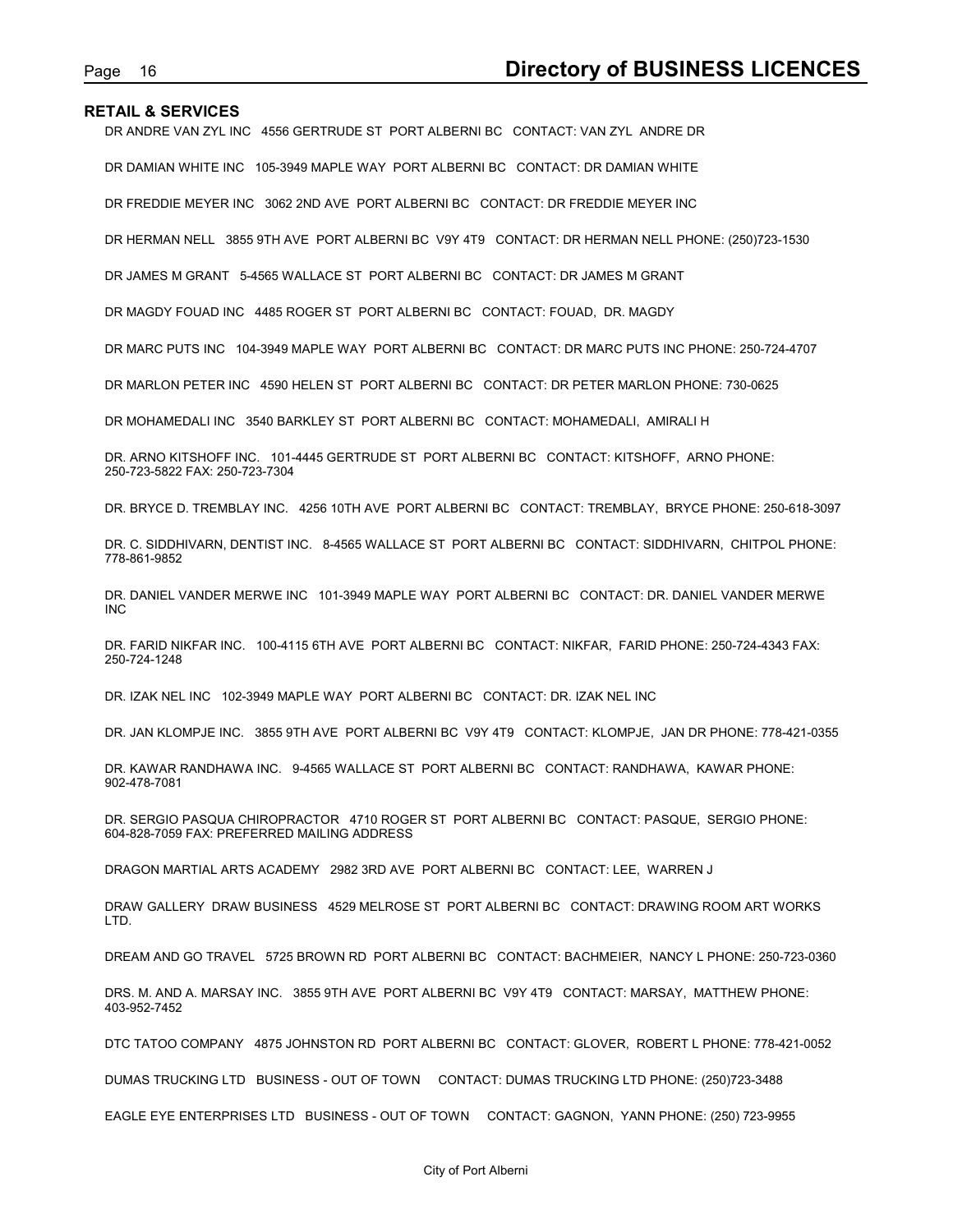**Directory of BUSINESS LICENCES**<br>RETAIL & SERVICES<br>FARTH, LAND & SEA COMPOST & GRAVEL 4716 TEBO AVE PORT ALBERNI BC CONTACT: HETHERINGTON, PETER<br>PHONE: 250-724-5112 EARTH, LAND & SEA COMPOST & GRAVEL 4716 TEBO AVE PORT ALBERNI BC CONTACT: HETHERINGTON, PETER PHONE: 250-724-5112

ECHO SPORTS 3705 WATERHOUSE ST PORT ALBERNI BC CONTACT: LEE, TERRY

ECHO SUNSHINE CLUB 4255 WALLACE ST PORT ALBERNI BC CONTACT: ECHO SUNSHINE CLUB

ECOLIBRIUM ENERGY SOLUTIONS INC 3991 ARGYLE ST PORT ALBERNI BC CONTACT: HALL, TESSA

EDELWEISS BED & BREAKFAST 2610 12TH AVE PORT ALBERNI BC CONTACT: OSCARSON, GERTRUD PHONE: 250-723-5940

EDEN TREE FARM & GARDENING 3333 BURDE ST PORT ALBERNI BC CONTACT: SHOBE, HEATHER PHONE: 250-724-2175

ELECTRON METAL WORKS LTD BUSINESS - OUT OF TOWN CONTACT: SLACO, MIKE PHONE: 778-421-1773

ELITE DANCE ACADEMY LTD 5100 TEBO AVE PORT ALBERNI BC CONTACT: MALONE, KELLY PHONE: 778-421-2400

ELLINGER, ELAINE ELLINGER, KEN 4703 STRATHERN ST PORT ALBERNI BC CONTACT: ELLINGER, ELAINE ELLINGER, KEN PHONE: 250-642-4010

EMILIANOS MEXICAN FOOD TRAILER 3205 5TH AVE PORT ALBERNI BC CONTACT: JONES, LILIANA

EMPIRE VALLEY PLUMBING LTD 4281 MICHIGAN RD PORT ALBERNI BC CONTACT: HARRISON, MICHAEL D

ENERCON MECHANICAL INSULATION 4939 ATHOL ST PORT ALBERNI BC CONTACT: STEFIUK, CAMERON PHONE: 250-918-8591

ENEX FUELS LTD 5035 DUNBAR ST PORT ALBERNI BC CONTACT: ENEX FUELS LTD PHONE: (250) 754-7720

ENVIROCHEM SERVICES INC BUSINESS - OUT OF TOWN CONTACT: ENVIROCHEM HOLDINGS LTD PHONE: 604-986-0233

ESTA VILLA MOTEL 4014 JOHNSTON RD PORT ALBERNI BC CONTACT: 624023 BC LTD

EVITT ELECTRIC CO LTD 4791 TEBO AVE PORT ALBERNI BC CONTACT: EVITT ELECTRIC CO LTD

F & P ENTERTAINMENT 106-5555 GRANDVIEW RD PORT ALBERNI BC CONTACT: CHAMBERLIN, PHIL PHONE: 778-421-2213

FAITHFUL CONSTRUCTION LTD 4849 REGINA AVE PORT ALBERNI BC CONTACT: TEUFEL, LUCAS

FAITHFUL PLUMBING AND HEATING 2791 ANDERSON AVE PORT ALBERNI BC CONTACT: FARRELL, WENDELL

FALLS ST APARTMENTS 5371 FALLS ST PORT ALBERNI BC CONTACT: 1071774 BC LTD PHONE: 778-269-0844

FAMILY CHIROPRACTIC 4574 ELIZABETH ST PORT ALBERNI BC CONTACT: MANSON, BRENT DR PHONE: (250)723-8265

FANDRAKIS CARPENTRY 5263 GOLDEN ST PORT ALBERNI BC CONTACT: FANDRAKIS, STEFANOS PHONE: 778-421-3714

FANTASEA HOLDINGS LTD BUSINESS - OUT OF TOWN CONTACT: TRAN, LE HA PHAM, HOANG ANH PHONE: 250-723-1805 FAX: 250-723-2500

FERGUSON INC, DR JAMES M 3855 9TH AVE PORT ALBERNI BC V9Y 4T9 CONTACT: FERGUSON INC, DR JAMES M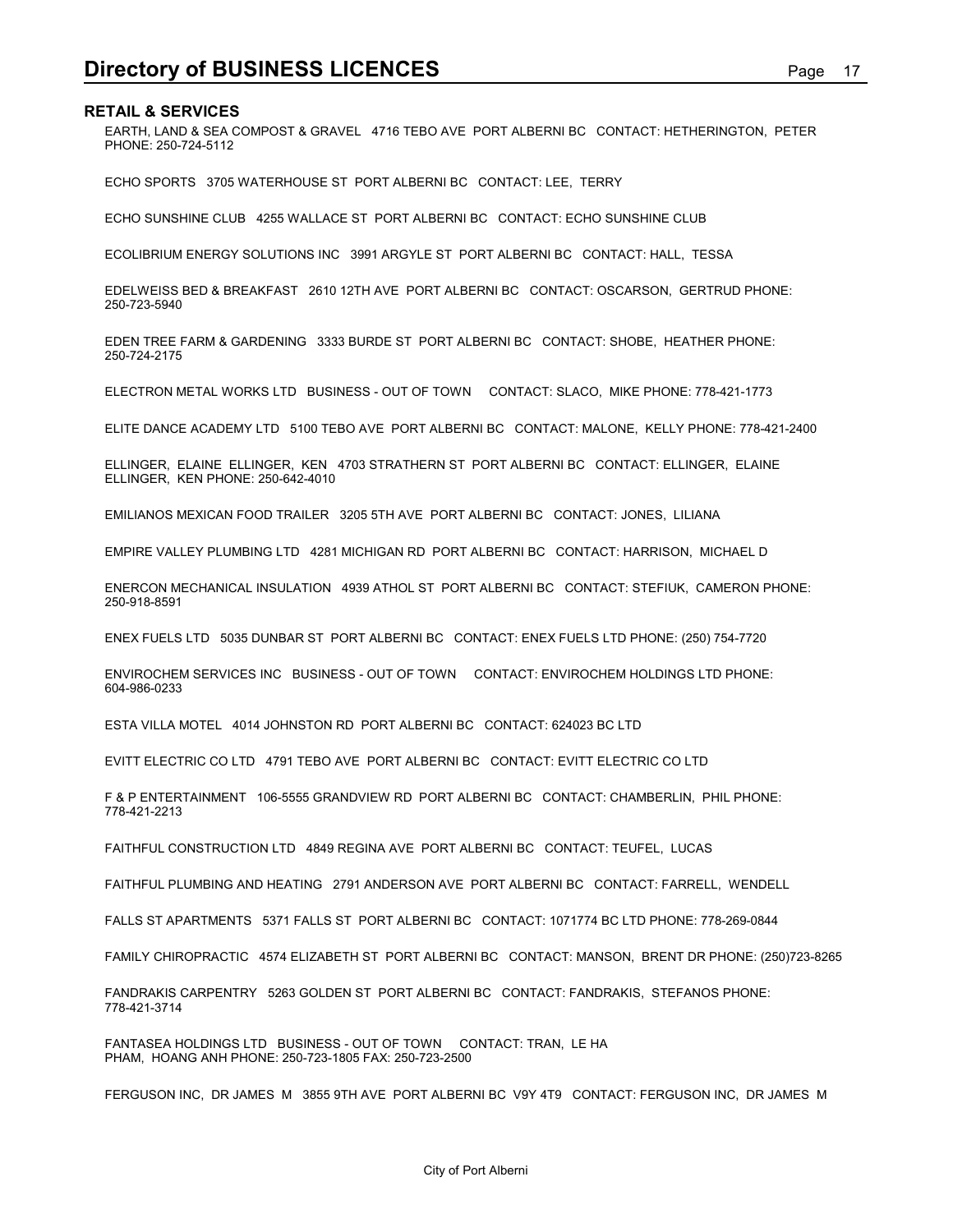FERNWOOD MANOR 4086 7TH AVE PORT ALBERNI BC CONTACT: 1021967 BC LTD PHONE: 604-224-2552

Page 18<br> **Directory of BUSINESS LICENCES**<br>
FERNWOOD MANOR 4086 7TH AVE PORT ALBERNI BC CONTACT: 1021967 BC LTD PHONE: 604-224-2552<br>
FINISHING TOUCHES VENTURES LTD 4558 ELIZABETH ST PORT ALBERNI BC CONTACT: FINISHING TOUCHE FINISHING TOUCHES VENTURES LTD 4558 ELIZABETH ST PORT ALBERNI BC CONTACT: FINISHING TOUCHES VENTURES LTD PHONE: (250)724-4848

FINYL FENCING & RAILINGS LTD BUSINESS - OUT OF TOWN CONTACT: MAKI, DAVID PHONE: 604-290-7615

FIRST CHOICE HAIRCUTTERS 307-3555 JOHNSTON RD PORT ALBERNI BC CONTACT: DVI MANAGEMENT INC

FIRST GLASS LTD BUSINESS - OUT OF TOWN CONTACT: LONGEUAY, ROBERT L

FIVE STAR TATTOO COMPANY A-2507 9TH AVE PORT ALBERNI BC CONTACT: NEUWIRTH, SHELLEY PHONE: 250-723-7827

FIX SMART PLUS 2751 12TH AVE PORT ALBERNI BC CONTACT: ADAMS, STEVE PHONE: 250-724-2060

FIXIT HOME IMPROVEMENTS BUSINESS - OUT OF TOWN CONTACT: PELLETIER, VALMOND PHONE: 250-720-5568

FLANDANGLES 3036 3RD AVE PORT ALBERNI BC CONTACT: 475950 BC LTD PHONE: (250)756-1442

FLOWERS UNLIMITED 3565 3RD AVE PORT ALBERNI BC CONTACT: FLOWERS UNLIMITED

FLURER SMOKERY LTD 300-3140 HARBOUR RD PORT ALBERNI BC CONTACT: FLURER, KELLY PHONE: 778-421-5888

FLYNN CANADA LTD BUSINESS - OUT OF TOWN CONTACT: FLYNN CANADA LTD

FM PAINTING 3619 12TH AVE PORT ALBERNI BC CONTACT: MURRAY, FRASER PHONE: 250-731-8897

FOREVER NEW 4969 ARGYLE ST PORT ALBERNI BC CONTACT: PHILLIPS, CAROL-ANNE SMITH , SHARON PHONE: 250-735-8333

FOXGLOVE CONSIGNMENT 4943 ARGYLE ST PORT ALBERNI BC CONTACT: NIENHUIS, CAROLYN PHONE: 250-731-8771

FOXX BALLARD ENTERTAINMENT 5009 MARGARET ST PORT ALBERNI BC CONTACT: BALLARD, CHRISTOPHER

FOXY LOX SALON & BROW BAR 2629 5TH AVE PORT ALBERNI BC CONTACT: ST. THOMAS, ANDREA

FRANCIS YARD AND LANDSCAPING BUSINESS - OUT OF TOWN CONTACT: MCGERAGLE, DONALD PHONE: 780-246-6069

FRANK JEWELLER 3171 3RD AVE PORT ALBERNI BC CONTACT: TRAN, TUAN A

FRASER M D LTD, DR ALAN 3855 9TH AVE PORT ALBERNI BC V9Y 4T9 CONTACT: FRASER M D LTD, DR ALAN

FREEPORT CONSTRUCTION MANAGEMENT LTD BUSINESS - OUT OF TOWN CONTACT: INKSTER, CHRIS PHONE: 250-707-3950 EXT 210

FRESH COAST MARKET LTD 1-4905 CHERRY CK RD PORT ALBERNI BC CONTACT: ERICKSON, KARA PHONE: 250-720-1724

FRESH CUT LAWN SERVICE 4724 GERTRUDE ST PORT ALBERNI BC CONTACT: RICHARD, JORDAN PHONE: 250-735-2460

FULL CIRCLE RENOVATIONS INC 2737 11TH AVE PORT ALBERNI BC CONTACT: BRUYERE, BARRY M

FUR BABY FOODS BUSINESS - OUT OF TOWN CONTACT: JONES, CARA PHONE: 250-735-2801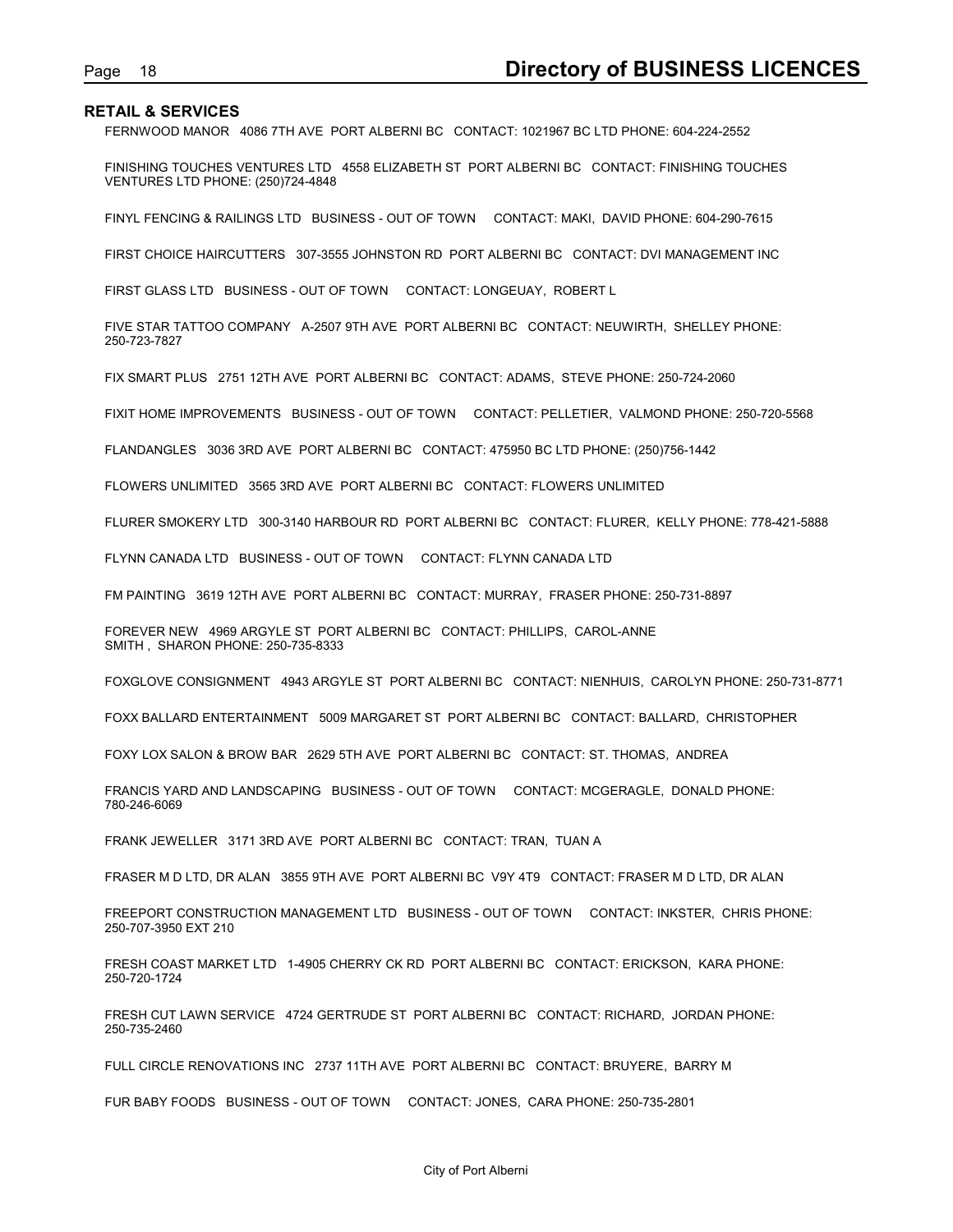**Directory of BUSINESS LICENCES**<br>RETAIL & SERVICES<br>FAX: 250-723-7673<br>FAX: 250-723-7673 G & Z POOLS AND HOTTUBS BUSINESS - OUT OF TOWN CONTACT: VAN DEN BROCK, ZELDA PHONE: 250-723-7665 FAX: 250-723-7673

G D AUTO 3680 3RD AVE PORT ALBERNI BC CONTACT: DOLLING, GREGORY D PHONE: 250-724-3956

G.P. EXCAVATING 3663 ANDERSON AVE PORT ALBERNI BC CONTACT: HUBBARD, CHAD

GAS TECH SERVICES PLUMBING & HEATING BUSINESS - OUT OF TOWN CONTACT: TILLEY, GLEN PHONE: (250)723-8283

GAYLE'S FASHION & FITNESS C-5262 ARGYLE ST PORT ALBERNI V9Y 5MO CONTACT: STEPHEN-PLAYER, GAYLE

GEORGE KONING BUSINESS - OUT OF TOWN CONTACT: KONING, GEORGE PHONE: 250-723-7038

GIBSON FLOORS 3916 MARPOLE ST PORT ALBERNI BC CONTACT: GIBSON, MICHAEL P PHONE: 250-724-2429

GIRISON LAUNDROMAT 4945 ARGYLE ST PORT ALBERNI BC CONTACT: GIRI, AMARJEET S

GO COMPUTERS 2869 6TH AVE PORT ALBERNI BC CONTACT: YOUNG, BILL PHONE: (250)723-8706

GO WITH THE FLOW INSTALLATIONS 20-5450 TOMSWOOD RD PORT ALBERNI BC CONTACT: HICKEY, THOMAS PHONE: 250-735-8007

GODDARD BUSINESS SOLUTIONS BUSINESS - OUT OF TOWN CONTACT: GODDARD BUSINESS SOLUTIONS INC

GOGURYOE FOOD 6-4505 VICTORIA QUAY PORT ALBERNI BC CONTACT: KANG, SUNGHEE PHONE: 778-419-1117

GOLDEN BOAT RESTAURANT LTD 3981 10TH AVE PORT ALBERNI BC CONTACT: GOLDEN BOAT RESTAURANT LTD

GOLDER BUSINESS - OUT OF TOWN CONTACT: HANNAH, CATHERNE PHONE: 780-930-5487

GOORTS CONSTRUCTION LTD. 5181 INDIAN AVE PORT ALBERNI BC CONTACT: GOORTS, WILL

GORDON'S GUTTERS & HOME MAINTENANCE 3168 SWEET AVE PORT ALBERNI BC CONTACT: SCHELLENBERG, GORDON J PHONE: (250) 723-4113

GP HOUSE OF SERVICE BUSINESS - OUT OF TOWN CONTACT: PETTIGREW, GARTH PHONE: 250-918-8684

GRACE LUTHERAN CHURCH 4408 REDFORD ST PORT ALBERNI BC CONTACT: REDLACK, SHEILA PHONE: 250-735-1537

GRAND & TOY BUSINESS - OUT OF TOWN CONTACT: MONTGOMERY, LYLE

GRANDVIEW APARTMENTS 3223 4TH AVE PORT ALBERNI BC CONTACT: DONNELLY, MICHAEL G DONNELLY, PAMELA D

GRANDVIEW GREENS BUSINESS - OUT OF TOWN CONTACT: PRUDHOMME, BRITTANY

GRANNY'S CHICKEN & GRILL 3675 3RD AVE PORT ALBERNI BC CONTACT: GRANNY'S CHICKEN & GRILL PHONE: (250) 724-1300

GRAPHIC FX SIGNWORKS BUSINESS - OUT OF TOWN CONTACT: VELIKOVSKY, JAY PHONE: 250-413-7715

GRAPHICS FACTORY 3157 2ND AVE PORT ALBERNI BC CONTACT: WIENOLD PETER & LAPINS PETER

GRAY WATER MINI-EXCAVATOR & BOBCAT SERVICE 2721 BURDE ST PORT ALBERNI BC CONTACT: PEDERSEN, SCOTT PHONE: (250) 724-4578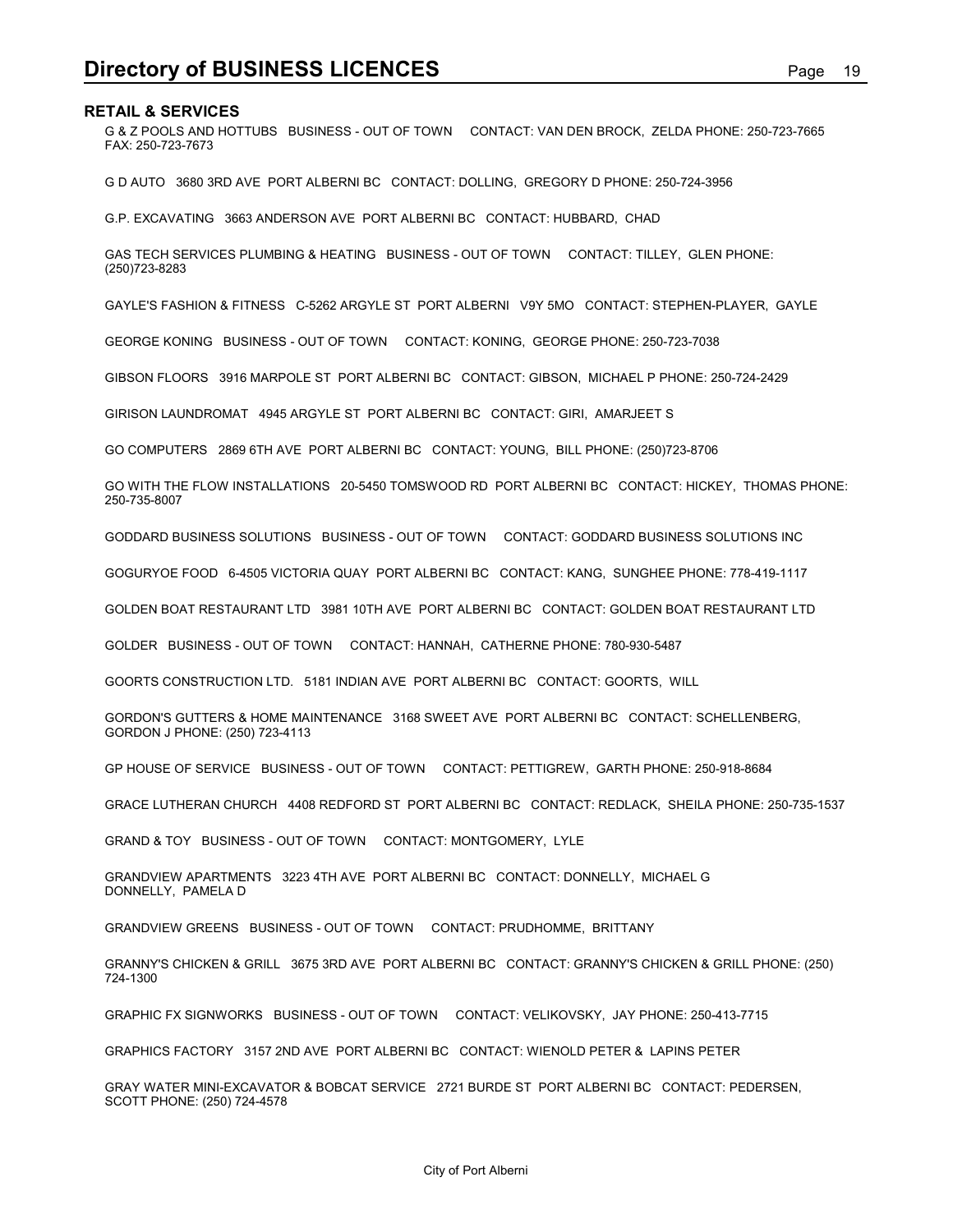Page 20<br> **Directory of BUSINESS LICENCES**<br>
GREG THE COURIER 2443 11TH AVE PORT ALBERNI BC CONTACT: WIATR, GREGORY PHONE: 250-918-8406<br>
H S CONSTRUCTION BUSINESS - OUT OF TOWN CONTACT: SCHUT, HERMAN GREG THE COURIER 2443 11TH AVE PORT ALBERNI BC CONTACT: WIATR, GREGORY PHONE: 250-918-8406

H S CONSTRUCTION BUSINESS - OUT OF TOWN CONTACT: SCHUT, HERMAN

H&R BLOCK 3142 3RD AVE PORT ALBERNI BC CONTACT: H&R BLOCK

HAGGARD TRUCKING LTD INC NO 141436 3806 3RD AVE PORT ALBERNI BC CONTACT: HAGGARD TRUCKING LTD INC NO 141436

HALLE & MAXI'S CONSIGNMENT BOUTIQUE B-5022 ARGYLE ST PORT ALBERNI BC CONTACT: GEORGE, LISA PHONE: 250-735-1275

HALLYWOOD FIRST AID & CPR TRAINING 3663 15TH AVE PORT ALBERNI BC CONTACT: HALL, RYAN D PHONE: 250 735-1661

HANDS ON SALON 3535 12TH AVE PORT ALBERNI BC CONTACT: WILSON, ROBERTA PHONE: 250-731-9281

HANDY ANDY MAINTENANCE LTD 4917 BURDE ST PORT ALBERNI BC CONTACT: HANDY ANDY MAINTENANCE LTD PHONE: (250) 724-4108

HARBOUR SCOOP ICE CREAM 11-5440 ARGYLE ST PORT ALBERNI BC CONTACT: ROMANIUK, KEVIN FINCH, CHRISTINE PHONE: 403-580-7350

HARBOUR VIEW DENTAL B-4556 GERTRUDE ST PORT ALBERNI BC CONTACT: HUGHES, RONALD E

HARBOURVIEW COLLISION LTD 3120 2ND AVE PORT ALBERNI BC CONTACT: HARBOURVIEW COLLISION LTD

HARD DOCK CLOTHING COMPANY BUSINESS - OUT OF TOWN CONTACT: WRIGHT, LYNDA

HARVEST THYME FINE FOODS LTD BUSINESS - OUT OF TOWN CONTACT: KUZMA, KIMBERLY PHONE: (250)724-2698

HAWK RESCUE SERVICES LTD 3708 WALLACE ST PORT ALBERNI BC CONTACT: TENNANT, SANDRA PHONE: 250-724-1503

HAWSER & SON RENOVATIONS BUSINESS - OUT OF TOWN CONTACT: HAWSER, AL

HEALTHY HABITS 2940 3RD AVE PORT ALBERNI BC CONTACT: CHASE, KARI PHONE: 250-720-7685

HEAVY METAL LUBE CZECZEI, JERRY 4687 JOHNSTON RD PORT ALBERNI BC CONTACT: HEAVY METAL LUBE PHONE: 250-723-4669 FAX: 250-723-4615

HELEN APARTMENTS 4650 BURKE RD PORT ALBERNI BC CONTACT: TPM PROPERTIES

HEST HOME IMPROVEMENTS BUSINESS - OUT OF TOWN CONTACT: HEST, BILL PHONE: 250-724-1432

HETHERINGTON ENVIRONMENTAL SERVICES 4820 WALLACE ST PORT ALBERNI BC CONTACT: HETHERINGTON, AARON

HFN ENVIRONMENTAL WASTE DISPOSAL LTD BUSINESS - OUT OF TOWN CONTACT: TATOOSH, BOBBI HEWSON, RICK PHONE: 250 724-4041 FAX: 250-7241232

HIGHLITES ON HASLAM 5330 HASLAM DR PORT ALBERNI BC CONTACT: MACLEAN, LAVINA J

HOLTSLAG CONSULTING BUSINESS - OUT OF TOWN CONTACT: HOLTSLAG, CHRISTOPHER PHONE: 250-735-3757

HOME TO STAY HOME CARE BUSINESS - OUT OF TOWN CONTACT: WALTON, AMANDA PHONE: 250-731-4853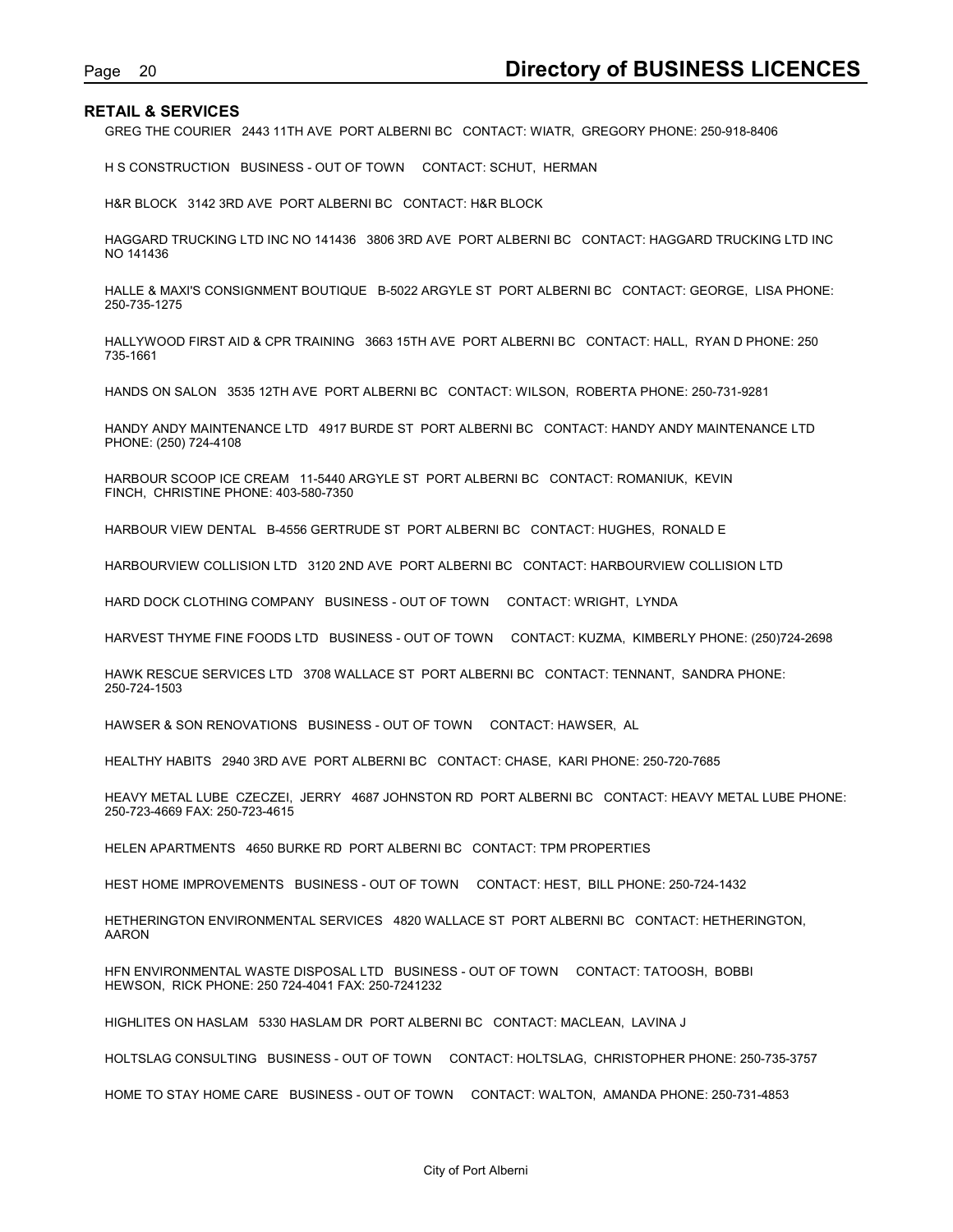**Directory of BUSINESS LICENCES**<br> **RETAIL & SERVICES**<br>
HOMESTEAD COOKHOUSE 10-5440 ARGYLE ST PORT ALBERNI BC CONTACT: NAM, SOON WOO PHONE: 403-394-8781<br>
HOMETOWN AUTOMOTIVE LTD 3580 4TH AVE PORT ALBERNI BC CONTACT: GAGNON, HOMESTEAD COOKHOUSE 10-5440 ARGYLE ST PORT ALBERNI BC CONTACT: NAM, SOON WOO PHONE: 403-394-8781

HOMETOWN AUTOMOTIVE LTD 3580 4TH AVE PORT ALBERNI BC CONTACT: GAGNON, MIKE PHONE: (250) 723-8856

HONE & STROP BARBER CO. 3042 3RD AVE PORT ALBERNI BC CONTACT: PETTIE, GARRETT PHONE: 250-735-4193

HORNET EXCAVATING BUSINESS - OUT OF TOWN CONTACT: STEINBACH, MIKE PHONE: 250-730-1699

HOULE PRINTING INC 3486 4TH AVE PORT ALBERNI BC CONTACT: HOULE, DENIS PHONE: (250)723-3876

HOUSE MEDIC MAINTENANCE & REPAIR 2679 1ST AVE PORT ALBERNI BC CONTACT: PHILLIPS, CAROL-ANNE PHONE: 250-730-1789

HUCKLEBERRY HOUSE FAMILY CHILD CARE 2248 15TH AVE PORT ALBERNI BC CONTACT: BANKS, JASMINE K

HUMMINGBIRD GUESTHOUSE & CHARTERS 5769 RIVER RD PORT ALBERNI BC CONTACT: C & W OILAND AGRI SERVICES LTD

HUMPHRIES CONSTRUCTION GROUP LTD BUSINESS - OUT OF TOWN CONTACT: HUMPHRIES, TODD PHONE: 604-770-1654

HUNDAL, BHUPINDER S 4136 BURDE ST PORT ALBERNI BC CONTACT: HUNDAL, BHUPINDER S

IMPRESSIONS DRYWALL INC 3912 MORTON ST PORT ALBERNI BC CONTACT: ETHIER, JEFF & TINA

INEO EMPLOYMENT SERVICES INC 1-4912 ARGYLE ST PORT ALBERNI BC CONTACT: PAYNE, TERRY

INFINITY PHOTO 3283 6TH AVE PORT ALBERNI BC CONTACT: WALLER, REYNA D

INNER STILLNESS HOLISTIC STUDIO 2487 7TH AVE PORT ALBERNI BC CONTACT: BRACK, CHRISTINA W PHONE: 250-723-9200

INSIDE OUT CARE CORP 4268 10TH AVE PORT ALBERNI BC CONTACT: LLOYD, TRINA CLAYTON, LEREE PHONE: 250-720-9757

INSIGHT RENOVATIONS BUSINESS - OUT OF TOWN CONTACT: BOENISCH, DANIEL PHONE: 1-250-468-9733

INVIVA MCKESSON PHARMA CARE 105-3949 MAPLE WAY PORT ALBERNI BC CONTACT: INVIVA MCKESSON PHARMA CARE

IRELAND CONSTRUCTION LTD 3054 8TH AVE PORT ALBERNI BC CONTACT: GLENN, DIANE E

IRIS STORE 634 102-4152 REDFORD ST PORT ALBERNI BC CONTACT: IRIS STORE 634

ISLAND ECO ELECTRIC LTD BUSINESS - OUT OF TOWN CONTACT: KELLY, ROB PHONE: 250 -735-4802

ISLAND EXTERIOR MAINTENANCE BUSINESS - OUT OF TOWN CONTACT: JONES-DILL, ZACHERY PHONE: 250-918-8828

ISLAND FOG 4515 GERTRUDE ST PORT ALBERNI BC CONTACT: CLARKE, RODNEY PHONE: 250-730-0077

ISLAND PACIFIC DEVELOPMENTS LTD BUSINESS - OUT OF TOWN CONTACT: ISLAND PACIFIC DEVELOPMENTS LTD PHONE: 250 338 7822

ISLAND REHABILITATION IN MOTION INC 2996 2ND AVE PORT ALBERNI BC CONTACT: ISLAND REHABILITATION IN MOTION INC PHONE: (250)748-4457

ISLAND ROOFING - 0835000 BC LTD BUSINESS - OUT OF TOWN CONTACT: BRENNAN, KEVIN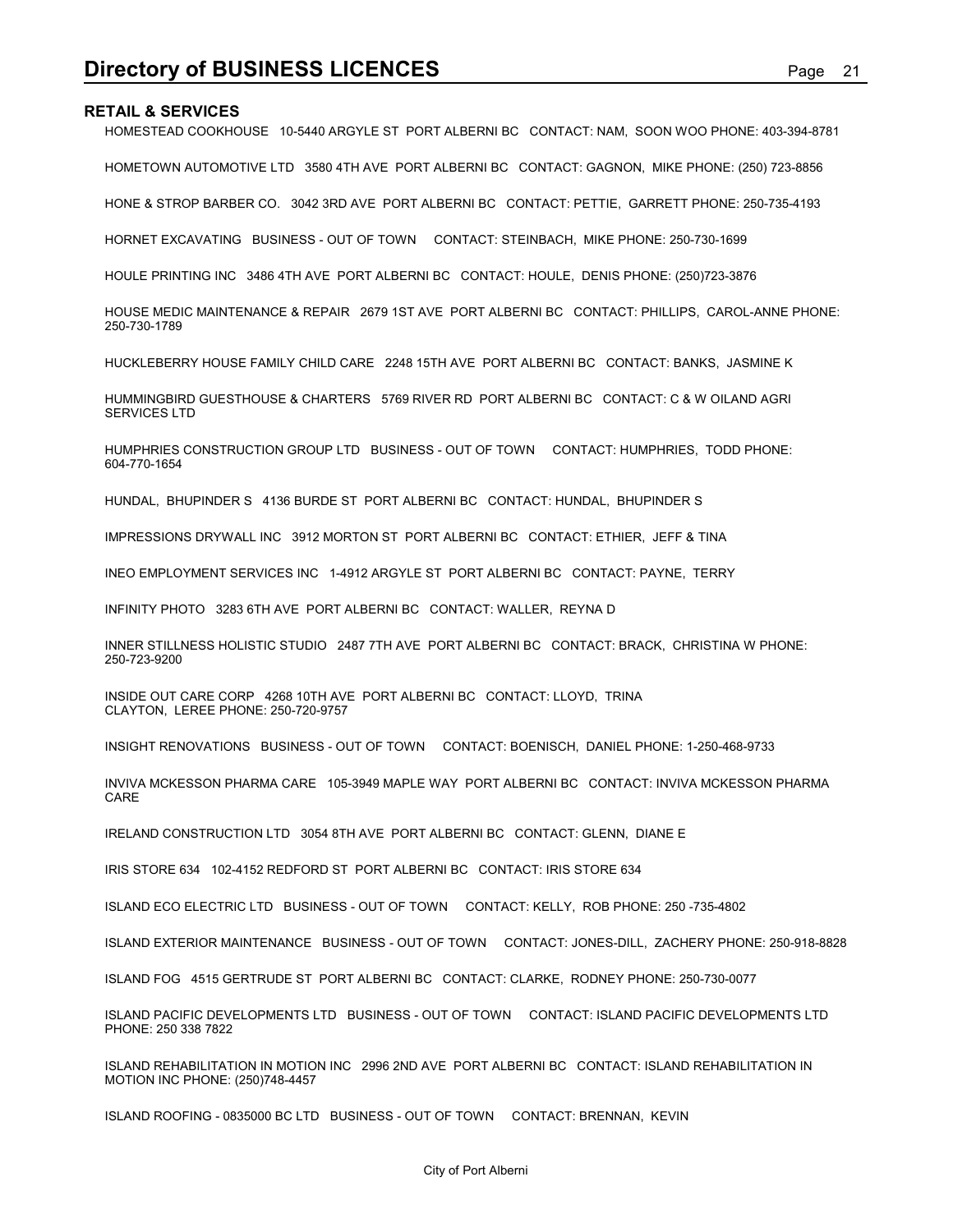ISLAND STUCCO LTD BUSINESS - OUT OF TOWN CONTACT: ISLAND STUCCO LTD

Page 22<br> **Directory of BUSINESS LICENCES**<br>
ISLAND STUCCO LTD BUSINESS - OUT OF TOWN CONTACT: ISLAND STUCCO LTD<br>
ISLAND TIME BOAT TOPS (0834620 BC LTD.) 4384 DOGWOOD ST PORT ALBERNI BC CONTACT: ROBERT & TANA COLE ISLAND TIME BOAT TOPS (0834620 BC LTD.) 4384 DOGWOOD ST PORT ALBERNI BC CONTACT: ROBERT & TANA COLE

ISLAND TROPICS TANNING STUDIO 4574 ELIZABETH ST PORT ALBERNI BC CONTACT: VAN DENBROEK, TANYA COOK, AMANDA

ISLAND WORK TRANSITIONS INC. B-4805 MAR ST PORT ALBERNI BC CONTACT: ISLAND WORK TRANSITIONS INC.

J & L FOOD LTD 4422 GERTRUDE ST PORT ALBERNI BC CONTACT: J & L FOOD LTD

J C CHIMNEY SWEEP 2435 4TH AVE PORT ALBERNI BC CONTACT: TOLBORG, JIMMY PHONE: 604-740-1679

J IRWIN CONTRACTING 2236 MALLORY DR PORT ALBERNI BC CONTACT: IRWIN, JUSTIN PHONE: 250-735-0079

J ROBBINS CONSTRUCTION BUSINESS - OUT OF TOWN CONTACT: ROBBINS, JOHN

J W BERRY TRUCKING LTD 4586 GLENWOOD DR PORT ALBERNI BC CONTACT: J W BERRY TRUCKING LTD

J. SALMON CONTRACTING LTD BUSINESS - OUT OF TOWN CONTACT: J. SALMON CONTRACTING LTD PHONE: 250-724-6363

JACK'S TIRE SALES & SERVICE LTD 3279 KINGSWAY AVE PORT ALBERNI BC CONTACT: K A MACKENZIE & SONS PORT ALBERNI

JAL DESIGNS & GRAPHICS 4280 6TH AVE PORT ALBERNI BC CONTACT: THOMSON, ROBERT

JAMES TILSTED CHIROPRACTIC 4632 ELIZABETH ST PORT ALBERNI BC CONTACT: TILSTED, JAMES

JANETTE CORMIER - REGISTERED ACUPUNCTURIST & HERBALIST 2-5023 JOHNSTON RD PORT ALBERNI BC CONTACT: CORMIER, JANETTE

JAVEN SIMON ROOFING LTD C-3218 3RD AVE PORT ALBERNI BC CONTACT: JAVEN SIMON ROOFING LTD PHONE: 250-735-1188

JAY'S PLUMBING AND HEATING LTD BUSINESS - OUT OF TOWN CONTACT: ELLIOTT, JAYSON Q

JAYS MENS WEAR & LACE IT UP ACTIVE WEAR 4920 CHERRY CK RD PORT ALBERNI BC V9Y 8E9 CONTACT: JAY'S MEN'S WEAR LTD PHONE: (250) 723-8238

JENNY'S B&B 2865 1ST AVE PORT ALBERNI BC CONTACT: HADDOCK, JENNIFER

JENNY'S HOUSE & GARDEN SITTING 2865 1ST AVE PORT ALBERNI BC CONTACT: HADDOCK, JENNIFER

JERICHO ROAD CHURCH 5100 TEBO AVE PORT ALBERNI BC CONTACT: WATSON, MICHAEL PHONE: 512-799-8202

JIM VERSTEEG CONSTRUCTION 2212 ANDERSON AVE PORT ALBERNI BC CONTACT: VERSTEEG, JIM PHONE: 250-723-6684

JIMS CLOTHES CLOSET LTD 4716 JOHNSTON RD PORT ALBERNI BC CONTACT: JIMS CLOTHES CLOSET LTD

JODY ROBERTS 4470 ADELAIDE ST PORT ALBERNI BC CONTACT: ROBERTS, JODY PHONE: 250-720-7717

JOHN BENNIE LAW CORPORATION 6110 WESTPORTE BLVD PORT ALBERNI BC CONTACT: JOHN BENNIE LAW CORPORATION PHONE: 250-723-8918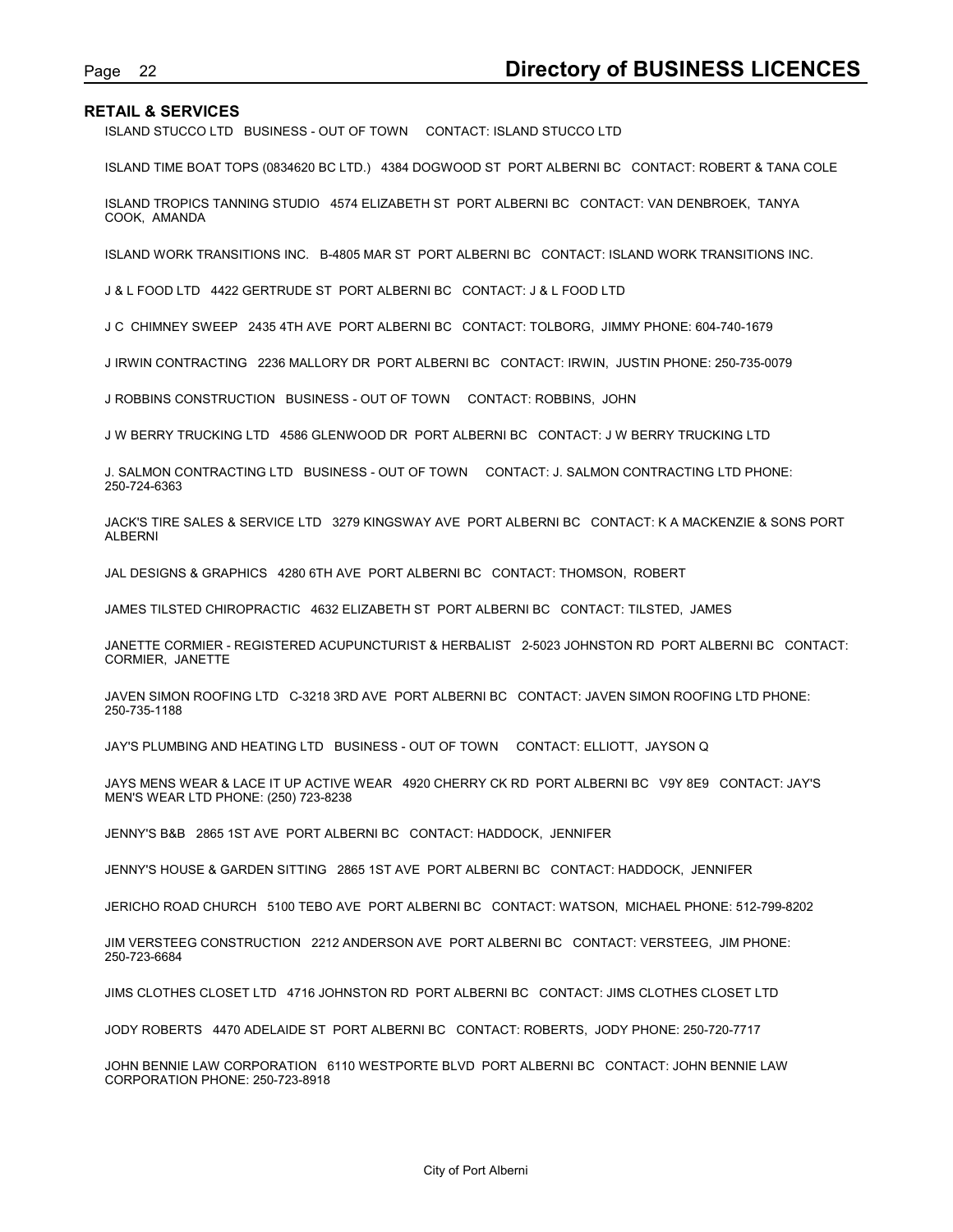**Directory of BUSINESS LICENCES**<br>RETAIL & SERVICES<br>JOHN VERSTEEG CONSTRUCTION & ALBERNI POOLS 5025 INDIAN AVE PORT ALBERNI BC CONTACT: JOHN VERSTEEG<br>CONSTRUCTION LTD PHONE: (250) 723-2088 JOHN VERSTEEG CONSTRUCTION & ALBERNI POOLS 5025 INDIAN AVE PORT ALBERNI BC CONTACT: JOHN VERSTEEG CONSTRUCTION LTD PHONE: (250) 723-2088

JOHNSON CONTROLS LTD BUSINESS - OUT OF TOWN CONTACT: JOHNSON CONTROLS LTD PHONE: (604) 707-5200

JONES DESIGNS 3205 5TH AVE PORT ALBERNI BC CONTACT: JONES, MIKE PHONE: 250-724-4437

JOSLIN ENTERPRISES 4022 CLEGG CRES S PORT ALBERNI BC CONTACT: JOSLIN, JIM PHONE: 250-723-5747

JOWSEY'S OF ALBERNI (1995) LTD 4957 JOHNSTON RD PORT ALBERNI BC CONTACT: JOWSEY'S OF ALBERNI (1995) LTD

JULIE'S HAIR 2153 MOTION DR PORT ALBERNI BC CONTACT: SMITH, JULIE PHONE: 604-356-4818

JUNE DERLACHTER TRANSLATOR 4436 DOGWOOD ST PORT ALBERNI BC CONTACT: DERLACHTER, JUNE PHONE: 778-421-5551

JUST FINISHING & WOODWORKS BUSINESS - OUT OF TOWN CONTACT: NETZER, CHRISTOPHER PHONE: 250-731-4018

K & B GLASS 4263 ROSEWOOD ST PORT ALBERNI BC CONTACT: LARSEN, KIRK & COREY, BRIAN

K & T PAINTS 3-3807 ANDERSON AVE PORT ALBERNI BC CONTACT: HUDSON, TANYA

KAAIN SERVICES 5840 COMPTON RD PORT ALBERNI BC CONTACT: THOMAS, GERRI PHONE: (250) 723-1550

KAGE PLUMBING & HEATING 5539 MEADOW DR PORT ALBERNI BC CONTACT: GRAY, KYLE

KAINTH, N A-3705 14TH AVE PORT ALBERNI BC CONTACT: KAINTH, N

KANIIKANIIT CONSULTING 4880 DAVID ST PORT ALBERNI BC CONTACT: WADDELL, KATHY

KEV'S HIGH ANGLE INC BUSINESS - OUT OF TOWN CONTACT: MATHIESON, KEVIN PHONE: 778-888-5955

KEYS IN DESPAIR 4162 8TH AVE PORT ALBERNI BC CONTACT: SANKEY, JAMES

KIDS ARE US 3747 CHURCH ST PORT ALBERNI BC CONTACT: RATHBONE, KAREN & DICKINSON, KRISTIE

KILLOUGH, TIM BUSINESS - OUT OF TOWN CONTACT: TIM'S ROOFING PHONE: 250 724 3537

KING GEORGE APARTMENTS 3131 5TH AVE PORT ALBERNI BC CONTACT: TPM PROPERTIES

KINGSTON & ASSOCIATES 3718 ARGYLE WAY PORT ALBERNI BC CONTACT: KINGSTON, THERESA R

KINGSWAY HOTEL 3203 KINGSWAY AVE PORT ALBERNI BC CONTACT: ALBERNI GENERAL MANAGEMENT CORP. PHONE: 604-600-5561

KIRKPATRICK LAWN CARE 2453 6TH AVE PORT ALBERNI BC CONTACT: KIRKPATRICK, GERRY PHONE: 250-731-9975

KISMET QUILTS 5334 ARGYLE ST PORT ALBERNI BC CONTACT: SCHROEDER, LYNNE L PHONE: 250 724 4326

KJ RIGGINS CLOTHING CO 4957 ARGYLE ST PORT ALBERNI BC CONTACT: PHILLIPS, CAROL-ANNE SMITH, SHARON L PHONE: 250-735-8333

KLITSA DOORS (2012) LTD BUSINESS - OUT OF TOWN CONTACT: KOZLOWSKI, DARIN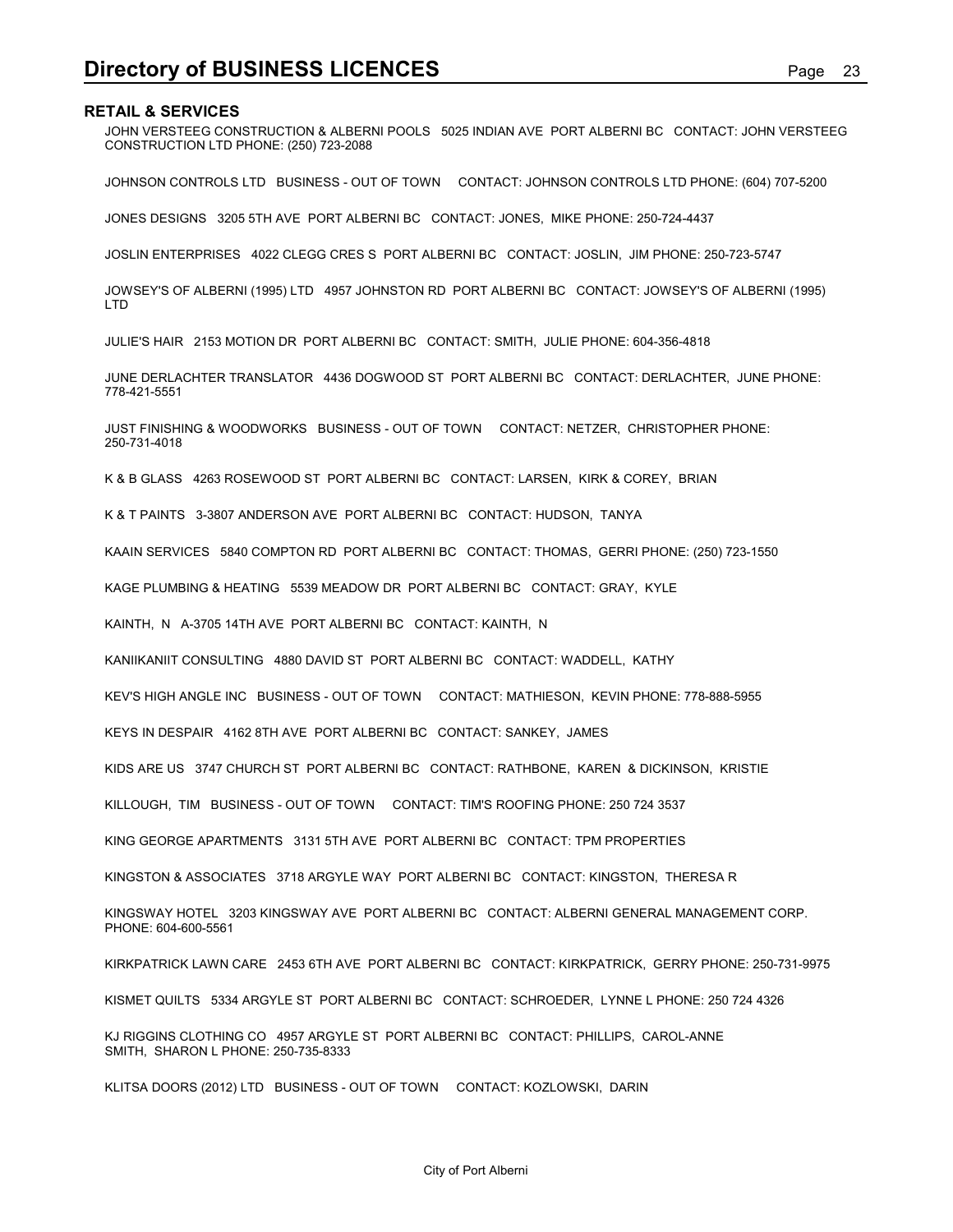Page 24 **Directory of BUSINESS LICENCES**<br>RETAIL & SERVICES<br>KLUBHOUSE FOR KIDS FASHIONS 4736 JOHNSTON RD PORT ALBERNI BC CONTACT: ALEXANDER, MARILEE A PHONE:<br>(250) 723-0994 KLUBHOUSE FOR KIDS FASHIONS 4736 JOHNSTON RD PORT ALBERNI BC CONTACT: ALEXANDER, MARILEE A PHONE: (250) 723-0994

KNH CONTRACTING LTD. 4461 MONTROSE ST PORT ALBERNI BC CONTACT: WILKINSON, KENNETH

KOBUS, MICHAEL M KOBUS, KARINA L BUSINESS - OUT OF TOWN CONTACT: KOBUS, MICHAEL M KOBUS, KARINA L

KOEHLE CONTRACTING 2701 BURDE ST PORT ALBERNI BC CONTACT: KOEHLE, DAVID PHONE: (250)724-2901

KOZUBACK, LARRY DR 4533 GERTRUDE ST PORT ALBERNI BC CONTACT: CHIROPRACTIC SERVICES INC

KRUSH SMOOTHIE AND JUICE BAR 4258 10TH AVE PORT ALBERNI BC CONTACT: NAKAMURA, YUKA

KURT MEYER NOTARY PUBLIC 4201 JOHNSTON RD PORT ALBERNI BC CONTACT: MEYER, KURT PHONE: 250-714-5455

L A MARINE LTD 4453 10TH AVE PORT ALBERNI BC CONTACT: L A MARINE LTD PHONE: (250)723-8727

L B WOODCHOPPERS LTD (INC NO 185298) 3509 3RD AVE PORT ALBERNI BC CONTACT: L B WOODCHOPPERS LTD (INC NO 185298)

L7 PICTURE FRAMING 4922 BISHOP AVE PORT ALBERNI BC CONTACT: CARRIE FURNESS

LA BRUSCHETTA BISTRO INC 4065 6TH AVE PORT ALBERNI BC CONTACT: EDGELER, DARIEN PHONE: 778-628-0860

LADY ROSE MARINE SERVICES LTD 5425 ARGYLE ST PORT ALBERNI BC V9Y 1I6 CONTACT: LADY ROSE MARINE SERVICES LTD PHONE: (250) 724-2887

LADYBIRD ENGRAVING & WEB CREATIONS LTD 4683 MARGARET ST PORT ALBERNI BC CONTACT: SIMON, MARGIE DEROOY, JOHN

LANDMARK CINEMAS CANADA G.P LTD. ON BEHALF OF LANDMARK CINEMAS CANADA 4717 ARGYLE ST PORT ALBERNI BC CONTACT: LANDMARK CINEMAS CANADA G.P LTD. ON BEHALF OF LANDMARK CINEMAS CANADA

LARRY MUNN ENTERPRISES 4864 LATHOM RD PORT ALBERNI BC CONTACT: LARRY MUNN ENTERPRISES

LAUREL PLACE 4855 NEILL ST PORT ALBERNI BC CONTACT: SOUTH DRIVE HOLDINGS LTD

LDG ELECTRICAL LTD BUSINESS - OUT OF TOWN CONTACT: GODDARD, LANCE PHONE: 250-720-6781

LE CUT HAIRSTYLING & ESTHETICS 5037 ARGYLE ST PORT ALBERNI BC CONTACT: MCGARRY, DARLENE PHONE: 250-723-7644

LEAVE HER WILD CONTAINER DESIGN BUSINESS - OUT OF TOWN CONTACT: LUCIER, SHAYLA PHONE: 250-720-1225

LEHNER, BORIS J 4680 MAITLAND ST PORT ALBERNI BC CONTACT: LEHNER, BORIS J

LIBERTY SECURITY SYSTEMS INC BUSINESS - OUT OF TOWN CONTACT: PANDARINATH, ANAND PHONE: 780-405-4140

LIFELABS BC LP 106-3949 MAPLE WAY PORT ALBERNI BC CONTACT: LIFELABS BC LP

LION OF JUDAH ROOFING & CONSTRUCTION BUSINESS - OUT OF TOWN CONTACT: WEBER, CHRISTOPH PHONE: 250-735--0154

LITTLE AZTEC PAINTING 3012 14TH AVE PORT ALBERNI BC CONTACT: ARISTA-DOMINGUEZ, JOSE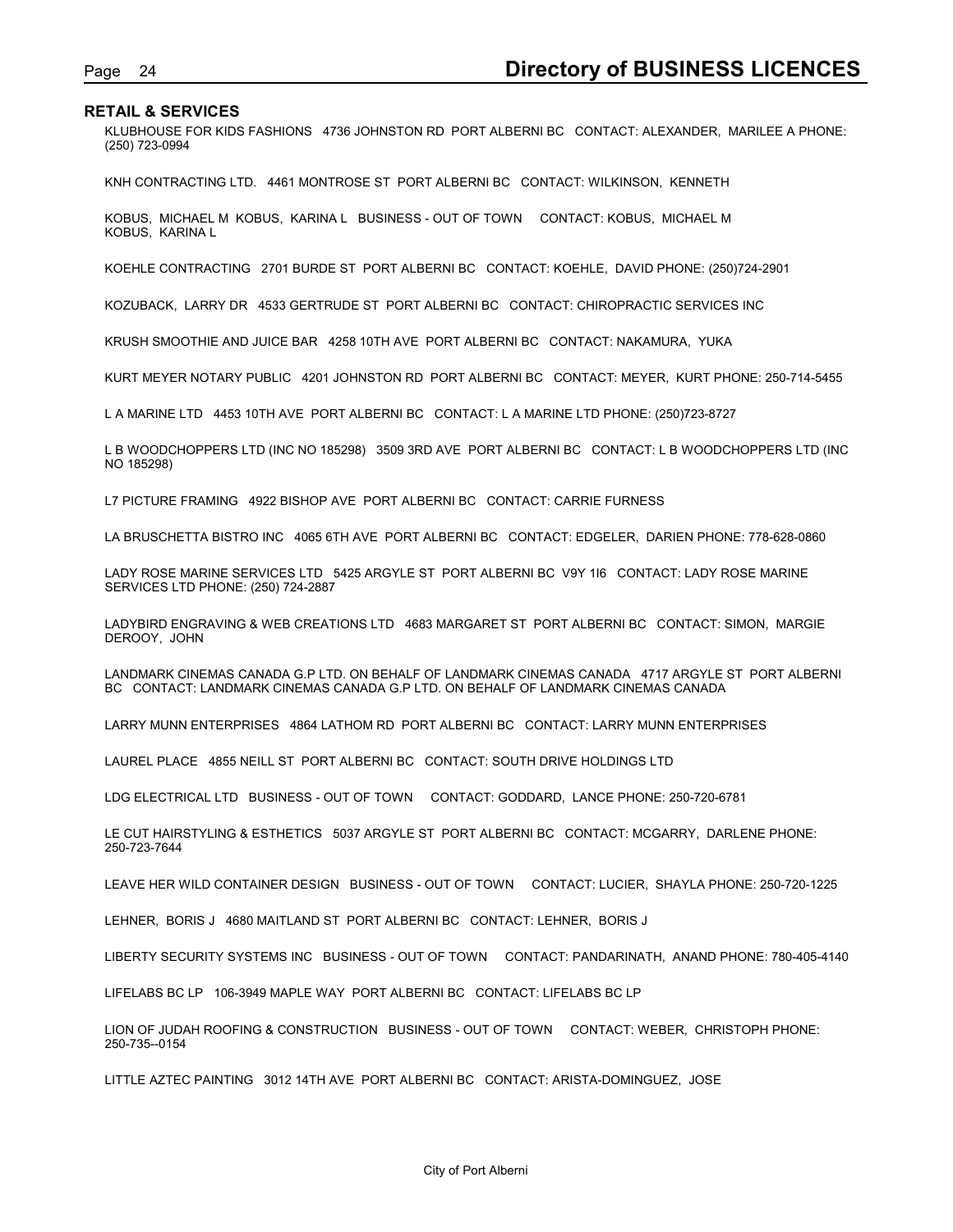**Directory of BUSINESS LICENCES**<br>RETAIL & SERVICES<br><u>LITTLE BAMBINOS CHILD CARE</u> 3973 MORTON ST PORT ALBERNI BC CONTACT: CREMA, COURTNEY PHONE:<br>250-731-4344 LITTLE BAMBINOS CHILD CARE 3973 MORTON ST PORT ALBERNI BC CONTACT: CREMA, COURTNEY PHONE: 250-731-4344

LITTLE BAVARIA LIMITED 3035 4TH AVE PORT ALBERNI BC CONTACT: LITTLE BAVARIA LIMITED

LITTLE VALLEY DELI 4309 10TH AVE PORT ALBERNI BC CONTACT: CHANDER RESTAURANT LTD PHONE: 778-288-1810

LIVE II DIE RECORDS & PROMOTIONS 3830 MORGAN NORTH CRES PORT ALBERNI BC CONTACT: HO, LISA A PHONE: 250 735 4204

LIVE LOVE LASER CLINIC BY KK 4521 GERTRUDE ST PORT ALBERNI BC CONTACT: KRISHAN, KRISTY PHONE: 250-735-4418

LIVE, LOVE...LASH 3550 17TH AVE PORT ALBERNI BC CONTACT: KAILER-DORE, LESLIE PHONE: 250-735-1555

LOCK BUSTERZ LOCK & KEY BUSINESS - OUT OF TOWN CONTACT: LAMB, NEAL

LONG TUN TRADING COMPANY 2702 14TH AVE PORT ALBERNI BC CONTACT: HO, HUI HUI CAMERON, ROBERT L PHONE: 250-723-4745

LORDCO AUTO PARTS LTD 502-3555 JOHNSTON RD PORT ALBERNI BC CONTACT: LORDCO PARTS LTD

LOUIS GAGNON CONTRACTING LTD BUSINESS - OUT OF TOWN CONTACT: GAGNON, LOUIS M PHONE: (250)723-7425

LUCKY DOG LANDSCAPING 3886 CHINA CK RD PORT ALBERNI BC CONTACT: SMITH, IAN PHONE: 1-250-720-1125

LUND, DARYL DR 3855 9TH AVE PORT ALBERNI BC V9Y 4T9 CONTACT: LUND, DARYL DR

LUSCIOUS LASH/MICROBLADING STUDIO 2131 CAMERON DR PORT ALBERNI BC CONTACT: OFSTIE, ROXANNE PHONE: 250-723-3338

M & D AUTO PARTS LTD 4966 SOUTHGATE RD PORT ALBERNI BC CONTACT: M & D AUTO PARTS LTD

M G COUTURE 4245 8TH AVE PORT ALBERNI BC CONTACT: GIBSON, MARILYN

M MESIC CONSTRUCTION LTD 4318 MICHIGAN RD PORT ALBERNI BC CONTACT: MESIC, MATT

M ROBINSON CONSTRUCTION 3590 GALIANO DR PORT ALBERNI BC CONTACT: ROBINSON, MARTYN

MACKENZIE SCHOOL OF DANCE 4330 VICTORIA DR PORT ALBERNI BC CONTACT: MACKENZIE, PATRICIA

MAEDEL CONSTRUCTION BUSINESS - OUT OF TOWN CONTACT: MAEDEL, CHARLIE

MAGIC MOMENTS SHIRTS & PRINT SHOP LTD 3245 3RD AVE PORT ALBERNI BC CONTACT: MAGIC MOMENTS SHIRTS & PRINT SHOP LTD

MAGS 99 MEXICAN CANTINA FOOD TRUCK 5022 JOHNSTON RD PORT ALBERNI BC CONTACT: CHUNYK, MICHAEL PHONE: 250-731-7204

MANSON RENOVATION & CONSTRUCTION (2009) LTD BUSINESS - OUT OF TOWN CONTACT: MANSON, GEOFF

MANZINI ANIMAL HOSPITAL LTD 4423 MARGARET ST PORT ALBERNI BC CONTACT: MANZINI ANIMAL HOSPITAL LTD

MARIE @ IMAGINE LASERWORKS BUSINESS - OUT OF TOWN CONTACT: LACROIX, MARIE PHONE: 250-731-7435

MARINA'S HAIR DESIGN 3627 17TH AVE PORT ALBERNI BC CONTACT: CONNAH, MARINA PHONE: (250)723-7277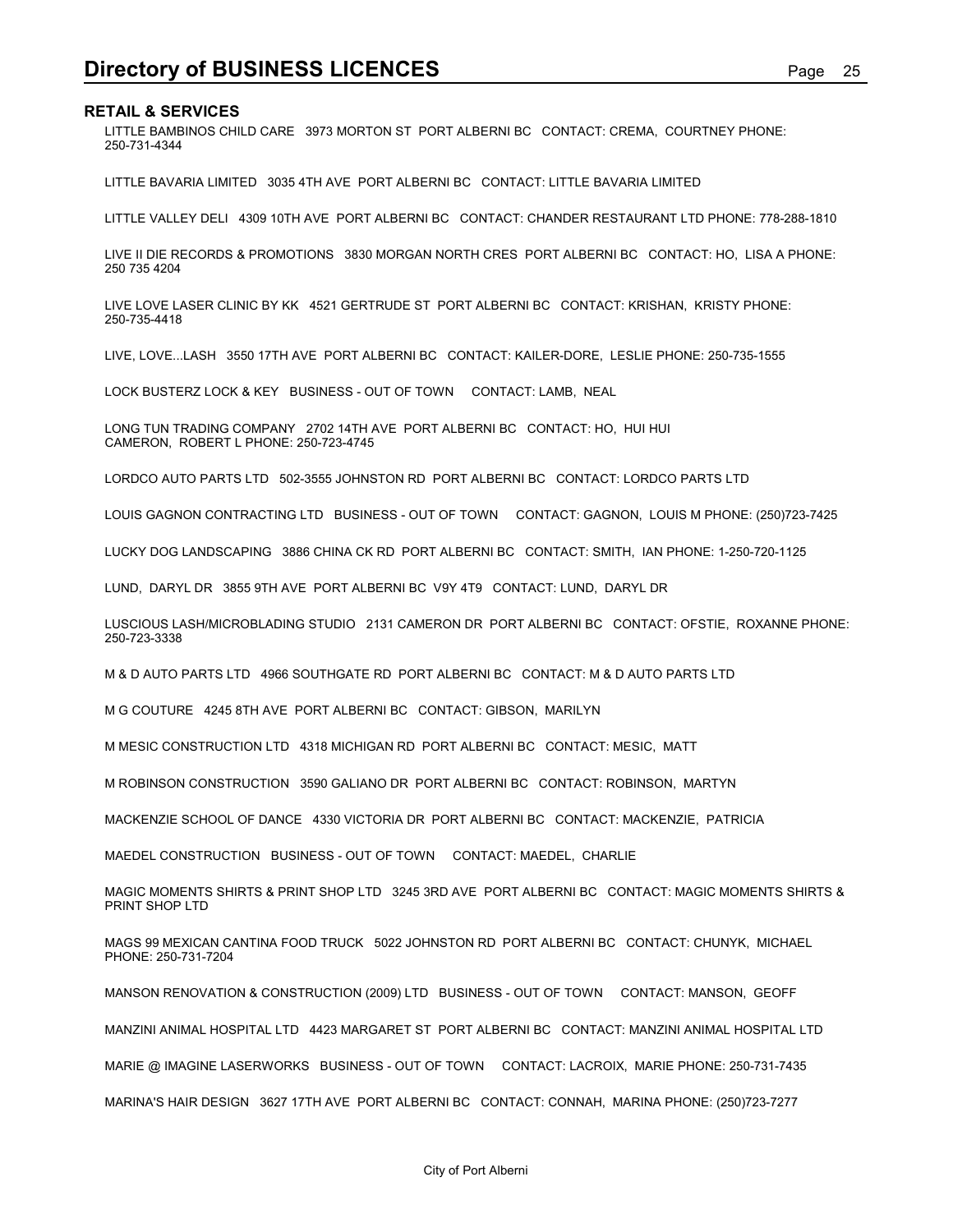Page 26 **Directory of BUSINESS LICENCES**<br>RETAIL & SERVICES<br>MARINE POWERHOUSE 5450 GREENARD ST PORT ALBERNI BC CONTACT: CREMA, RICK PHONE: (250) 724-6545<br>MARK'S WORK WEARHOUSE 226 102-3550 JOHNSTON RD PORT ALBERNI BC CONTAC MARINE POWERHOUSE 5450 GREENARD ST PORT ALBERNI BC CONTACT: CREMA, RICK PHONE: (250) 724-6545

MARK'S WORK WEARHOUSE 226 102-3550 JOHNSTON RD PORT ALBERNI BC CONTACT: CANADIAN TIRE CORPORATION LIMITED PHONE: 403-441-7603

MARLENA STEVENS YOGA 4110 6TH AVE PORT ALBERNI BC CONTACT: STEVENS, MARLENA PHONE: 250-895-1653

MARLOWE MARINE SERVICES INC 3744 3RD AVE PORT ALBERNI BC CONTACT: MARLOWE MARINE SERVICE INC

MARS CONTRACTING CO LTD 3213 KINGSWAY AVE PORT ALBERNI BC CONTACT: MARS CONTRACTING CO LTD

MATTHAVEN MOBILE ESTATES 3859 WOOD AVE PORT ALBERNI BC CONTACT: MATTE, RAYMOND

MATTHEW MCDOUGALL LANDSCAPE SERVICES 3431 ARGYLE ST PORT ALBERNI BC CONTACT: MCDOUGALL, MATTHEW

MATTHEW PICARD CONTRACTING LTD BUSINESS - OUT OF TOWN CONTACT: PICARD, MATTHEW

MAX'S MUSHROOMS BUSINESS - OUT OF TOWN CONTACT: SEELENMAYER, MAXIMILIAN PHONE: (250) 724-0582

MB ELECTRIC 4410 GLENWOOD DR PORT ALBERNI BC CONTACT: BEER, MICHAEL

MCCASLIN OASIS BUSINESS - OUT OF TOWN CONTACT: MCCASLIN, CHRIS

MCCOLLISTER, CHRISTOPHER D 3949 PORT ALBERNI HWY PORT ALBERNI BC CONTACT: MCCOLLISTER, CHRISTOPHER D

MCCOY LAKE EXCAVATING LTD BUSINESS - OUT OF TOWN CONTACT: MCCOY LAKE EXCAVATING LTD

MCCULLOUGH ELECTRIC 4167 REX RD PORT ALBERNI BC CONTACT: MCCULLOUGH, RIEL PHONE: 250-726-6808

MCCURDY CONTRACTING BUSINESS - OUT OF TOWN CONTACT: MCCURDY, DAREN

MCDONALD'S RESTAURANT 3990 JOHNSTON RD PORT ALBERNI BC CONTACT: ALDRED RESTAURANTS LTD PHONE: 250-650-9916

MCGILL & ASSOCIATES ENGINEERING LTD. 4610 ELIZABETH ST PORT ALBERNI BC CONTACT: MCGILL & ASSOCIATES ENGINEERING LTD.

MCINTOSH NORTON WILLIAMS & CO 4757 TEBO AVE PORT ALBERNI BC CONTACT: MCINTOSH NORTON WILLIAMS & **CO CO CO** 

MCLAUGHLIN, RUSSELL MCLAUGHLIN, MARY 5391 FALLS ST PORT ALBERNI BC CONTACT: MCLAUGHLIN, RUSSELL MCLAUGHLIN, MARY

MCLEAN & HIGGINS (2011) LTD 4-4905 CHERRY CK RD PORT ALBERNI BC CONTACT: WOLFF, JASON WOLFF, KRISTINA

MCLELLAN & CO. INTERIOR DESIGN BUSINESS - OUT OF TOWN CONTACT: MCLELLAN, MEAGAN PHONE: 250-720-9098

MDR CRANES & RIGGING LTD 4350 GLENWOOD DR PORT ALBERNI BC CONTACT: ADDY, MARK PHONE: 250-720-1146

MEDICINE SHOPPE 4833 SOUTHGATE RD PORT ALBERNI BC CONTACT: SOUTHGATE PHARMACY LTD PHONE: 250 723 1197

MEDICINE SHOPPE #333 3949 MAPLE WAY PORT ALBERNI BC CONTACT: MAPLE WAY PHARMACY LTD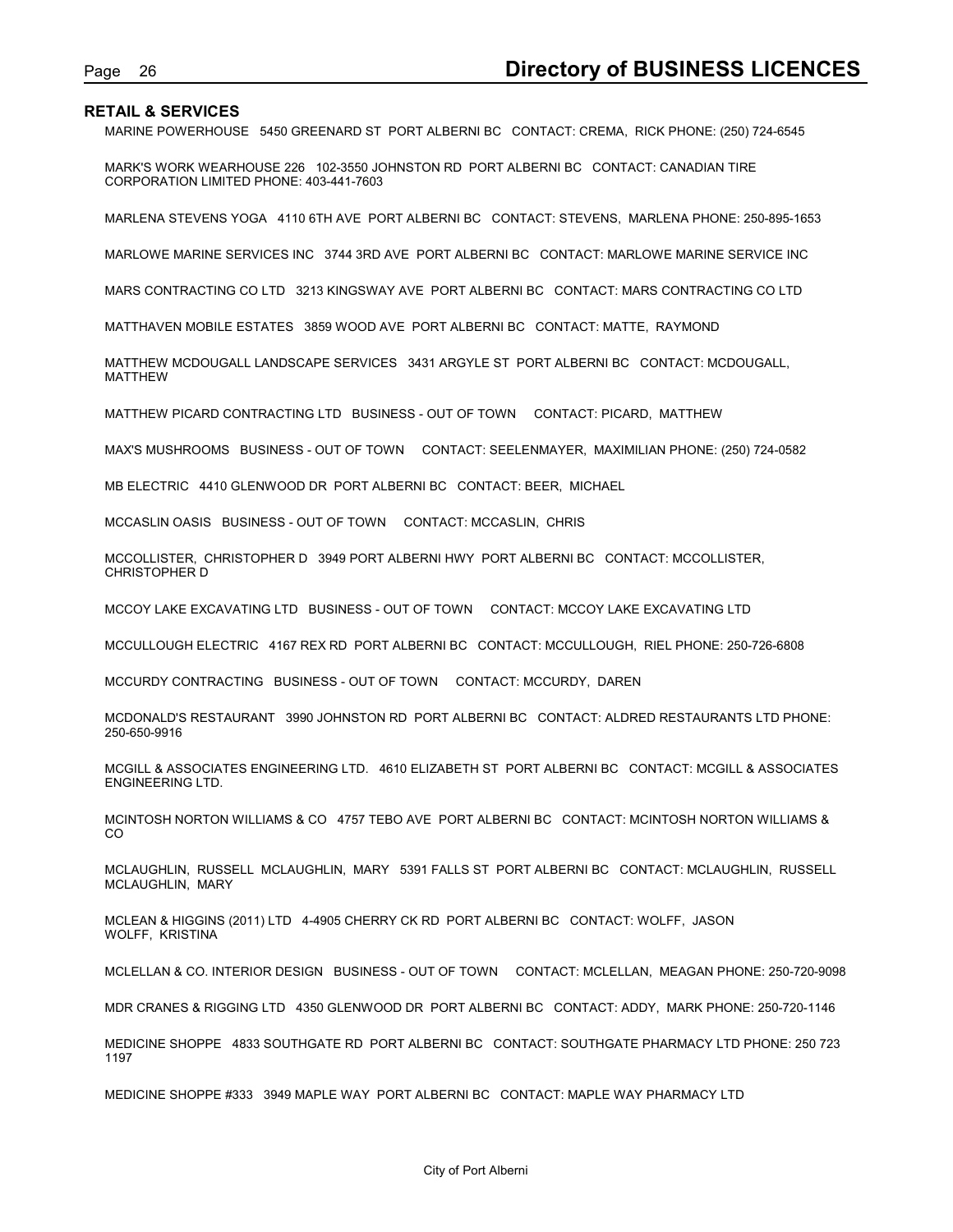**Directory of BUSINESS LICENCES**<br> **RETAIL & SERVICES**<br>
MEDICINE SHOPPE PHARMACY (369) 2943 10TH AVE PORT ALBERNI BC CONTACT: CHINA CREEK PHARMACY LTD.<br>
PHONE: 250-723-1197 MEDICINE SHOPPE PHARMACY (369) 2943 10TH AVE PORT ALBERNI BC CONTACT: CHINA CREEK PHARMACY LTD. PHONE: 250-723-1197

MEGAN SKJOLDAL RMT 3823 ANDERSON AVE PORT ALBERNI BC CONTACT: SKJOLDAL, MEGAN PHONE: 250-918-4117

MERIDIAN FOREST SERVICES LTD C-4570 10TH AVE PORT ALBERNI BC CONTACT: HILLER, DARREN

MERIT FURNITURE & APPLIANCE LTD(PORT ALBERNI) INC NO 54354 2935 3RD AVE PORT ALBERNI BC CONTACT: MERIT FURNITURE & APPLIANCE LTD(PORT ALBERNI) INC NO 54354

METICULOUS TRENDS CLEANING CO 6065 RIVER RD PORT ALBERNI BC CONTACT: WEST, SUSAN E

MG MAINTENANCE 4352 VIRGINIA RD PORT ALBERNI BC CONTACT: GILL, MICHAEL

MICHIGAN LANE PICNIC CO. 3621 MICHIGAN RD PORT ALBERNI BC CONTACT: DIEWOLD, ALIXE

MIKAELA LOPEZ LASH & BROW ARTISTRY 2670 BURDE ST PORT ALBERNI BC CONTACT: PETTIGREW, MIKAELA PHONE: 250-730-6226

MILLER'S MUSIC WORKS 2112 MOTION DR PORT ALBERNI BC CONTACT: MILLER, DORIANNE E MILLER, CORY P

MILLER, REGINALD W BROWNSCOMBE, MARY BUSINESS - OUT OF TOWN CONTACT: MILLER, REGINALD W BROWNSCOMBE, MARY PHONE: (250) 381-5202

MILLY'S CLEANING SERVICES LTD 2661 2ND AVE PORT ALBERNI BC CONTACT: WOODWARD, MILLY MCGUIRE, BILL PHONE: 778-814-7829

MINIPRICE 2984 3RD AVE PORT ALBERNI BC CONTACT: PARK, BONGKWEN PHONE: 250-588-7339

MOLLON TYLER-MOLLON CHARTERED ACCOUNTANTS A-3945 JOHNSTON RD PORT ALBERNI BC CONTACT: GREG MOLLON / ERICA TYLER-MOLLON

MONARCH HYPNOSIS 3073 14TH AVE PORT ALBERNI BC CONTACT: HAFTKOVICH, DANIEL PHONE: 250-735-0317

MORRIS FRAMES 3831 9TH AVE PORT ALBERNI BC CONTACT: MORRIS, LANCE PHONE: 250-731-8843

MORRISON CONTRACTING CO BUSINESS - OUT OF TOWN CONTACT: MORRISON, DANNY G

MOSSY MAPLE HAIR STUDIO 4311 10TH AVE PORT ALBERNI BC CONTACT: CHASE, MORIAH PHONE: 250-739-0158

MOUNTAIN VIEW BAKERY LTD 4561 GERTRUDE ST PORT ALBERNI BC CONTACT: MOUNTAIN VIEW BAKERY LTD PHONE: (250)724-0886

MR CHIPS 10-3737 BRUCE ST PORT ALBERNI BC CONTACT: AMBROSE, WILLIAM

MT HAMMER CONTRACTING 3510 12TH AVE PORT ALBERNI BC CONTACT: TROWBRIDGE, MARK PHONE: 250-731-5023

MUEHLENBERG, BERND DR 3819 9TH AVE PORT ALBERNI BC CONTACT: MUEHLENBERG, BERND DR

MULTI-MAX THE MOVIE STORE 4746 JOHNSTON RD PORT ALBERNI BC CONTACT: PROUTT HOLDINGS LTD PHONE: 250-720-2242

MUSIC TOGETHER PACIFIC RIM 4766 ANGUS ST PORT ALBERNI BC CONTACT: KUSUMOTO, TOMOKO PHONE: 250-202-8312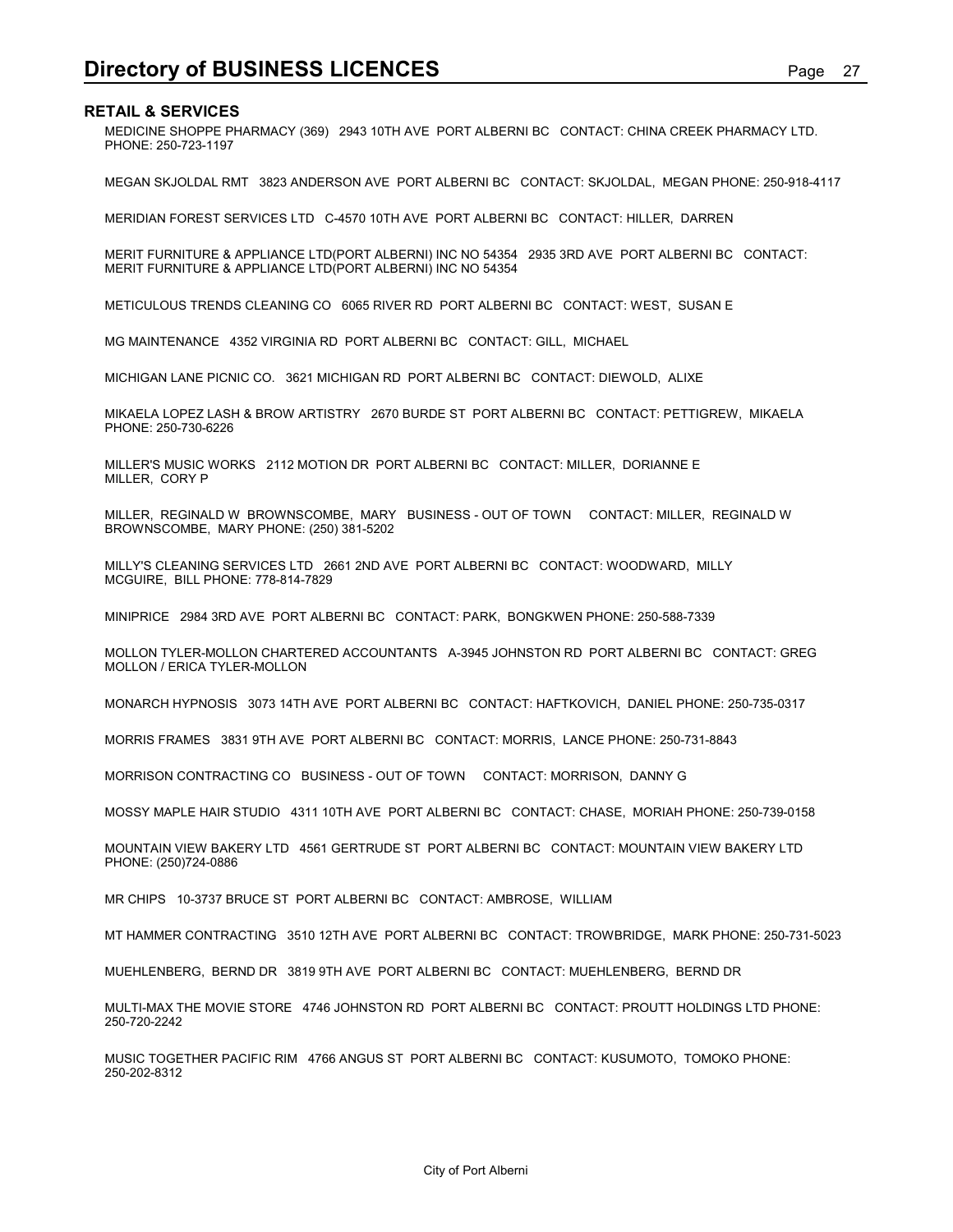Page 28 **Directory of BUSINESS LICENCES**<br>RETAIL & SERVICES<br><sup>NADINE'S BOOKKEEPING SERVICES 2790 ANDERSON AVE PORT ALBERNI BC CONTACT: BOSZKO, NADINE PHONE:<br>250-735-0362</sup> NADINE'S BOOKKEEPING SERVICES 2790 ANDERSON AVE PORT ALBERNI BC CONTACT: BOSZKO, NADINE PHONE: 250-735-0362

NAILS AT SHE MAISON 4663 MARGARET ST PORT ALBERNI BC CONTACT: MORGAN, REBECKA PHONE: 250-918-8812

NAILS N SUCH 5065 ANGUS ST PORT ALBERNI BC CONTACT: PRITCHARD, CHRISTINE PHONE: 778-421-2228

NANAK 550 FUEL SERVICE INC (SHELL GAS STATION) 3690 JOHNSTON RD PORT ALBERNI BC CONTACT: DHESI, RANJIT S PHONE: 778-836-3434

NANATECH.CA 4994 ARGYLE ST PORT ALBERNI BC CONTACT: NEMEC, OZREN PHONE: 250-731-0999

NATURAL BALANCE 4623 ARGYLE ST PORT ALBERNI BC CONTACT: KISS, ROY

NELSON ROOFING & SHEET METAL LTD BUSINESS - OUT OF TOWN CONTACT: NELSON ROOFING & SHEET METAL LTD

NEW LINE PAINTING 3161 18TH AVE PORT ALBERNI BC CONTACT: WATSON, MATHEW

NEX CAR SALES LTD 3990 10TH AVE PORT ALBERNI BC CONTACT: NEX CAR SALES LTD

NEXGEN HEARING (PORT ALBERNI) INC 4917 PEMBERTON RD PORT ALBERNI BC CONTACT: NEXGEN HEARING (PORT ALBERNI) INC PHONE: 250-720-9647

NICKLIN WASTE DISPOSAL 4409 VICTORIA QUAY PORT ALBERNI BC CONTACT: NICKLIN, WADE PHONE: (250) 724-0467

NO PROBLEM DELIVERY 3616 MAITLAND ST PORT ALBERNI BC CONTACT: FARRELL, JORDAN

NOBBYS WOODEN TOYS & PINE FURNITURE 13-5440 ARGYLE ST PORT ALBERNI BC CONTACT: LOWE, NORMAN R LOWE, GWENDOLINE B

NORTH RIDGE COMMUNICATION 4028 7TH AVE PORT ALBERNI BC CONTACT: ZIEBART, JUSTIN

NORTHBROOK PLYWOOD SALES LTD PA DIV (WINDSOR PLYWOOD) 4740 TEBO AVE PORT ALBERNI BC CONTACT: NORTHBROOK PLYWOOD SALES LTD PA DIV (WINDSOR PLYWOOD)

NORTHPORT BOOKKEEPING INC 2-4641 MARGARET ST PORT ALBERNI BC CONTACT: PLEY, ANNE

NOTEABLE MUSIC 4511 GERTRUDE ST PORT ALBERNI BC CONTACT: WELLS, KRISTA PHONE: 250-724-3867

O.N. SITE CONSTRUCTION INC BUSINESS - OUT OF TOWN CONTACT: FARNHAM, CHERYL PHONE: 306-979-2232

OAKRIDGE ESTATES 3850 11TH AVE PORT ALBERNI BC CONTACT: SOUTH DRIVE HOLDINGS LTD

OCCASIONS PHOTO BOOTH 3723 REDFORD ST PORT ALBERNI BC CONTACT: LOOMBA, HARBANS

OCEAN VALLEY INK 3151 3RD AVE PORT ALBERNI BC CONTACT: LONSDALE, RACHEL PHONE: 778-421-4266

OFF ROAD DIESEL LTD 4442 10TH AVE PORT ALBERNI BC CONTACT: HAWKINS, JOE

OFF THE CHAIN MOTORCYCLES AND REPAIR 3502 FRANK ST PORT ALBERNI BC CONTACT: BRYANT, STEVE

OFF THE WALL CONTRACTING 3395 4TH AVE PORT ALBERNI BC CONTACT: CYR, LAINE PHONE: 778-421-1020

OMICRON CONSTRUCTION LTD BUSINESS - OUT OF TOWN CONTACT: OMICRON CONSTRUCTION LTD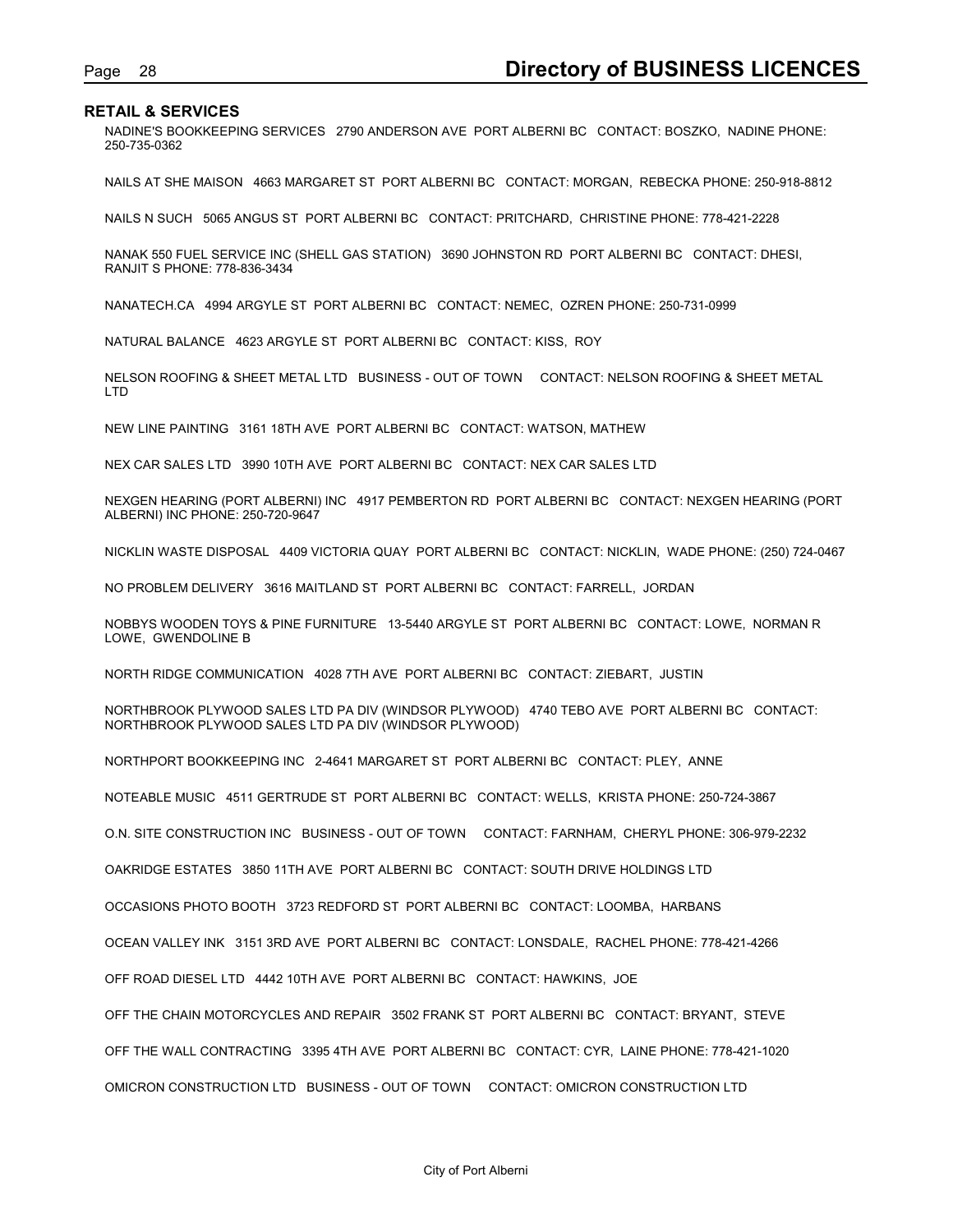ON GEEK COMPUTER SERVICES A-3553 3RD AVE PORT ALBERNI BC CONTACT: SCALES, JAMIE

**Directory of BUSINESS LICENCES**<br>
Page 29<br>
ON GEEK COMPUTER SERVICES A-3553 3RD AVE PORT ALBERNI BC CONTACT: SCALES, JAMIE<br>
ONE ON ONE DRIVING SCHOOL INC BUSINESS - OUT OF TOWN CONTACT: BOOKER, JILL & GREG PHONE: ONE ON ONE DRIVING SCHOOL INC BUSINESS - OUT OF TOWN CONTACT: BOOKER, JILL & GREG PHONE: 250-735-8008

ONSITE ENGINEERING LTD BUSINESS - OUT OF TOWN CONTACT: ONSITE ENGINEERING LTD PHONE: 250-723-5211

ORESTES GREEK KOUZINA 4505 GERTRUDE ST PORT ALBERNI BC CONTACT: KOOZINA, ORESTES

ORIENT MEDICINE 5066 LESLIE AVE PORT ALBERNI BC CONTACT: MAXWELL, JOCELAN PHONE: (250) 723-0122

OUR HANDY GUY 2550 5TH AVE PORT ALBERNI BC CONTACT: THOMPSON, PAUL DAWSON, MARK PHONE: 250-731-9895

OWL CUSTOM WOODWORKS 3514 10TH AVE PORT ALBERNI BC CONTACT: LOREE, KEN

P A FLOORING DEPOT INC 2936 3RD AVE PORT ALBERNI BC CONTACT: RUMNEY, T & R

P.C. SIDING AND SOFFIT 4996 PYBUS ST PORT ALBERNI BC CONTACT: CHARLES, PRESTON

PA TREE TECH 2375 11TH AVE PORT ALBERNI BC CONTACT: BRAUNAGEL, MARK

PAAWATS PORT ALBERNI 4665 ELIZABETH ST PORT ALBERNI BC CONTACT: HUUAYAHT FIRST NATIONS PHONE: 250-723-0898 FAX: 250-723-4646

PACIFIC CHEVROLET BUICK GMC LTD 3800 JOHNSTON RD PORT ALBERNI BC CONTACT: PACIFIC CHEVROLET BUICK GMC LTD

PACIFIC COAST CUTS 3756 CHINA CK RD PORT ALBERNI BC CONTACT: GREARS, DEBORAH A

PACIFIC COAST ELECTRIC LTD BUSINESS - OUT OF TOWN CONTACT: MEARNS, TYLER PHONE: 250-735-5510

PACIFIC DENTURE CENTRE INC 4256 10TH AVE PORT ALBERNI BC CONTACT: NELSON, MICHELLE PHONE: 250-951-2151 FAX: 250-951-2158

PACIFIC RIM DENTAL 102-4115 6TH AVE PORT ALBERNI BC CONTACT: R. LOUIS S. YAP INC

PACIFIC RIM DRIVING SCHOOL INC 3654 FOWLIE CRES PORT ALBERNI BC CONTACT: ARKLIE, IAN

PACIFIC RIM HEAT PUMPS 4132 COX RD PORT ALBERNI BC CONTACT: GHIDONI, KEITH PHONE: 250-720-1888

PACIFIC RIM LAND SURVEYING LTD BUSINESS - OUT OF TOWN CONTACT: BRUCE, JAMES PHONE: 250-248-7268

PACIFIC RIM PHYSIOTHERAPY CORP 3290 3RD AVE PORT ALBERNI BC CONTACT: PACIFIC RIM PHYSIOTHERAPY CORP PHONE: (250)723-0407

PACIFIC RIM SHOPPING CENTER 3555 JOHNSTON RD PORT ALBERNI BC CONTACT: NORTHWEST REALITY INC

PACIFIC RIM VETERINARY HOSPITAL 309-3555 JOHNSTON RD PORT ALBERNI BC CONTACT: CUTLER, MICHELLE PHONE: 905-264-0707

PACIFIC SEAPLANES INC 5505 ARGYLE ST PORT ALBERNI BC CONTACT: PACIFIC SEAPLANES INC PHONE: 250-616-5858 FAX: 250-722-2493

PACIFIC TOWING SERVICES LTD 3150 BIRD AVE PORT ALBERNI BC CONTACT: PACIFIC TOWING SERVICES LTD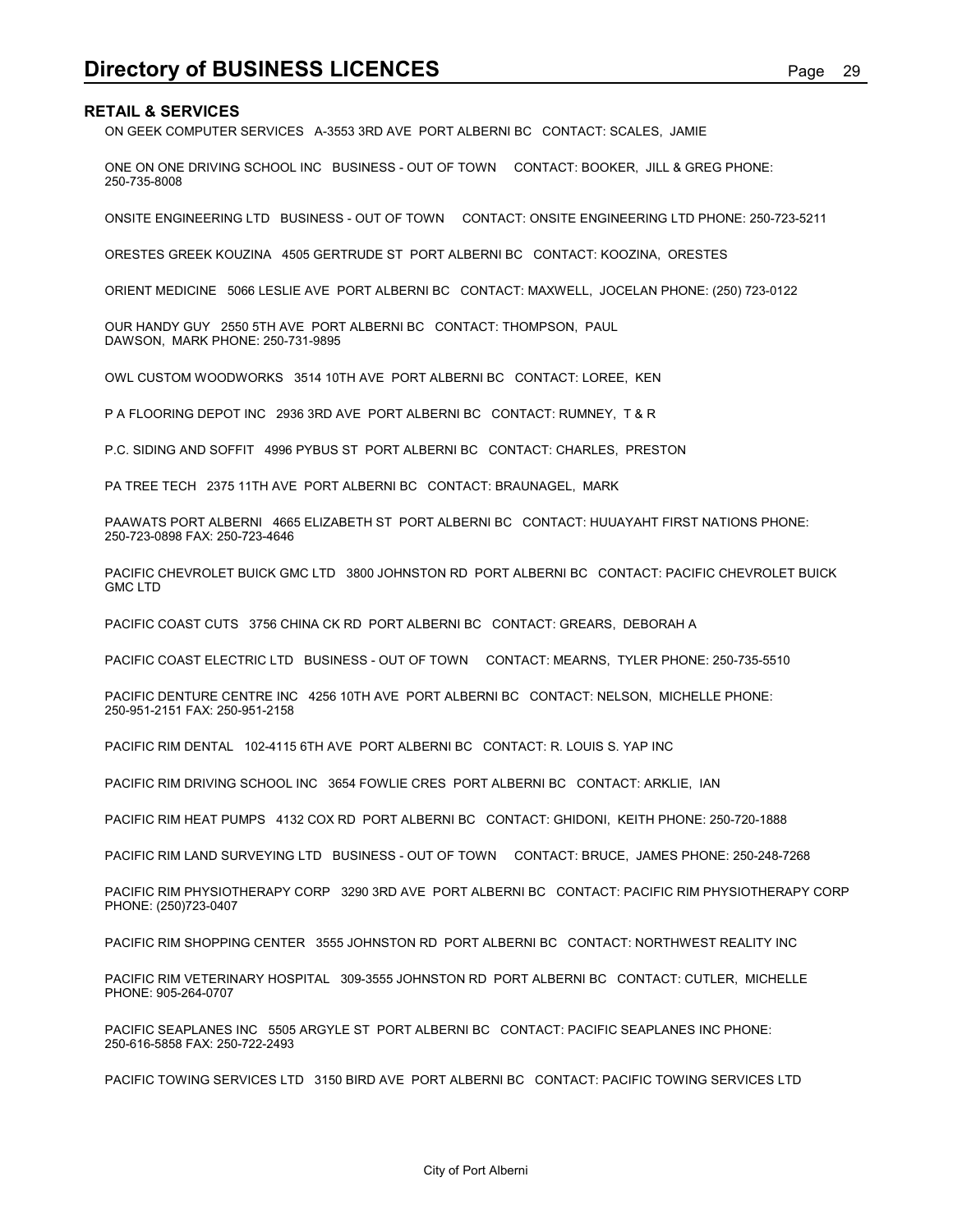Page 30<br>**Directory of BUSINESS LICENCES**<br>PACIFIC WEST HOME APPLIANCE SERVICE AND REPAIR LTD 3540 3RD AVE PORT ALBERNI BC CONTACT: NEUBAUER,<br>CATHERINE PHONE: 250-228-6363 PACIFIC WEST HOME APPLIANCE SERVICE AND REPAIR LTD 3540 3RD AVE PORT ALBERNI BC CONTACT: NEUBAUER, CATHERINE PHONE: 250-228-6363

PACIFIC WEST HOME SOLUTIONS 3540 3RD AVE PORT ALBERNI BC CONTACT: NEUBAUER, DANNY MICHAEL PHONE: 250-240-2990

PACIFIC WESTERN TRANSPORTATION 3701 4TH AVE PORT ALBERNI BC CONTACT: PACIFIC WESTERN TRANSPORTATION

PALMER FINANCIAL SERVICES LTD 3024 2ND AVE PORT ALBERNI BC CONTACT: PALMER FINANCIAL SERVICES LTD

PAMPERED SOLES BUSINESS - OUT OF TOWN CONTACT: VIGRASS, MICHELLE

PANAGO 68 431942 BC INC 4-4487 GERTRUDE ST PORT ALBERNI BC CONTACT: PANAGO 68 431942 BC INC

PAPCO BUILDING SUPPLY LTD BUSINESS - OUT OF TOWN CONTACT: FORTIN, GILBERT PHONE: 604-250-0035

PARKER FINANCIAL SERVICES A-4650 MARGARET ST PORT ALBERNI BC CONTACT: PARKER, SEAN PHONE: (250)248-9802

PARMTRONICS MARINE LIMITED 102-5405 ARGYLE ST PORT ALBERNI BC CONTACT: PARAMJIT, TOOR PHONE: 604-520-1689

PARSONS INC. BUSINESS - OUT OF TOWN CONTACT: PARSONS INC. PHONE: 1-604-513-1000 FAX: 1-604-513-1040

PAULETTE'S CLEANING SERVICE LTD 101-4065 MCBRIDE ST PORT ALBERNI BC CONTACT: NORMAN, LISA NORMAN, DWAYNE PHONE: 778-421-5940

PCAG PROPERTY ADVISORS INC 3581 BISHOP CRES PORT ALBERNI BC CONTACT: DOUCETTE, GARRY R PHONE: (250) 723-3349

PEAK LANDSCAPING BUSINESS - OUT OF TOWN CONTACT: POIRIER, KERRI A PHONE: (250) 752-5335

PEARSON TIRE LTD 4938 DUNBAR ST PORT ALBERNI BC CONTACT: PEARSON TIRE LTD

PENNINGTON PITTMAN HOME RENTALS BUSINESS - OUT OF TOWN CONTACT: PENNINGTON, CHERIE PITTMAN, ERIC PHONE: (250) 361-2607

PESCADORES BISTRO INC 5093 JOHNSTON RD PORT ALBERNI BC CONTACT: PESCADORES BISTRO INC

PETE'S MOUNTAIN DELICATESSEN 4888 JOHNSTON RD PORT ALBERNI BC CONTACT: KURUCZ, PETER

PETE'S PRECISION TAX SERVICES INC. 4083 9TH AVE PORT ALBERNI BC CONTACT: BITTER, PETE

PETRO CANADA (DUNSPARK FUELS LTD) 5101 RIVER RD PORT ALBERNI BC CONTACT: DUNCAN, JEFF PHONE: 250-703-3967

PHILLIPS + COMPANY 4594 MERRIFIELD RD PORT ALBERNI BC CONTACT: PHILLIPS, GRANT PHONE: 250-751-9044

PHLAWLESS BROWS 4521 GERTRUDE ST PORT ALBERNI BC CONTACT: NORDEN, KYLEE PHONE: 587-899-8456

PHOENIX HOUSE BUSINESS - OUT OF TOWN CONTACT: SALTER, WAYNE

PI FINANCIAL CORP B-5262 ARGYLE ST PORT ALBERNI V9Y 5MO CONTACT: PI FINANCIAL CORP

PINCHIN BUSINESS - OUT OF TOWN CONTACT: GROSSI, JEFF PHONE: 905-363-1421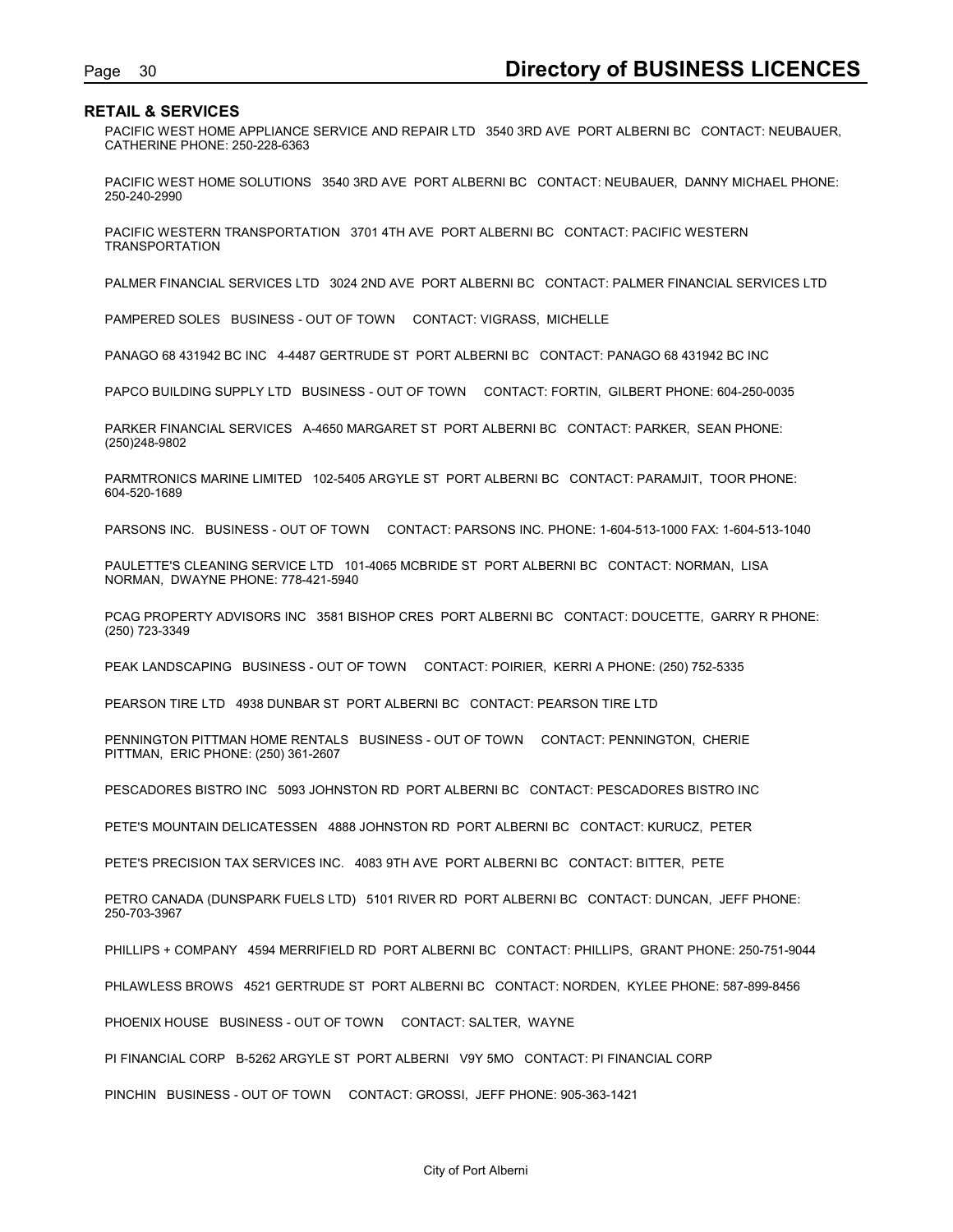PINNACLE LAWNS & LANDSCAPING BUSINESS - OUT OF TOWN CONTACT: WALLACE, MYLES

PINNACLE PETS LTD. BUSINESS - OUT OF TOWN CONTACT: WALLACE, MYLES

PITSUP WEAVERS BUSINESS - OUT OF TOWN CONTACT: DESNOYER, MARIA PHONE: 778-421-1618

PIZZA HUT 3751 10TH AVE PORT ALBERNI BC V9Y 4W5 CONTACT: 1015507 BC LTD

PLAYFUL EXPRESSIONS COUNSELLING & ART THERAPY B-4260 10TH AVE PORT ALBERNI BC CONTACT: MADDOCKS, GAYLE PHONE: 778-938-4949

PLEY ROOFING 4440 BUTE ST PORT ALBERNI BC CONTACT: PLEY, JASON PHONE: 250 723 9170

POIRON HOLDINGS LTD 2603 3RD AVE PORT ALBERNI BC CONTACT: POIRON HOLDINGS LTD

POKIT ROKITZ 3765 MORGAN SOUTH CRES PORT ALBERNI BC CONTACT: MANNIX, GREG PHONE: 250-724-3484

PORT ALBERNI DIRECT 5586 WOODLAND CRES W PORT ALBERNI BC CONTACT: SIMMONS, RACHEL PHONE: 780-850-1146

PORT ALBERNI FRIENDSHIP CENTER 3555 4TH AVE PORT ALBERNI BC CONTACT: PORT ALBERNI FRIENDSHIP CENTER

PORT ALBERNI GYMNASIUM ASSOCIATION 3450 ARGYLE ST PORT ALBERNI BC CONTACT: PORT ALBERNI GYMNASIUM ASSOCIATION PHONE: 250-724-5115

PORT ALBERNI HOLDINGS LTD (DAIRY QUEEN) 3447 3RD AVE PORT ALBERNI BC CONTACT: SINGH, SUKHI PHONE: 604-767-0471

PORT ALBERNI HUSKY 3714 3RD AVE PORT ALBERNI BC CONTACT: 0779285 BC LTD PHONE: 604-767-4465

PORT ALBERNI LADYBIRD CHILDCARE 4978 ELIZABETH ST PORT ALBERNI BC CONTACT: LUNDY, SHELAGH

PORT ALBERNI MARINE INDUSTRIES 3140 BIRD AVE PORT ALBERNI BC CONTACT: PORT ALBERNI MARINE INDUSTRIES

PORT ALBERNI ONLINE 4961 ARGYLE ST PORT ALBERNI BC CONTACT: PORT ALBERNI ONLINE INC

PORT ALBERNI PHYSIOTHERAPY PHYSIOTHERAPIST CORPORATION 4445 GERTRUDE ST PORT ALBERNI BC CONTACT: OWEN, JANE PHONE: 250-913-0130

PORT ALBERNI PIZZA FACTORY 4740 ROGER ST PORT ALBERNI BC CONTACT: 0919215 BC LTD

PORT ALBERNI SECURITY 3943 5TH AVE PORT ALBERNI BC CONTACT: ANDERSON, RICHARD PHONE: (250)723-9135

PORT ALBERNI SHIPPING CO LTD 3767 10TH AVE PORT ALBERNI BC V9Y 4W5 CONTACT: PORT ALBERNI SHIPPING CO LTD

PORT AUTO TECH 2001 3717 3RD AVE PORT ALBERNI BC CONTACT: BINNG, KAMAL PHONE: (250)720-7235

PORT BOAT HOUSE LTD 5410 ARGYLE ST PORT ALBERNI BC CONTACT: PORT BOAT HOUSE LTD

PORT DENTAL HEALTH CENTER 3633 3RD AVE PORT ALBERNI BC CONTACT: PORT DENTAL HEALTH CENTER

PORT HOTEL 5170 ARGYLE ST PORT ALBERNI BC CONTACT: 1052162 BC LTD PHONE: 604-720-3629

PORT POSH WASH 4508 GERTRUDE ST PORT ALBERNI BC CONTACT: WASHED OUT LTD PHONE: 778-421-1011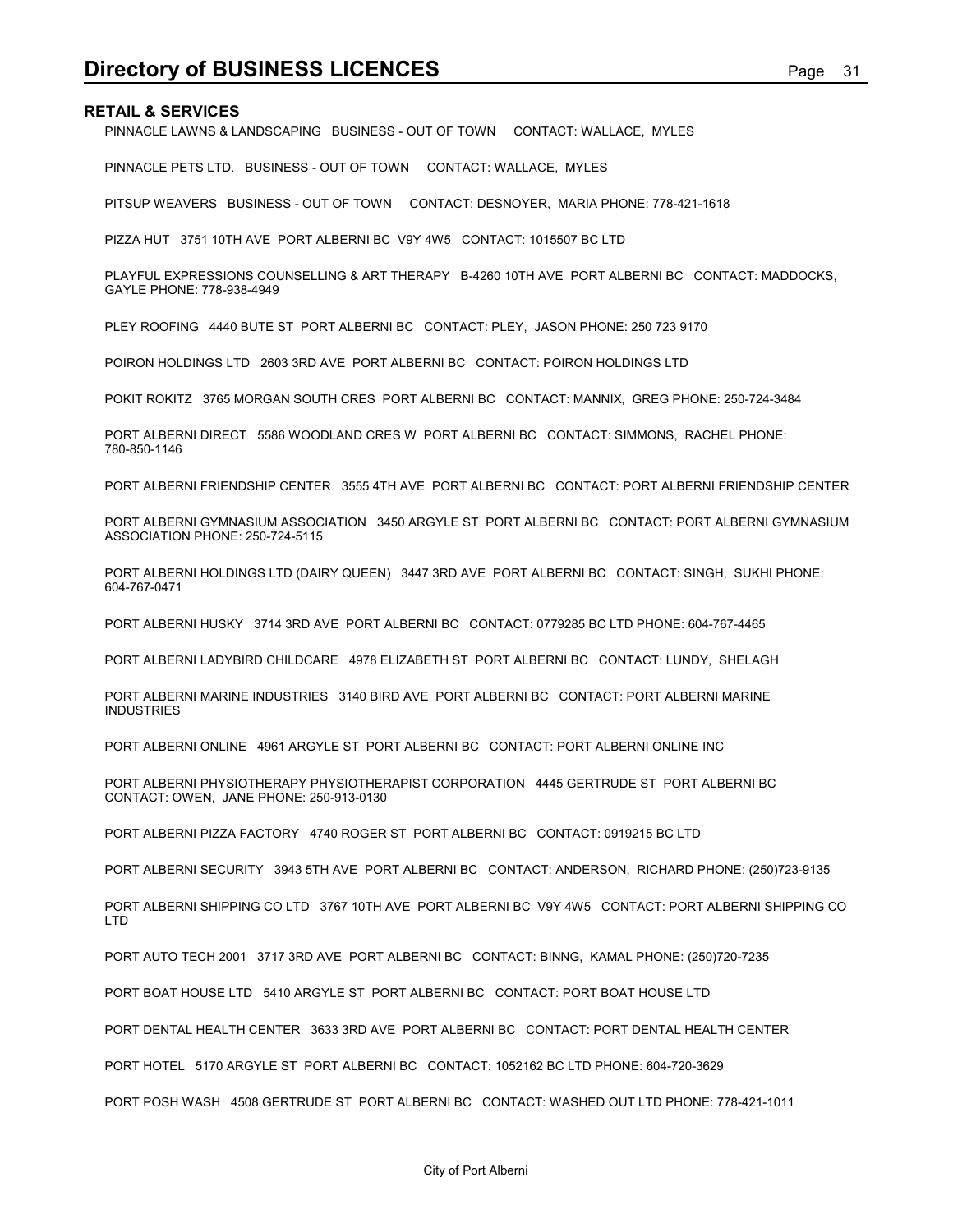PORT THRIFT SHOP 3310 3RD AVE PORT ALBERNI BC CONTACT: RATHBONE, LINDA

PORTO TACO 5304 ARGYLE ST PORT ALBERNI BC CONTACT: CARMOOR'S COOKERY LTD. PHONE: 250-720-2124 POT LUCK CERAMICS 4473 GERTRUDE ST PORT ALBERNI BC CONTACT: PORT ALBERNI FUNDRAISING COOP POT, TRYNTJE E BUSINESS - OUT OF TOWN CONTACT: POT, TRYNTJE E PRESTIGE PRUNING & LANDSCAPE 4910 STRATHERN ST PORT ALBERNI BC CONTACT: REID, DOUGLAS M PRICELESS HOLDINGS LTD BUSINESS - OUT OF TOWN CONTACT: PAQUETTE, DANA BEECROFT, DAVE PHONE: 250-735-2066 PRINCESS ANNE APARTMENTS 4345 10TH AVE PORT ALBERNI BC CONTACT: PRINCESS ANNE APARTMENTS PROBYN LOG LTD 4505 VICTORIA QUAY PORT ALBERNI BC CONTACT: PROBYN LOG LTD PHONE: 250-756-8523 PROGRESSIVE WASTE SOLUTIONS BUSINESS - OUT OF TOWN CONTACT: PROGRESSIVE WASTE SOLUTIONS PROLINE GLASS LTD 4350 10TH AVE PORT ALBERNI BC CONTACT: SCOTT, BILL QUALITY FOODS 2943 10TH AVE PORT ALBERNI BC CONTACT: KELLAND FOODS LTD PHONE: (250) 248-8203 QUAY SECURITY PATROL 5414 ARGYLE ST PORT ALBERNI BC CONTACT: BILODEAU, ROLAND J PHONE: (250)724-1263 QUAY WEST AUTOMOTIVE LTD 3113 1ST AVE PORT ALBERNI BC CONTACT: QUAY WEST AUTOMOTIVE LTD QUIRKY COMMS 3561 12TH AVE PORT ALBERNI BC CONTACT: DENNING, SUSAN R ANDERSON & ASSOC 5155 ARGYLE ST PORT ALBERNI BC CONTACT: R ANDERSON & ASSOC R LACOURSIERE LTD 4594 MERRIFIELD RD PORT ALBERNI BC CONTACT: R LACOURSIERE LTD R&N GIBSON CONTRACTING BUSINESS - OUT OF TOWN CONTACT: GIBSON, NANCY PHONE: 250-735-4562 R. BARKER CONTRACTING 2769 5TH AVE PORT ALBERNI BC CONTACT: BARKER, RYAN R. SCHUT CONSTRUCTION BUSINESS - OUT OF TOWN CONTACT: SCHUT, RUSSELL PHONE: 250-735-1122 R.A. WATSON PAINTING 9-3615 MCINTYRE DR PORT ALBERNI BC CONTACT: WATSON, RYAN PHONE: 778-984-7285 RAINFOREST BOOKKEEPING INC 4383 ARROWSMITH RD PORT ALBERNI BC CONTACT: OLSON, DAWN PHONE: 250-730-2575 RAMSAY LAMPMAN RHODES 3290 3RD AVE PORT ALBERNI BC CONTACT: RAMSAY LAMPMAN RHODES RANGE ARCHITECTURE INC BUSINESS - OUT OF TOWN CONTACT: DOW, FRASER RAVEN WOOL ART STUDIO AND STORE 4926 BURDE ST PORT ALBERNI BC CONTACT: GIBSON, JILL PHONE: 250-731-9976 RAVEN'S ROOST CONSTRUCTION BUSINESS - OUT OF TOWN CONTACT: POIRIER, MICHAEL PHONE: 250-730-1709 RAYNER & BRACHT LTD 4442 10TH AVE PORT ALBERNI BC CONTACT: RAYNER & BRACHT LTD PHONE: (250)723-8731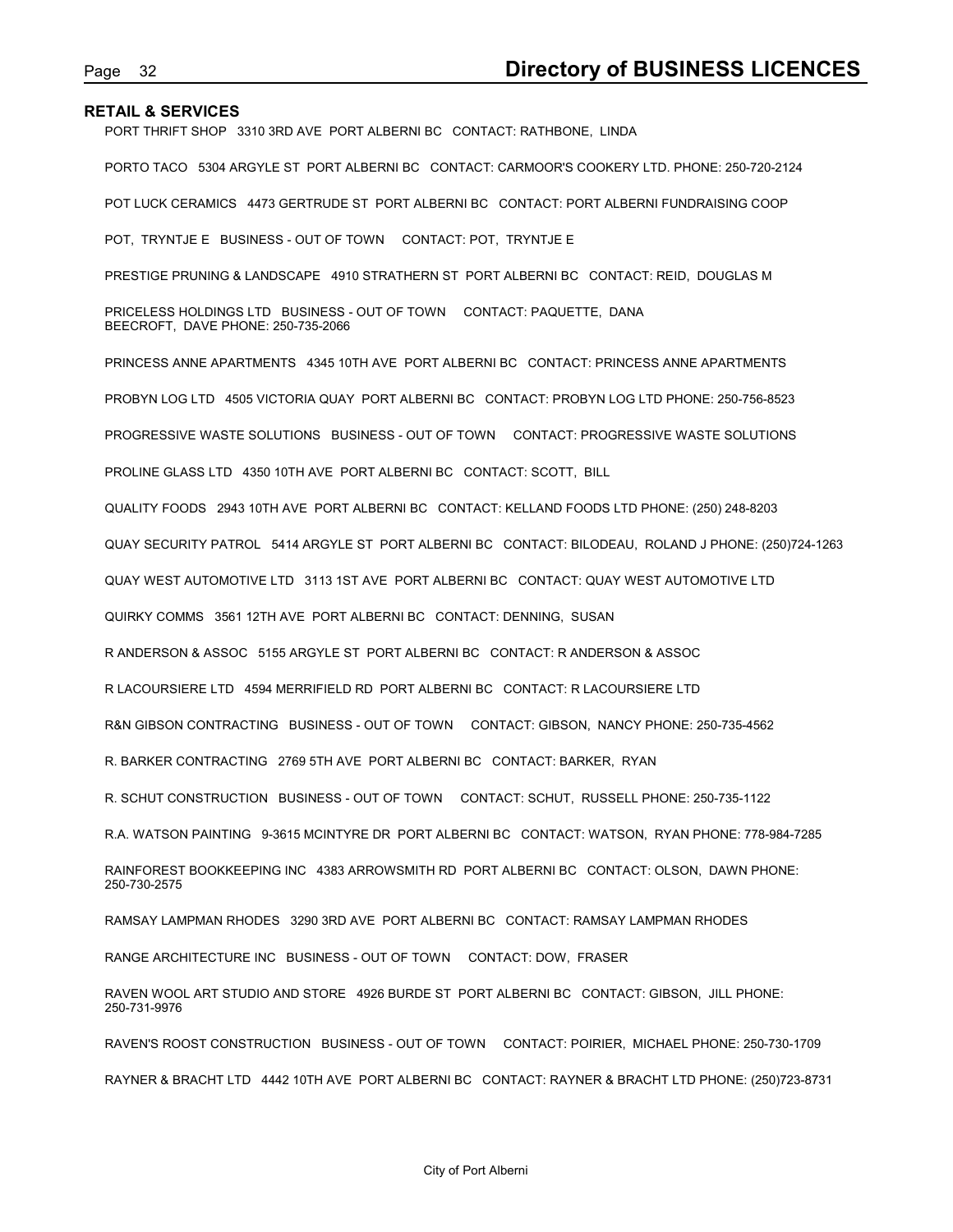**Directory of BUSINESS LICENCES**<br>
Page 33<br>
RETAIL & SERVICES<br>
PAYNER BRACHT CONSTRUCTION BUSINESS - OUT OF TOWN CONTACT: HUB CITY (RAYNER & BRACHT INC) PHONE:<br>
250-754-2195 RAYNER BRACHT CONSTRUCTION BUSINESS - OUT OF TOWN CONTACT: HUB CITY (RAYNER & BRACHT INC) PHONE: 250-754-2195

RAZZLE DAZZLE DENTAL HYGIENE INC. 4527 GERTRUDE ST PORT ALBERNI BC CONTACT: OSCARSON, TARA PHONE: 250-735-8272

RCF PAINTING 2686 4TH AVE PORT ALBERNI BC CONTACT: FRANKS, RORY PHONE: 250-735-1754

RCL ALBERNI VALLEY BRANCH 293 (LEGION) 4680 VICTORIA QUAY PORT ALBERNI BC CONTACT: MURPHY, TIMOTHY PHONE: 250-723-7355

RE/MAX MID ISLAND REALTY 4201 JOHNSTON RD PORT ALBERNI BC CONTACT: 570609 BC LTD

REAM MECHANICAL LTD 2575 11TH AVE PORT ALBERNI BC CONTACT: SOUCHUCK, MICHEAL PHONE: 250-724-0668

REAPLYWOOD DESIGN & RESEARCH INC. 3113 2ND AVE PORT ALBERNI BC CONTACT: ANSON, MARK PHONE: 604-240-3471

REBECCA'S CLOUD NINE 4548 ADELAIDE ST PORT ALBERNI BC CONTACT: CAMERON, REBECCA PHONE: 250-731-7840

RED SKY DEVELOPMENTS BC INC. BUSINESS - OUT OF TOWN CONTACT: MACFARLANE, DOUG CROSBIE, WALTER

REDFORD MOTOR INN LTD 3723 REDFORD ST PORT ALBERNI BC CONTACT: REDFORD MOTOR INN LTD

REDMARK VENTURES BUSINESS - OUT OF TOWN CONTACT: REDMAN, ROBIN

REFLEXOLOGY THERAPY 4220 MONTROSE ST PORT ALBERNI BC CONTACT: EDWARD, BETTY PHONE: 250-918-8860

RELAX ON THE RUN MOBILE SPA 4112 CLEGG CRES N PORT ALBERNI BC CONTACT: LITTLE, KRISTINA PHONE: 250-918-9301

RESOURCE COUNSELLING & FACILITATION 4711 ELIZABETH ST PORT ALBERNI BC CONTACT: PARSANISHI, DEA A PHONE: (250) 723-9441

RESPIRATORY HOMECARE 102-4917 PEMBERTON RD PORT ALBERNI BC CONTACT: 0930469 BC LTD PHONE: 587-779-3250 FAX: 403-452-0681

REVOLUTION ENVIRONMENTAL SOLUTIONS ACQUISITION GP INC DOING BUSINESS AS TERRAPURE ENVIRONMENTAL 4715 ROGER ST PORT ALBERNI BC CONTACT: GOOSMAN, DREW PHONE: 250-724-5112

RFT PLANNING AND GIS SERVICES 3287 3RD AVE PORT ALBERNI BC CONTACT: TAYLOR, REBECCA

RHM DONAIR & SUBS 4539 GERTRUDE ST PORT ALBERNI BC CONTACT: RHM DONAIR & SUBS LTD PHONE: 250-724-6002

RICH SCHUT CONTRACTING 6169 RIVER RD PORT ALBERNI BC CONTACT: SCHUT, RICH PHONE: 250-720-1922

RICHMOND'S ROOFING BUSINESS - OUT OF TOWN CONTACT: RICHMOND, DWAYNE PHONE: (250)720-7139

RICK DENIS AUTOMOTIVE 3308 KINGSWAY AVE PORT ALBERNI BC CONTACT: DENIS, RICHARD T

RICKY'S DRIVING SCHOOL 1-3683 8TH AVE PORT ALBERNI BC CONTACT: BURKERT, RICK PHONE: 250-720-9596

RIVERBEND STORE (1978) LTD 6109 RIVER RD PORT ALBERNI BC CONTACT: RIVERBEND STORE (1978) LTD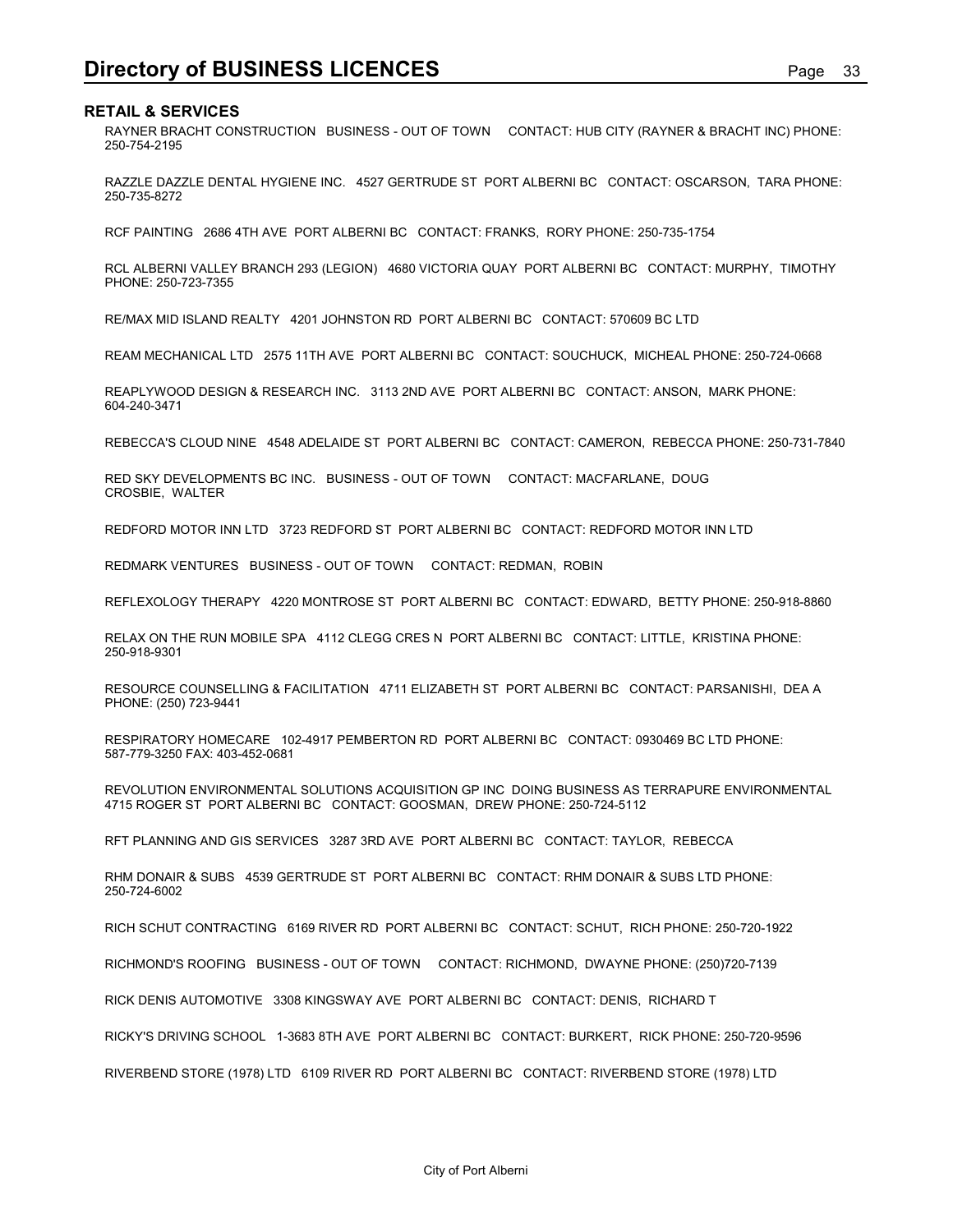Page 34<br> **Directory of BUSINESS LICENCES**<br>
RIVERSIDE MOTEL/JH GOORTS HOLDINGS LTD 5065 ROGER ST PORT ALBERNI BC CONTACT: GOORTS, HANS J<br>
GOORTS, JANICE PHONE: 250-724-0200 RIVERSIDE MOTEL/JH GOORTS HOLDINGS LTD 5065 ROGER ST PORT ALBERNI BC CONTACT: GOORTS, HANS J GOORTS, JANICE PHONE: 250-724-0200

RIVERVIEW BB 5978 RIVER RD PORT ALBERNI BC CONTACT: SERGEI, ANDREI PHONE: 778-835-7058

RJG FINISHING AND DRYWALL 3543 SWORDFERN LANE PORT ALBERNI BC CONTACT: GILL, RONALD PHONE: 250-735-3507

RJR MODHGILL LTD DBA MOBIL #3784 3455 JOHNSTON RD PORT ALBERNI BC CONTACT: MODHGILL, KAMAL PHONE: 250-735-3053

ROB LIDDICOAT JEWELLERY REPAIR 3757 10TH AVE PORT ALBERNI BC V9Y 4W5 CONTACT: LIDDICOAT, ROB PHONE: 250-228-5013

ROB W. MARYNAVITCH CONTRACTING 2-4390 11TH AVE PORT ALBERNI BC CONTACT: MARYNAVITCH, ROB PHONE: 250-735-4335

ROC-STAR ENTERPRISES LTD. 3213 KINGSWAY AVE PORT ALBERNI BC CONTACT: ROC-STAR ENTERPRISES LTD. PHONE: 250-724-1840

ROCKLAND VILLIAGE INVESTMENTS INC 4131 STEEDE AVE PORT ALBERNI BC CONTACT: ROCKLAND VILLIAGE INVESTMENTS INC

ROGER PARK TERRACE 4571 PEMBERTON RD PORT ALBERNI BC CONTACT: TPM PROPERTIES

ROLSTON PLUMBING & HEATING LTD 2426 11TH AVE PORT ALBERNI BC CONTACT: ROLSTON, BILL & VORNBROCK, LYNN PHONE: (250) 720-6518

RON MAGEE 4-4153 KENDALL AVE PORT ALBERNI BC CONTACT: MAGEE, RON PHONE: 250-730-2173

RON'S YARD MAINTENANCE 4327 PRINCESS RD PORT ALBERNI BC CONTACT: FRANZ, RONALD W

ROSE-Z-PPEAL SERVICES 3748 MEARES DR PORT ALBERNI BC CONTACT: MACLEAN, CHERYL

ROYAL BANK OF CANADA ATM 5101 RIVER RD PORT ALBERNI BC CONTACT: ROYAL BANK OF CANADA

ROYAL LEPAGE PORT ALBERNI-PACIFIC RIM REALTY 1-4505 VICTORIA QUAY PORT ALBERNI BC CONTACT: WESTSIDE REALTY LTD PHONE: 250-954-7007

S AND A CONTRACTING 3969 SHAUGHNESSY ST PORT ALBERNI BC CONTACT: SATTAR, SAHEED

S. RICHMOND RENOVATION BUSINESS - OUT OF TOWN CONTACT: RICHMOND, SHAD PHONE: 250-731-8242

SAFETY NET SECURITY LTD BUSINESS - OUT OF TOWN CONTACT: SAFETY NET SECURITY LTD

SALMONBERRY'S 8-5440 ARGYLE ST PORT ALBERNI BC CONTACT: SALMONBERRY'S

SALVATION ARMY - GOVERNING COUNCIL 4835 ARGYLE ST PORT ALBERNI BC CONTACT: SALVATION ARMY - GOVERNING COUNCIL

SAMANTHA BANTON SMITH 2432 6TH AVE PORT ALBERNI BC CONTACT: BANTON SMITH, SAMANTHA PHONE: 250-723-0880

SAMI'S HUT 3938 8TH AVE PORT ALBERNI BC CONTACT: MESAROS, LOUISE PHONE: 250-878-4097

SANTOSHA SKIN AND BODY THERAPY 5263 GOLDEN ST PORT ALBERNI BC CONTACT: KLASSEN, JENNIFER PHONE: 250-730-1559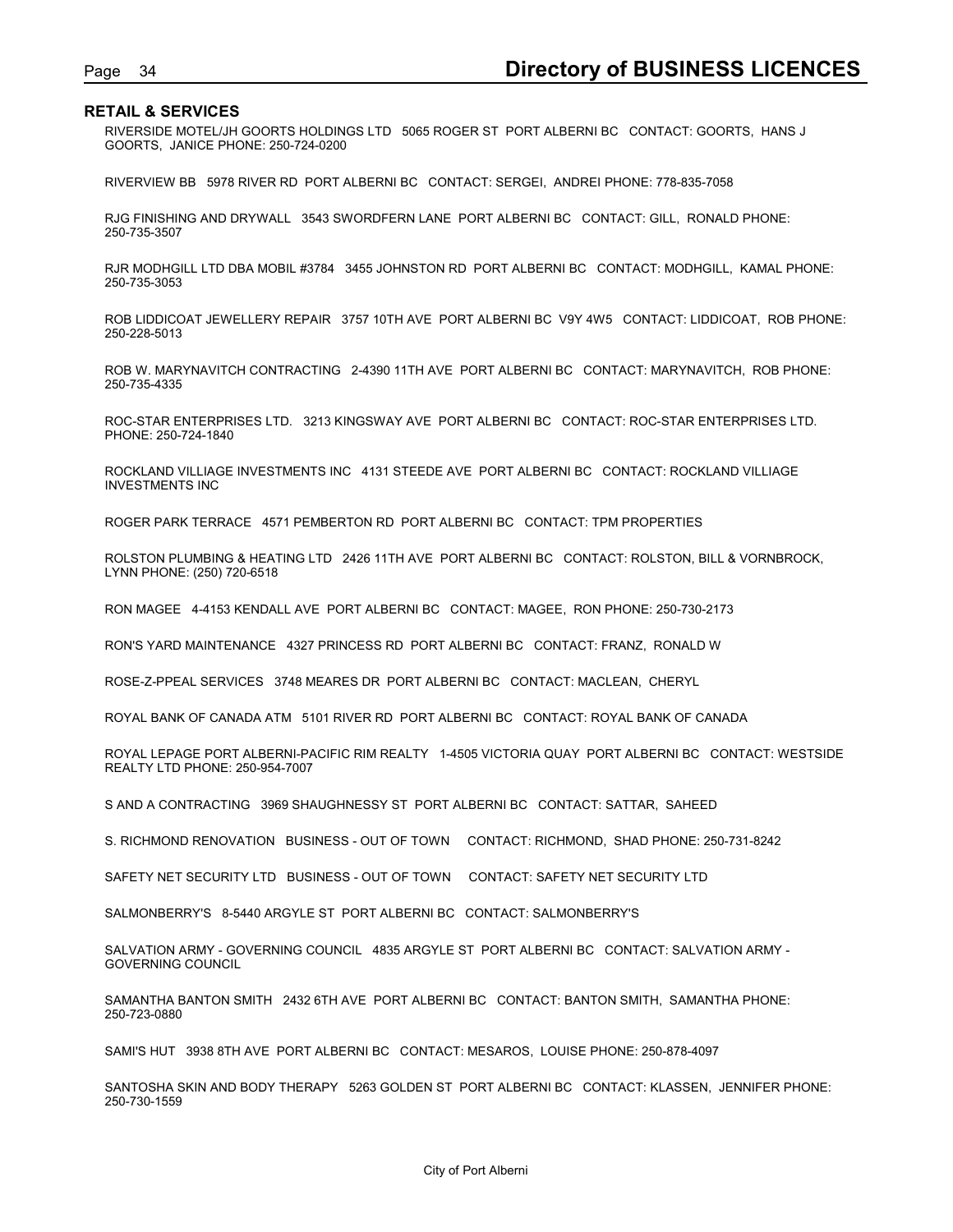**Directory of BUSINESS LICENCES**<br>RETAIL & SERVICES<br>SAPLINGS SCHOOL AGE CARE 3500 ARGYLE ST PORT ALBERNI BC CONTACT: THOMPSON, JESSICA<br>SAPPHIRE ARTS STUDIO 3092 3RD AVE PORT ALBERNI BC CONTACT: OOSTEROM, ADRIENNE SAPLINGS SCHOOL AGE CARE 3500 ARGYLE ST PORT ALBERNI BC CONTACT: THOMPSON, JESSICA

SAPPHIRE ARTS STUDIO 3092 3RD AVE PORT ALBERNI BC CONTACT: OOSTEROM, ADRIENNE DUBE, DANIELLE PHONE: 250-720-5732

SARAN PLUMBING AND HEATING LTD BUSINESS - OUT OF TOWN CONTACT: SARAN, SOHAIL

SARKANY TOWNHOUSES 4388 ROGER ST PORT ALBERNI BC CONTACT: SARKANY, JAMES W

SATTAR CONSTRUCTION LTD BUSINESS - OUT OF TOWN CONTACT: SATTAR, SAHREEF PHONE: 250-730-1099

SAVARD SELECT SERVICES LTD - SMITTY'S FAMILY RESTAURANT 3426 3RD AVE PORT ALBERNI BC CONTACT: SAVARD, KATINNA PHONE: 250-724-5022

SAVE ON FOODS 3756 10TH AVE PORT ALBERNI BC CONTACT: SAVE ON FOODS LIMITED PARTNERSHIP

SCHILL INSURANCE BROKERS LTD. 4907 ARGYLE ST PORT ALBERNI BC CONTACT: SCHILL, AL

SCHMIDT BOBCAT & TRUCKING 3032 1ST AVE PORT ALBERNI BC CONTACT: SCHMIDT, SIDNEY M

SCOTT M MCFARLANE 4650 STRATHERN ST PORT ALBERNI BC CONTACT: MCFARLANE, SCOTT M PHONE: 250-667-2103

SCRUBZ CLEANING SERVICES 3979 MAITLAND ST PORT ALBERNI BC CONTACT: SHIM, GREG

SCULPTURED FINGERNAILS BY CORINNA 5037 ARGYLE ST PORT ALBERNI BC CONTACT: CLOVER, CORINNA

SECOND POSITION DANCE CONSIGNMENT 4590 HELEN ST PORT ALBERNI BC CONTACT: FUNDING ALBERNI VALLEY ARTS SOCIETY (FAVAS)

SELL PHONES 4410 ALWYN ST PORT ALBERNI BC CONTACT: TOWLE, GAVIN PHONE: 250-802-5948

SHADYDREADS 4833 SOUTHGATE RD PORT ALBERNI BC CONTACT: SCHADE, JEREMY PHONE: 250-735-8927

SHAE DOIRON PAINTING & DECORATING BUSINESS - OUT OF TOWN CONTACT: DOIRON, SHAE PHONE: 250-735-1983

SHANDY'S NAIL CORNER BUSINESS - OUT OF TOWN CONTACT: BROOKS, SHANDY-LEE PHONE: 250-896-0142

SHAR-KARE FEEDS LTD 4310 10TH AVE PORT ALBERNI BC CONTACT: SHAR-KARE FEEDS LTD PHONE: (250)390-3238

SHARIE MINIONS - MORTGAGE BROKER 3610 ESTEVAN DR PORT ALBERNI BC CONTACT: MINIONS, SHARIE PHONE: 250-730-0239

SHARPER SOLUTIONS 4158 JOHNSTON RD PORT ALBERNI BC CONTACT: CHEETHAM, DANIEL J

SHAW CABLESYSTEMS 4278 8TH AVE PORT ALBERNI BC CONTACT: SHAW CABLESYSTEMS

SHINING STAR DAYCARE 4409 GERTRUDE ST PORT ALBERNI BC CONTACT: TIAN, DING

SHOOTER CONCRETE PLACE & FINISHING BUSINESS - OUT OF TOWN CONTACT: SCHUT, JOHN

SHOPPERS DRUG MART #244 3717 10TH AVE PORT ALBERNI BC V9Y 4W5 CONTACT: BIJAN PHARMACY LTD

SHOPPERS DRUG MART 2248 3855 9TH AVE PORT ALBERNI BC V9Y 4T9 CONTACT: BIJAN PHARMACY LTD

SHREDDER BUSINESS - OUT OF TOWN CONTACT: REITE, KENNETH PHONE: 250-816-7565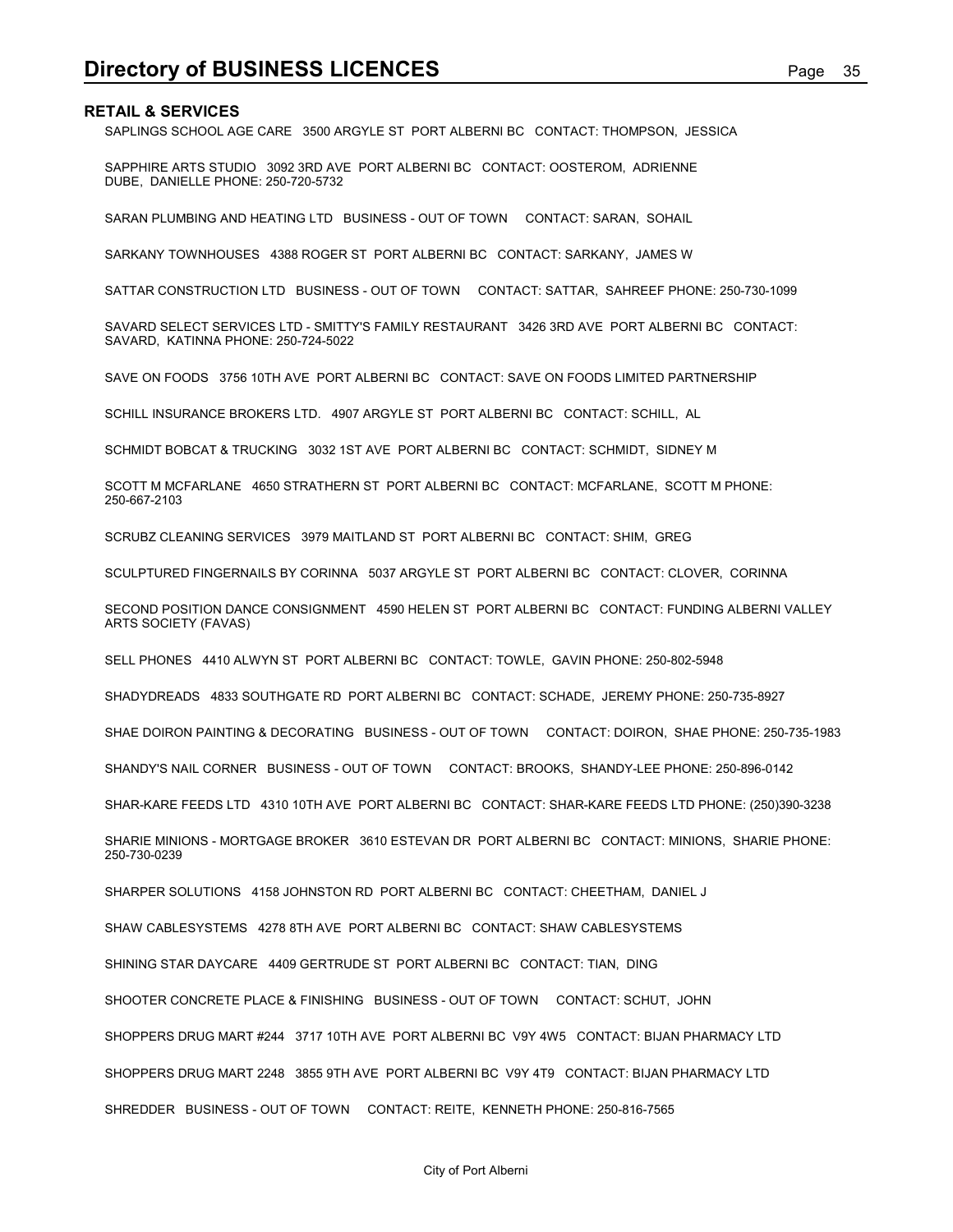Page 36 **Directory of BUSINESS LICENCES**<br>RETAIL & SERVICES<br>SIMPLE ELECTRIC BUSINESS - OUT OF TOWN CONTACT: BRIDGMAN, DANIEL PHONE: 403-689-1141<br>SINCERITY OUTDOOR PLAY SCHOOL 2527 9TH AVE PORT ALBERNI BC CONTACT: SAWATZKY, SIMPLE ELECTRIC BUSINESS - OUT OF TOWN CONTACT: BRIDGMAN, DANIEL PHONE: 403-689-1141

SINCERITY OUTDOOR PLAY SCHOOL 2527 9TH AVE PORT ALBERNI BC CONTACT: SAWATZKY, LISA M

SITKA FABRICS INC E-3218 3RD AVE PORT ALBERNI BC CONTACT: MATHIESON, LISA

SKYCANADA BOOKKEEPING LTD 2182 MOTION DR PORT ALBERNI BC CONTACT: ZAMANA, EVALINA

SKYTEC CONTRACTING CANADA LTD BUSINESS - OUT OF TOWN CONTACT: MCINTYRE, GORDON PHONE: 250-735-0809

SLAMMERS GYM INC 4110 6TH AVE PORT ALBERNI BC CONTACT: SLAMMERS GYM INC PHONE: 250-730-4108

SMOOD CLEANING SOLUTIONS 3-4197 KENDALL AVE PORT ALBERNI BC CONTACT: SMOOD, WILLOW

SMOOTHOLOGY 4548 ADELAIDE ST PORT ALBERNI BC CONTACT: BOWYER, CARLEY PHONE: 250-735-3127

SOLDA'S RESTAURANT LTD 4785 BEAVER CK RD PORT ALBERNI BC CONTACT: SOLDA'S RESTAURANT LTD

SOMASS MOTEL & RV 5279 RIVER RD PORT ALBERNI BC CONTACT: SS LEE ENTERPRISES LTD

SOUPER DUPER SOUP CO. BUSINESS - OUT OF TOWN CONTACT: SHANKS-STARTUP, NICOLE PHONE: 250-735-9985

SOUTHSIDE AUTO SUPPLY LTD 4906 BUTE ST PORT ALBERNI BC CONTACT: SOUTHSIDE AUTO SUPPLY LTD

SPA ROOM ESTHETICS 5135 PLEASANT RD PORT ALBERNI BC CONTACT: GOUNDAN, MELISSA

SPANNING ELECTRICAL 2852 9TH AVE PORT ALBERNI BC CONTACT: BRITZ, FRANCOIS

SPCA THRIFT STORE 4947 ARGYLE ST PORT ALBERNI BC CONTACT: URSEL, LINDA & VANDYK, SHERRI PHONE: 250-723-9634

SPIRIT SQUARE FARMERS MARKET 5440 ARGYLE ST PORT ALBERNI BC V9Y 1T7 CONTACT: SPIRIT SQUARE FARMERS MARKET ASSOC.

SQUIRES CONSTRUCTION LTD BUSINESS - OUT OF TOWN CONTACT: SQUIRES, DEREK PHONE: 250 724 4625

ST. JEAN'S CANNERY LTD 3653 3RD AVE PORT ALBERNI BC CONTACT: ST. JEAN'S CANNERY LTD.

STAMP RIVER BRIDGE WORKS BUSINESS - OUT OF TOWN CONTACT: BROWN, JAMES PHONE: 250-613-5200

STANLEY CONVERGENT SECURITY SOLUTIONS BUSINESS - OUT OF TOWN CONTACT: STANLEY, BLACK AND DECKER, CANADA CORP

STAPLES 501-3555 JOHNSTON RD PORT ALBERNI BC CONTACT: STAPLES BUSINESS DEPOT

STAR AIR VISION 5197 FORREST RD PORT ALBERNI BC CONTACT: RUTTAN, RYAN PHONE: 778-789-4907

STAR HOUSE BED AND BREAKFAST 2897 BURDE ST PORT ALBERNI BC CONTACT: CYR, GEORGINA PHONE: 250-720-5587

STARBOARD GRILL LTD 2-5440 ARGYLE ST PORT ALBERNI BC CONTACT: STARBOARD GRILL LTD PHONE: 778-421-0066

STARBUCKS COFFEE 4686 101-3555 JOHNSTON RD PORT ALBERNI BC CONTACT: STARBUCKS COFFEE CANADA INC

STAYING HOME 4835 DAVID ST PORT ALBERNI BC CONTACT: PAYNE, CHRISTEEN PHONE: 250-724-6705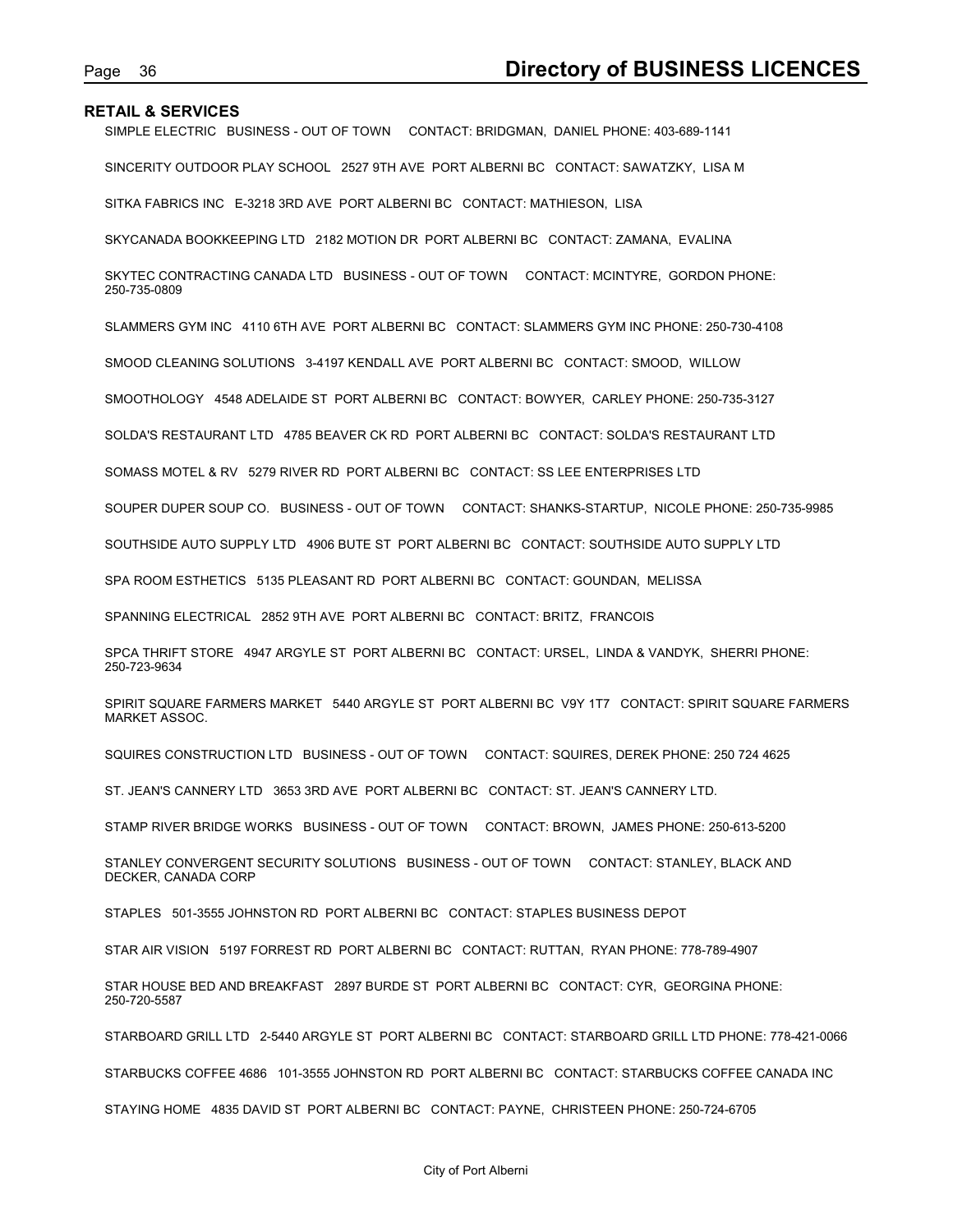STELLAR 2837 10TH AVE PORT ALBERNI BC CONTACT: ERICKSON, JENNA PHONE: 250-720-1738

**Directory of BUSINESS LICENCES**<br>RETAIL & SERVICES<br>STELLAR 2837 10TH AVE PORT ALBERNI BC CONTACT: ERICKSON, JENNA PHONE: 250-720-1738<br>STENBERG & KONETZKA 4450 MELROSE ST PORT ALBERNI BC CONTACT: STENBERG, LINDA D & KONETZK STENBERG & KONETZKA 4450 MELROSE ST PORT ALBERNI BC CONTACT: STENBERG, LINDA D & KONETZKA, ANDREW PHONE: 604-731-2166

STEPPING FORWARD FOOTCARE BUSINESS - OUT OF TOWN CONTACT: DEVRIES, MALIE PHONE: 250-723-2891

STEPPING STONES CHILDCARE ALBERNI 4645 HELEN ST PORT ALBERNI BC CONTACT: ALBERNI VALLEY CHILDCARE **SOCIETY** 

STEPPING STONES TOO 4222 CEDARWOOD ST PORT ALBERNI BC CONTACT: ALBERNI VALLEY CHILDCARE SOCIETY

STEPPING STONES/BABY STEPS 4325 NEILL ST PORT ALBERNI BC CONTACT: ALBERNI VALLEY CHILDCARE SOCIETY

STOFER SMITH & COMPANY 5169 ARGYLE ST PORT ALBERNI BC CONTACT: STOFER SMITH & COMPANY

STONE RIDGE MOBILE WELDING & FABRICATION 2459 11TH AVE PORT ALBERNI BC CONTACT: YARD, DAVE PHONE: 250-730-1030

STRATEGIC NATURAL RESOURCE CONSULTANTS INC 4-3653 3RD AVE PORT ALBERNI BC CONTACT: STRATEGIC NATURAL RESOURCE CONSULTANTS INC

STREAK AND LOVE IT F-5100 TEBO AVE PORT ALBERNI BC CONTACT: MATTHEWS, DELPHINE

STRUC HOLDINGS LTD BUSINESS - OUT OF TOWN CONTACT: CHRETIEN, RICHARD

STUDIO H 4219 LATHOM RD PORT ALBERNI BC CONTACT: MADDISON, HEATHER J

SUBWAY 3753 10TH AVE PORT ALBERNI BC V9Y 4W5 CONTACT: AKP SERVICES LTD

SUBWAY SANDWICHES & SALADS 4706 JOHNSTON RD PORT ALBERNI BC CONTACT: AKP SERVICES LTD

SUGARCOATED NAILS 4860 COMPTON RD PORT ALBERNI BC CONTACT: COATES, CHARLENA

SUN-GLO COMPLETE JANITORIAL SERVICE 3869 14TH AVE PORT ALBERNI BC CONTACT: NELSON, ALAN

SUNSHINE MOTEL & TRAILER PARK INC 3615 MCINTYRE DR PORT ALBERNI BC CONTACT: HWANG, INSUK

SUPERTOE TOWING 2721 5TH AVE PORT ALBERNI BC CONTACT: JONES, CHRISTOPHER

SUZANNE'S 305-3555 JOHNSTON RD PORT ALBERNI BC CONTACT: AULD PHILLIPS LTD PHONE: (604) 792-8518

SVA HOLDINGS 3510 GALIANO DR PORT ALBERNI BC CONTACT: SHARMA, NAVDEEP

SWALE ROCK CAFE 5328 ARGYLE ST PORT ALBERNI BC CONTACT: DIOTTE, LILY

SWEPT AWAY INN 1-5505 ARGYLE ST PORT ALBERNI BC CONTACT: SAVARD, DANIEL

T. SHERWOOD CONSTRUCTION BUSINESS - OUT OF TOWN CONTACT: SHERWOOD, TIM PHONE: 250-731-7432

TANNER AND BLAKE MCINTYRE 5323 GOLDEN ST PORT ALBERNI BC CONTACT: MCINTYRE, TANNER PHONE: 250-724-0054

TANYA BASRA RMT 3823 ANDERSON AVE PORT ALBERNI BC CONTACT: BASRA, TANYA G

TARS' AUTO REPAIRS 3707 3RD AVE PORT ALBERNI BC CONTACT: BINNG, TARLOCHAN S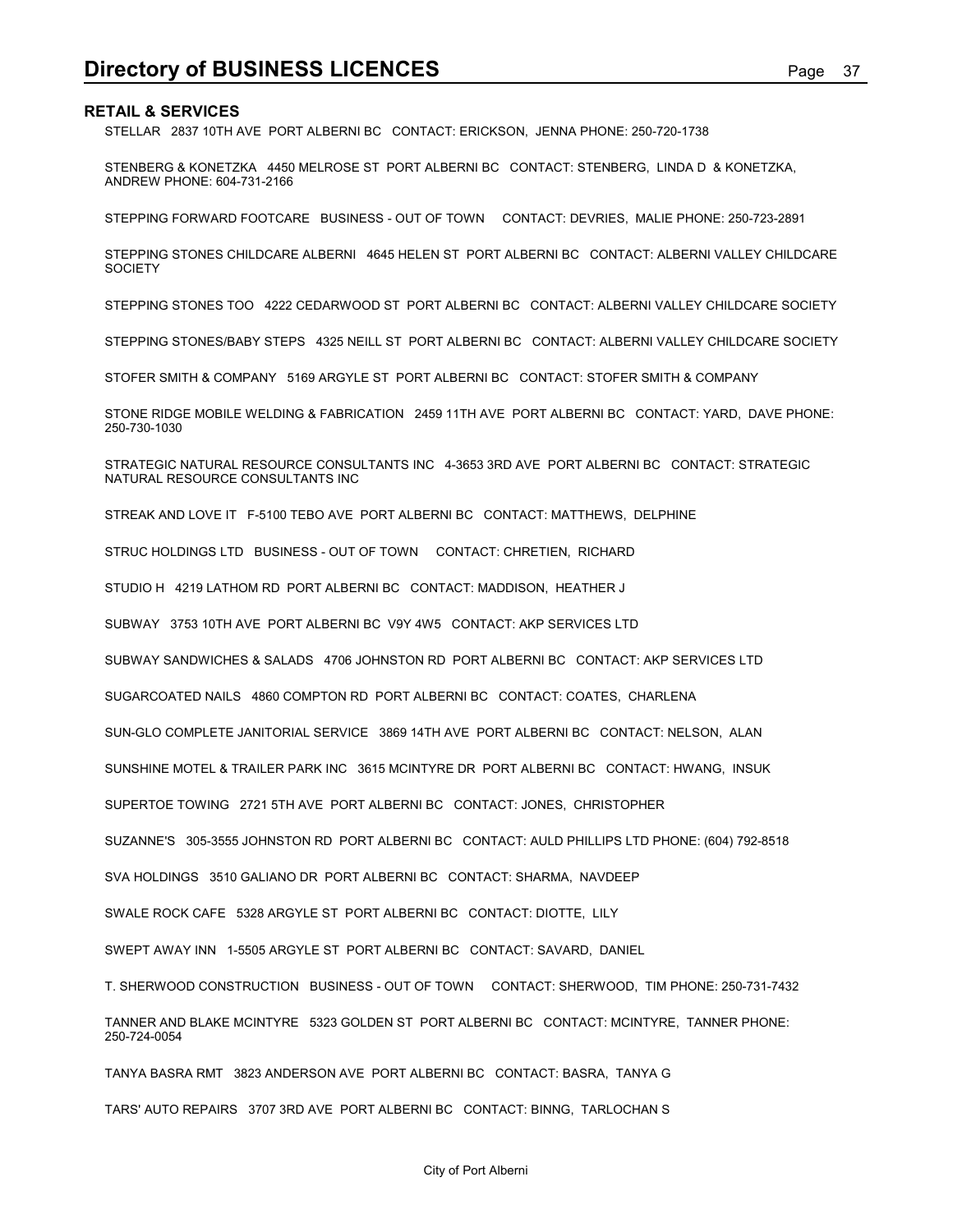Page 38<br>**Directory of BUSINESS LICENCES**<br>TAYLOR VALLEY CONSTRUCTION LTD BUSINESS - OUT OF TOWN CONTACT: BUICK, KURTIS PHONE: 604-209-6232<br>TAYLOR, SANDRA M FRATE, JULIA M BUSINESS - OUT OF TOWN CONTACT: TAYLOR, SANDRA M TAYLOR VALLEY CONSTRUCTION LTD BUSINESS - OUT OF TOWN CONTACT: BUICK, KURTIS PHONE: 604-209-6232

TAYLOR, SANDRA M FRATE, JULIA M BUSINESS - OUT OF TOWN CONTACT: TAYLOR, SANDRA M FRATE, JULIA M

TERP CITY GLASS & ACCESSORIES 5057 JOHNSTON RD PORT ALBERNI BC CONTACT: CHEYNE, KYLE PHILP, CHARLES PHONE: 250-475-9782

TERRYBERRY STRUCTURES 6130 RUSSELL PL PORT ALBERNI BC CONTACT: TERRYBERRY, KAYDEN

TESSA BROHART COUNSELLING SERVICES 3031 4TH AVE PORT ALBERNI BC CONTACT: BROHART, TESSA

THE BOTTLE DEPOT 3680 4TH AVE PORT ALBERNI BC CONTACT: THOMPSON, DONALD J

THE BRICK 112-3550 JOHNSTON RD PORT ALBERNI BC CONTACT: 0896723 BC LTD

THE CARD CORNER D-5262 ARGYLE ST PORT ALBERNI BC V9Y 5MO CONTACT: 0868586 BC LTD. PHONE: 250-723-4204

THE COMFORTZONE MOBILITY AIDS & SPAS 4408 CHINA CK RD PORT ALBERNI BC CONTACT: KELLY, KENDAL PHONE: 250-726-5072

THE COVEN HOUSE OF HAIR 3719 ARGYLE ST PORT ALBERNI BC CONTACT: LAFONTAINE, CHANTAL PHONE: 778-678-7371

THE DONUT SHOP 3-5440 ARGYLE ST PORT ALBERNI BC CONTACT: MARCHANT, JANET PHONE: 250-720-6302

THE FRIENDLY SERVICE LADY 2125 11TH AVE PORT ALBERNI BC CONTACT: BAUTISTA, NITA

THE FUNK TRUNK CLOTHING COMPANY INC 4920 CHERRY CK RD PORT ALBERNI BC V9Y 8E9 CONTACT: THE FUNK TRUNK CLOTHING COMPANY INC PHONE: 250-735-7120

THE GO-TO GUYS 4630 STRATHERN ST PORT ALBERNI BC CONTACT: GUINEAU, STEVEN PHONE: 250-735-3045

THE GOLDEN DRAGON RESTAURANT LTD 5023 JOHNSTON RD PORT ALBERNI BC CONTACT: THE GOLDEN DRAGON RESTAURANT LTD

THE INK SPOT SALES 4940 ARGYLE ST PORT ALBERNI BC CONTACT: BAIRD, GERALD T PHONE: 723-5554

THE JUMPING SLUG COMMUNITY CYCLERY 4282 10TH AVE PORT ALBERNI BC CONTACT: BLAIS, LEE THOMAS, CHARLES

THE NEW LEAF 4742 BUTE ST PORT ALBERNI BC CONTACT: GEORGE, LISA PHONE: 250-735-1275

THE OWLS PATH BUSINESS - OUT OF TOWN CONTACT: MARRIOTT, JOEL PHONE: 250-723-0793

THE OWLS PATH MARKETPLACE 2975 3RD AVE PORT ALBERNI BC CONTACT: MARRIOTT, JOEL

THE POWER OF THREE 3094 3RD AVE PORT ALBERNI BC CONTACT: SIMPSON, TATIANA PHONE: 250-918-9140

THE PURPLE PAW DOG GROOMING SALON 5190 MAR ST PORT ALBERNI BC CONTACT: LIVINGSTONE, ROBERTA G PHONE: (250)724-6030

THE RYAN'S ROOST GUESTHOUSE 3827 5TH AVE PORT ALBERNI BC CONTACT: MALLORY, HEATHER PHONE: 250-724-2092

THE SHEAR LOUNGE HAIR DESIGNS B-4035 REDFORD ST PORT ALBERNI BC CONTACT: GILLARD, JENNIFER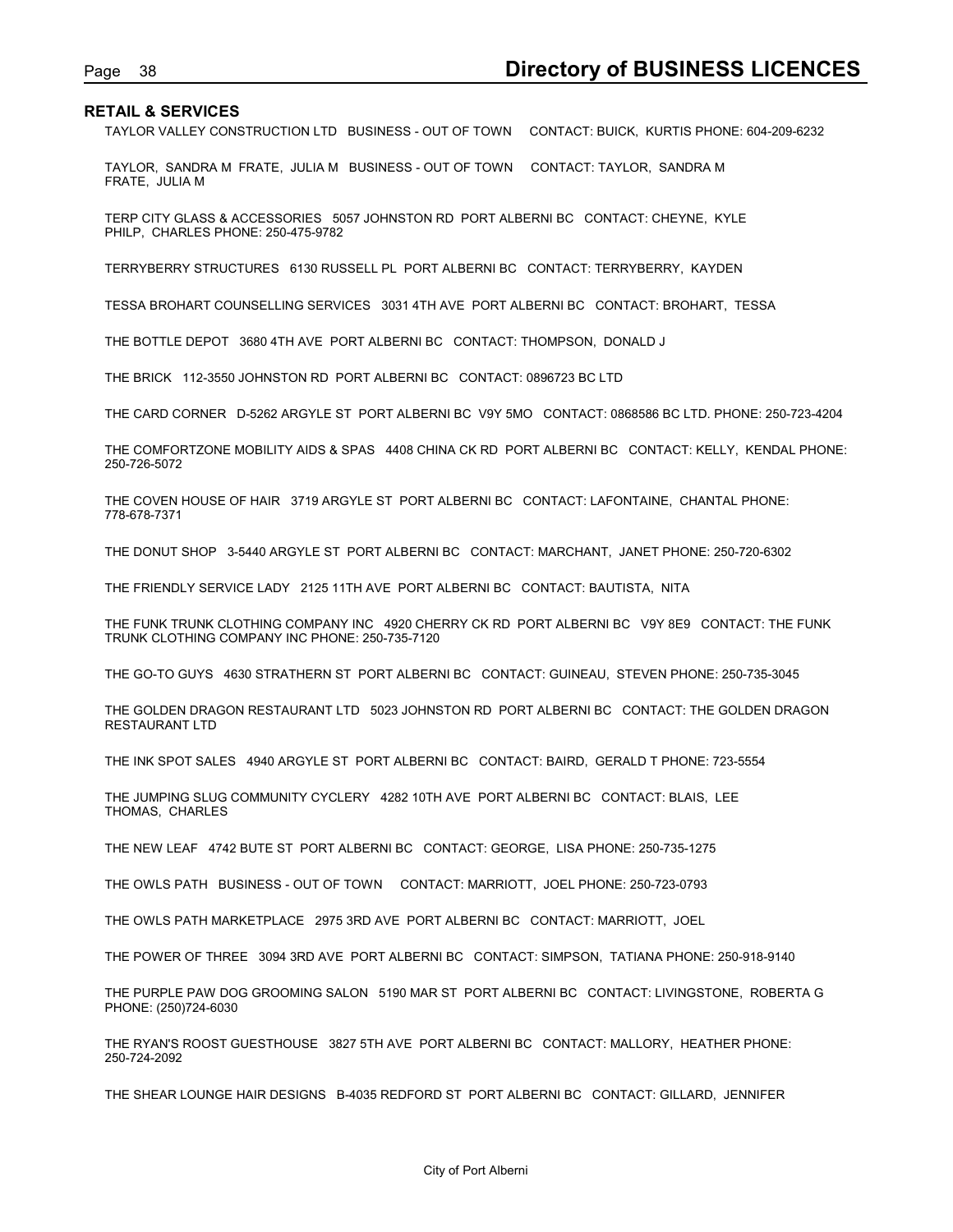**Directory of BUSINESS LICENCES**<br>RETAIL & SERVICES<br>THE SLEEP NURSE CONSULTING COMPANY 5197 FORREST RD PORT ALBERNI BC CONTACT: RUTTAN, MAISIE PHONE:<br>604-441-4908 THE SLEEP NURSE CONSULTING COMPANY 5197 FORREST RD PORT ALBERNI BC CONTACT: RUTTAN, MAISIE PHONE: 604-441-4908

THE SMOKE STACK 3013 3RD AVE PORT ALBERNI BC CONTACT: BOB'S FLOOR COVERING LTD PHONE: (250)724-3160

THE SUGAR SHAK 4-5440 ARGYLE ST PORT ALBERNI BC CONTACT: AKERLEY, CARMEN

THE UPTOWN URBAN MARKET 3147 2ND AVE PORT ALBERNI BC CONTACT: AMBROSE, KEITH PHONE: 250-723-8698

THE VALLEY VIBE 3554 HUFF DR PORT ALBERNI BC CONTACT: WARRENDER, MEGAN PHONE: 250-724-5233

THERMAL REMEDIATION EXPERTS INC 4663 DURANT ST PORT ALBERNI BC CONTACT: THERMAL REMEDIATION EXPERTS INC

THIS N THAT DISCOUNT 3021 3RD AVE PORT ALBERNI BC CONTACT: LABOSSIERE, EUGENE

THREE C CHARTERS 2869 14TH AVE PORT ALBERNI BC CONTACT: JONES, CORY

THUMBS UP THERAPY 4330 CHINA CK RD PORT ALBERNI BC CONTACT: BURGESS, CHRISTINA PHONE: 250-724-9659

TIGER CLAW SUPPLIES INC 3407 4TH AVE PORT ALBERNI BC CONTACT: LARSON, JENNIFER PHONE: 604-788-5239

TILLEY'S PLUMBING AND HEATING BUSINESS - OUT OF TOWN CONTACT: TILLEY, TYSON

TILLEYS TRUCKING LTD BUSINESS - OUT OF TOWN CONTACT: TILLEY, TYSON

TIM HORT0NS 4305 REDFORD ST PORT ALBERNI BC CONTACT: MACLEAN WEBER HOLDINGS PHONE: 250-723-5669

TIM HORTONS 4550 JOHNSTON RD PORT ALBERNI BC CONTACT: MACLEAN, TIM PHONE: (250)723-5669

TIM'S TRIMMING BUSINESS - OUT OF TOWN CONTACT: ANDERSON, AIMEE PHONE: 250-735-1975

TIMBERROSE VENTURES LTD 3140 HARBOUR RD PORT ALBERNI BC CONTACT: ROSE, RANDY

TIME TO TRAIN 2455 15TH AVE PORT ALBERNI BC CONTACT: SHIPLEY, NEIL J

TKS HYDRAULICS & SUPPLY 4917 BURDE ST PORT ALBERNI BC CONTACT: HANDY ANDY MAINTENANCE LTD PHONE: (250) 724-4108

TLC CLEANING 2465 8TH AVE PORT ALBERNI BC CONTACT: LAMBERT, TAMMY

TODD PATTON PLUMBING & HEATING 4410 GLENWOOD DR PORT ALBERNI BC CONTACT: PATTON, TODD P

TOM HARRIS CELLULAR LTD 102A-3555 JOHNSTON RD PORT ALBERNI BC CONTACT: TOM HARRIS CELLULAR ATTN: TINA VARGA PHONE: (604) 309-1200

TOP OF THE HILL 2703 14TH AVE PORT ALBERNI BC CONTACT: MORIN, LIBBIE PHONE: 250-724-2440

TOPS LIGHTING LTD BUSINESS - OUT OF TOWN CONTACT: A B PEASE

TOSHKO BUSINESS - OUT OF TOWN CONTACT: TOSHKO

TOTALLY BOARD SURF CO. 4895 JOHNSTON RD PORT ALBERNI BC CONTACT: CHESTER, TRACY

TOTEM TREE OPERATIONS 0906866 BC LTD BUSINESS - OUT OF TOWN CONTACT: POTTER, JAMES D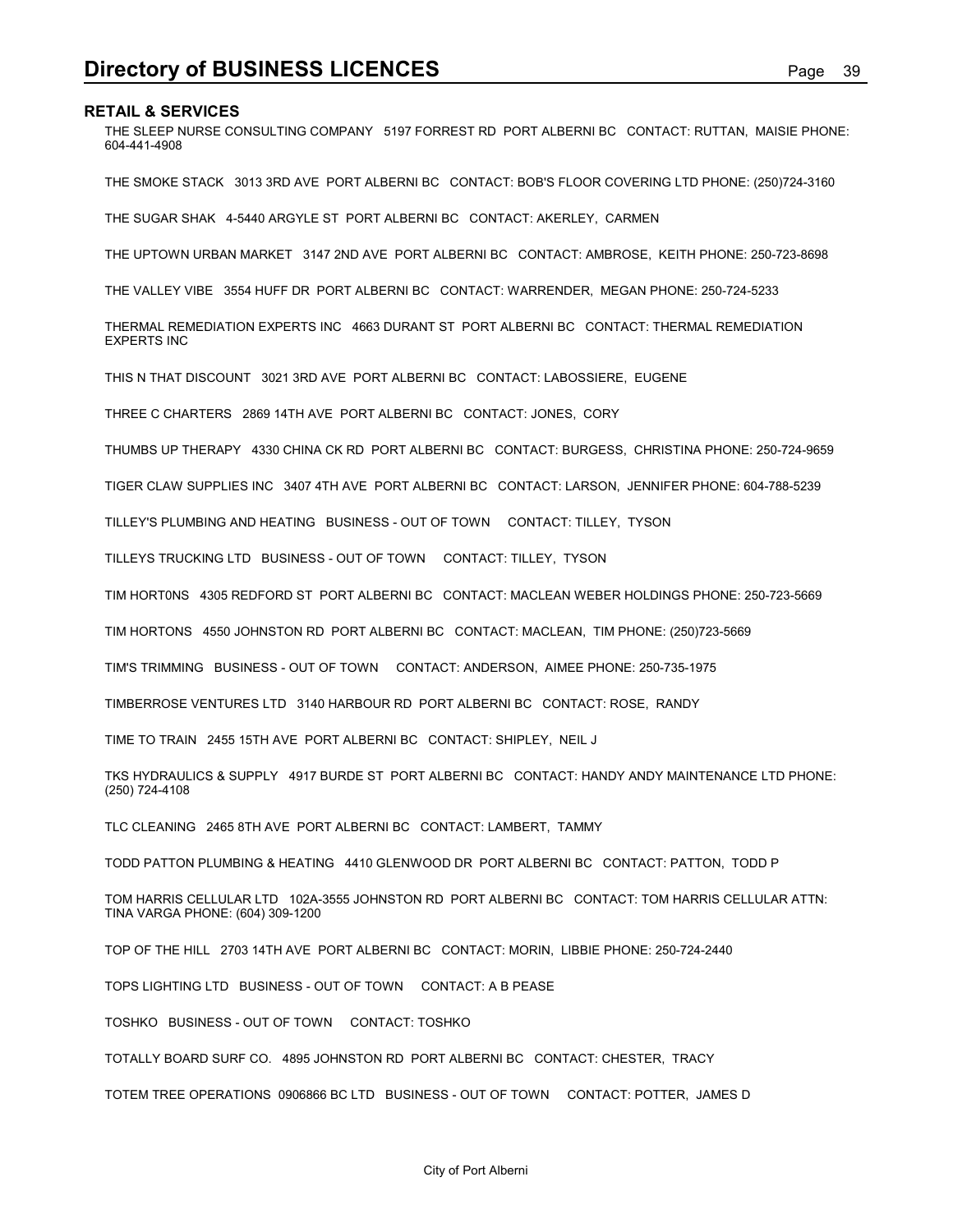Page 40<br> **Directory of BUSINESS LICENCES**<br>
TPACC GENERAL STORE 4805 BUTE ST PORT ALBERNI BC CONTACT: BERTRAND, TREVOR PHONE: 250-731-7259<br>
TRANFIELD YARDWORKS 4180 REX RD PORT ALBERNI BC CONTACT: TRANFIELD, JONATHAN PHONE: TPACC GENERAL STORE 4805 BUTE ST PORT ALBERNI BC CONTACT: BERTRAND, TREVOR PHONE: 250-731-7259

TRANFIELD YARDWORKS 4180 REX RD PORT ALBERNI BC CONTACT: TRANFIELD, JONATHAN PHONE: 250-619-1081

TRANS-PACIFIC TRADING LTD 124-5405 ARGYLE ST PORT ALBERNI BC CONTACT: HAMPTON LUMBER SALES PHONE: 503-297-7691

TRAYTON ENTERPRISES INC BUSINESS - OUT OF TOWN CONTACT: HOMMY, JOSH

TREADSETTERS 2945 3RD AVE PORT ALBERNI BC CONTACT: BESKAU, TRUDY

TREASURE OUR YOUNG ONES B-3555 4TH AVE PORT ALBERNI BC CONTACT: PORT ALBERNI FRIENDSHIP CENTRE PHONE: 250-723-8281

TREAT YOUR FEET 3074 KINGSWAY AVE PORT ALBERNI BC CONTACT: BOOTH, SAMANTHA

TREAT YOUR FEET AUTOCLAVE SERVICES BUSINESS - OUT OF TOWN CONTACT: BOOTH, SAMANTHA

TRENDS DESIGN TEAM 4663 MARGARET ST PORT ALBERNI BC CONTACT: GRAY, ROSANNE

TRITECH GROUP LTD 5600 SHOEMAKER BAY RD PORT ALBERNI BC CONTACT: GILL, J.S. PHONE: 778-908-0166

TRUE CLEAN CARPET CARE 5578 WOODLAND CRES W PORT ALBERNI BC CONTACT: FOSTER, ROBERT PHONE: 778-419-3500

TURTLE ISLAND FISH & CHIPS 12-5440 ARGYLE ST PORT ALBERNI BC CONTACT: BODICK, ROCHELLE PHONE: 250-668-4518

TUTOR1 2661 2ND AVE PORT ALBERNI BC CONTACT: MCGUIRE, WILLIAM

TWIN CITY MANAGEMENT LTD 4920 CHERRY CK RD PORT ALBERNI BC V9Y 8E9 CONTACT: DELUCA, DARREN PHONE: 250-720-7453

TWISTED WILLOW STUDIO LTD 3911 GLENSIDE RD PORT ALBERNI BC CONTACT: SIMON, OLIVIA PHONE: 778-421-3535

TYEE VILLAGE MOTEL INC 4151 REDFORD ST PORT ALBERNI BC CONTACT: TYEE VILLAGE MOTEL INC

TYLER SMITH CONSTRUCTION 4480 BURDE ST PORT ALBERNI BC CONTACT: SMITH, TYLER PHONE: 250-730-1163

TYLER'S NO FRILLS 3455 JOHNSTON RD PORT ALBERNI BC CONTACT: STEEL, TYLER PHONE: 250-723-6341

UAP/NAPA AUTO PARTS 318 4677 JOHNSTON RD PORT ALBERNI BC CONTACT: UAP/NAPA AUTO PARTS 318

UNITED FLOORS 3540 3RD AVE PORT ALBERNI BC CONTACT: KALEIDOSCOPE FLOORCOVERING LTD

UPTOWN ACTIVITY CENTRE 3203 3RD AVE PORT ALBERNI BC CONTACT: CAPPUS, DAVE BREMNER, ROBIE PHONE: 250-731-6407

URBAN STORE 3147 2ND AVE PORT ALBERNI BC CONTACT: AMBROSE, KEITH PHONE: 250-723-8698

URGEL'S AUTO COLLISION REPAIR 4780 TEBO AVE PORT ALBERNI BC CONTACT: RUEL, URGEL PHONE: (250)724-3040

V.I. GARDEN GIRLS 2394 14TH AVE PORT ALBERNI BC CONTACT: BRYSON, TERRI PHONE: 250-730-3170

VAL'S GARDEN GALS 1-4912 ARGYLE ST PORT ALBERNI BC CONTACT: DEAKIN, VALERIE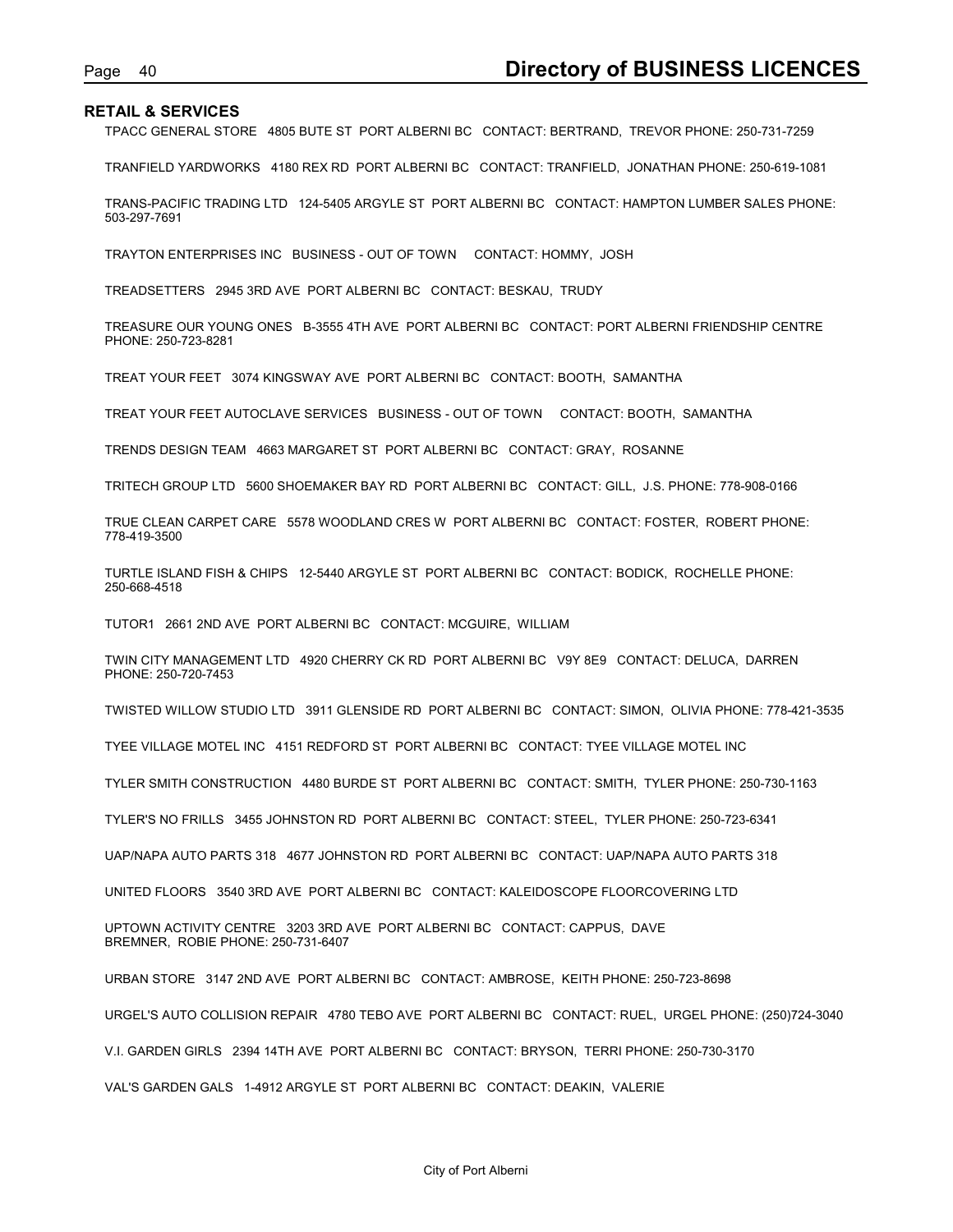**Directory of BUSINESS LICENCES**<br>RETAIL & SERVICES<br>VALLEY CATERING 4662 MARGARET ST PORT ALBERNI BC CONTACT: MCKINNEY, WENDY PHONE: 205-723-3671<br>VALLEY DENTAL 4115 6TH AVE PORT ALBERNI BC CONTACT: KENNETH J. MCCRACKEN INC VALLEY CATERING 4662 MARGARET ST PORT ALBERNI BC CONTACT: MCKINNEY, WENDY PHONE: 205-723-3671

VALLEY DENTAL 4115 6TH AVE PORT ALBERNI BC CONTACT: KENNETH J. MCCRACKEN INC PHONE: 250-724-6789

VALLEY LINE STRIPING 3921 MCBRIDE ST PORT ALBERNI BC CONTACT: GINGRAS, JEFF

VALLEY SPEECH THERAPY 3819 9TH AVE PORT ALBERNI BC CONTACT: LOW, CYNTHIA PHONE: 250-735-3839

VALLEY VISION OPTOMETRY CLINIC 4009 REDFORD ST PORT ALBERNI BC CONTACT: DR SHAUN GOLEMBA OPTOMETRIC CORPORATION PHONE: 250-723-4371

VAN ISLE CHIMNEY SERVICE BUSINESS - OUT OF TOWN CONTACT: EDWARDS, DAVID

VAN ISLE CONSTRUCTION LTD BUSINESS - OUT OF TOWN CONTACT: VAN ISLE CONSTRUCTION LTD PHONE: 250-724-1628

VAN ISLE FORD 4831 BEAVER CK RD PORT ALBERNI BC CONTACT: 0875565 BC LTD

VANCOUVER ISLAND HYDROPONICS 5039 JOHNSTON RD PORT ALBERNI BC CONTACT: CHEYNE, KYLE PHILP, CHARLES PHONE: 250-415-9782

VANCOUVER ISLAND LOVING HANDS SENIOR & COMMUNITY CARE LTD BUSINESS - OUT OF TOWN CONTACT: DONOVAN, JAMIE PHONE: 250-668-7904

VCR CONSTRUCTION LTD BUSINESS - OUT OF TOWN CONTACT: VCR CONSTRUCTION LTD

VELLERS AUTO 4938 BURDE ST PORT ALBERNI BC CONTACT: VELLER, TREVOR PHONE: 250-723-3840

VELMEAS CONSULTING LTD 4975 ELIZABETH ST PORT ALBERNI BC CONTACT: VELMEAS CONSULTING LTD

VENTURE CONNECT INC 4757 TEBO AVE PORT ALBERNI BC CONTACT: VENTURE CONNECT INC PHONE: 778-421-0082

VENUE FINANCIAL LTD 4805 JOHNSTON RD PORT ALBERNI BC CONTACT: CARLONI, RENE

VERTIGAN MARINE 3869 11TH AVE PORT ALBERNI BC CONTACT: VERTIGAN, STEVE

VISONA LOGGING LTD 5555 GRANDVIEW RD PORT ALBERNI BC CONTACT: VISONA LOGGING LTD

VIVID NAIL SALON 3750 NEILL ST PORT ALBERNI BC CONTACT: HELM, TIANNEN E PHONE: 250-741-6521

VIVINT CANADA INC BUSINESS - OUT OF TOWN CONTACT: VIVINT CANADA INC

VMB EXCAVATING BUSINESS - OUT OF TOWN CONTACT: BROEKMAN, VINCE PHONE: 250-731-7132

W L SOLUTIONS LTD 4028 WOOD AVE PORT ALBERNI BC CONTACT: MARSH, WILLIS E

W.A CLEANING SERVICES 4323 VIRGINIA RD PORT ALBERNI BC CONTACT: MURPHY, MALCOLM

WAIT YOU RESTAURANT 3761 10TH AVE PORT ALBERNI BC V9Y 4W5 CONTACT: GUAND JIAN LIANG

WALCO INDUSTRIES LTD BUSINESS - OUT OF TOWN CONTACT: WALCO INDUSTRIES LTD

WALK THE COAST 4574 ELIZABETH ST PORT ALBERNI BC CONTACT: MANSETT FAMILY HOLDINGS INC PHONE: 250-724-3340

WALKING WITH DEMENTIA BUSINESS - OUT OF TOWN CONTACT: MCCOMBIE, DIANNA PHONE: 250-731-8128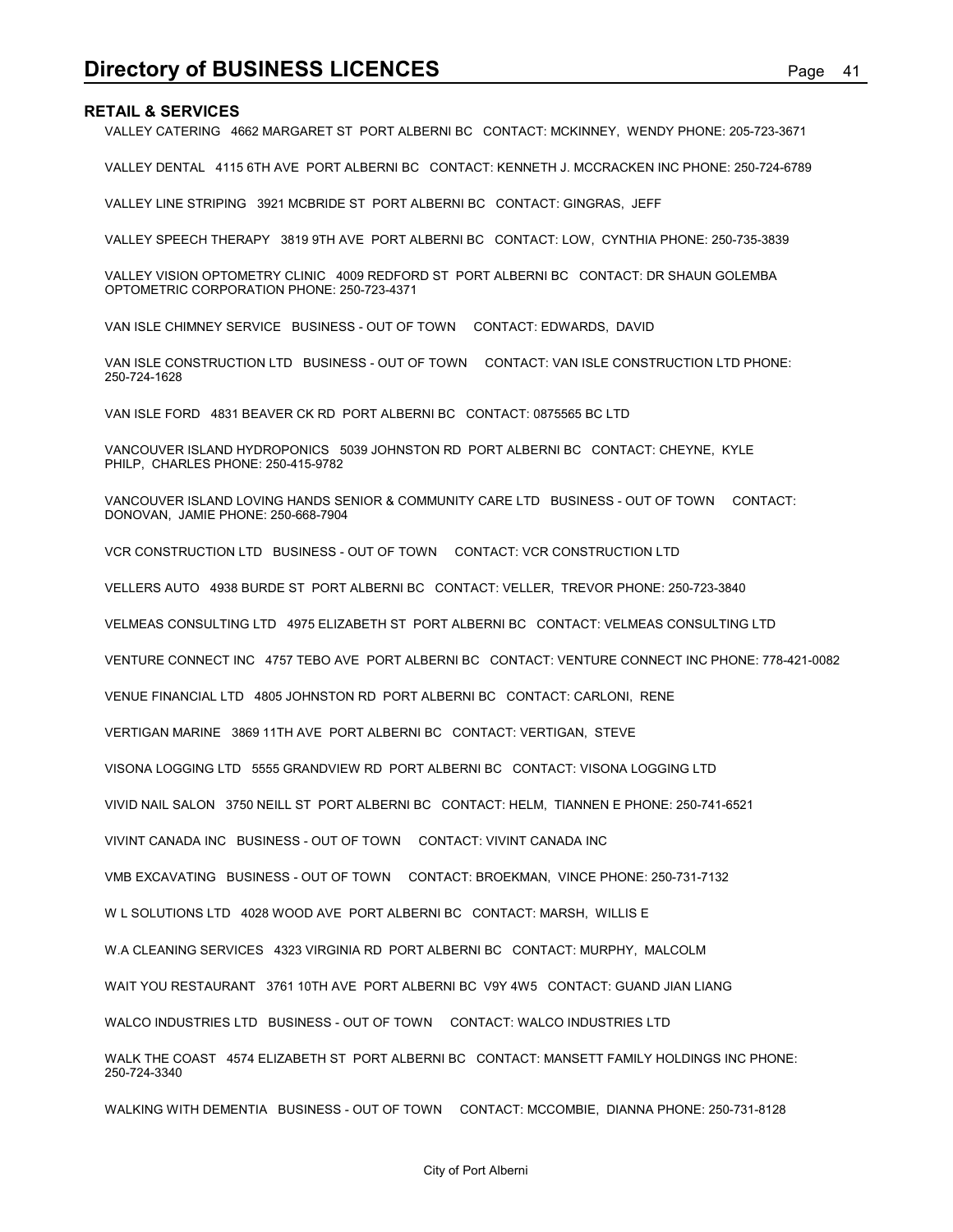Page 42<br> **Directory of BUSINESS LICENCES**<br>
WALMART CANADA CORP 3355 JOHNSTON RD PORT ALBERNI BC CONTACT: WALMART CANADA CORP<br>
WANDERING HOOF RANCH BUSINESS - OUT OF TOWN CONTACT: BOUCHARD, TORY PHONE: 250-731-8125 WALMART CANADA CORP 3355 JOHNSTON RD PORT ALBERNI BC CONTACT: WALMART CANADA CORP

WANDERING HOOF RANCH BUSINESS - OUT OF TOWN CONTACT: BOUCHARD, TORY PHONE: 250-731-8125

WAREHOUSE ONE - THE JEAN STORE 105-3555 JOHNSTON RD PORT ALBERNI BC CONTACT: WAREHOUSE ONE CLOTHING LTD. PHONE: 204-885-4200

WASH PROS EXTERIOR CLEANING 4440 MONTROSE ST PORT ALBERNI BC CONTACT: BYRNE, KEVIN PHONE: 250-735-6644

WELLNESS MATTERS - COUNSELLING & PSYCHOTHERAPY 4-4565 WALLACE ST PORT ALBERNI BC CONTACT: ANA, PAMELA

WEST COAST CAFE 3949 PORT ALBERNI HWY PORT ALBERNI BC CONTACT: ALBERNI LIFELINES

WEST COAST COMBAT SPORTS 4358 ROGER ST PORT ALBERNI BC CONTACT: GOODWIN, MATTHEW T PHONE: 250-217-9142

WEST COAST COMMUNICATION SERVICES 4375 GLENSIDE RD PORT ALBERNI BC CONTACT: LUCAS, LYNNETTE PHONE: 250-918-8485

WEST COAST FAMILY DENTAL 4115 6TH AVE PORT ALBERNI BC CONTACT: LATHANGUE, KEVIN PHONE: 250-287-7343

WEST COAST GLOW HOLISTICS 4548 ADELAIDE ST PORT ALBERNI BC CONTACT: KETCHUM, COURTNEY

WEST COAST HEMP INC 3473 3RD AVE PORT ALBERNI BC CONTACT: WEST COAST HEMP INC (BC0876634) PHONE: (250) 287-5086

WEST COAST HOCKEY PREP CAMP BUSINESS - OUT OF TOWN CONTACT: LESLIE, NATHAN PHONE: 778-385-2762

WEST COAST HOME HARDWARE 114-3550 JOHNSTON RD PORT ALBERNI BC CONTACT: LAVERTU, JAN B

WEST, CLIFFORD A 4390 11TH AVE PORT ALBERNI BC CONTACT: WEST, CLIFFORD A PHONE: 250-724-2488

WESTERN CANADA MARINE RESPONSE CORPORATION 116-5405 ARGYLE ST PORT ALBERNI BC CONTACT: RANTZ, DENA PHONE: 604-674-6833

WESTERN EDGE CREATIVE BUSINESS - OUT OF TOWN CONTACT: WESTNEDGE, JEFF PHONE: 250-228-2641

WESTERN FOREST PRODUCTS INC 3500 HARBOUR RD PORT ALBERNI BC CONTACT: WESTERN FOREST PRODUCTS INC

WESTERN FOREST PRODUCTS LTD 2500 1ST AVE PORT ALBERNI BC CONTACT: WESTERN FOREST PRODUCTS LTD

WESTLAND INSURANCE GROUP LTD 4856 JOHNSTON RD PORT ALBERNI BC CONTACT: WESTLAND INSURANCE GROUP LTD

WET COAST CLEANING SERVICES BUSINESS - OUT OF TOWN CONTACT: BRENNAN, REBECCA PHONE: 250-735-4064

WET COAST GUTTERS AND EXTERIORS LTD. 4675 PEMBERTON RD PORT ALBERNI BC CONTACT: PENDERGAST, MIKE RACICOT, DOMINIQUE PHONE: 250-720-9900

WHITE ROSE WELLNESS 4711 ELIZABETH ST PORT ALBERNI BC CONTACT: BILTON, IRENE PHONE: 250-724-0651

WIGGINS WELDING & FABRICATION LTD BUSINESS - OUT OF TOWN CONTACT: WIGGINS, WAYNE PHONE: 250-731-6140